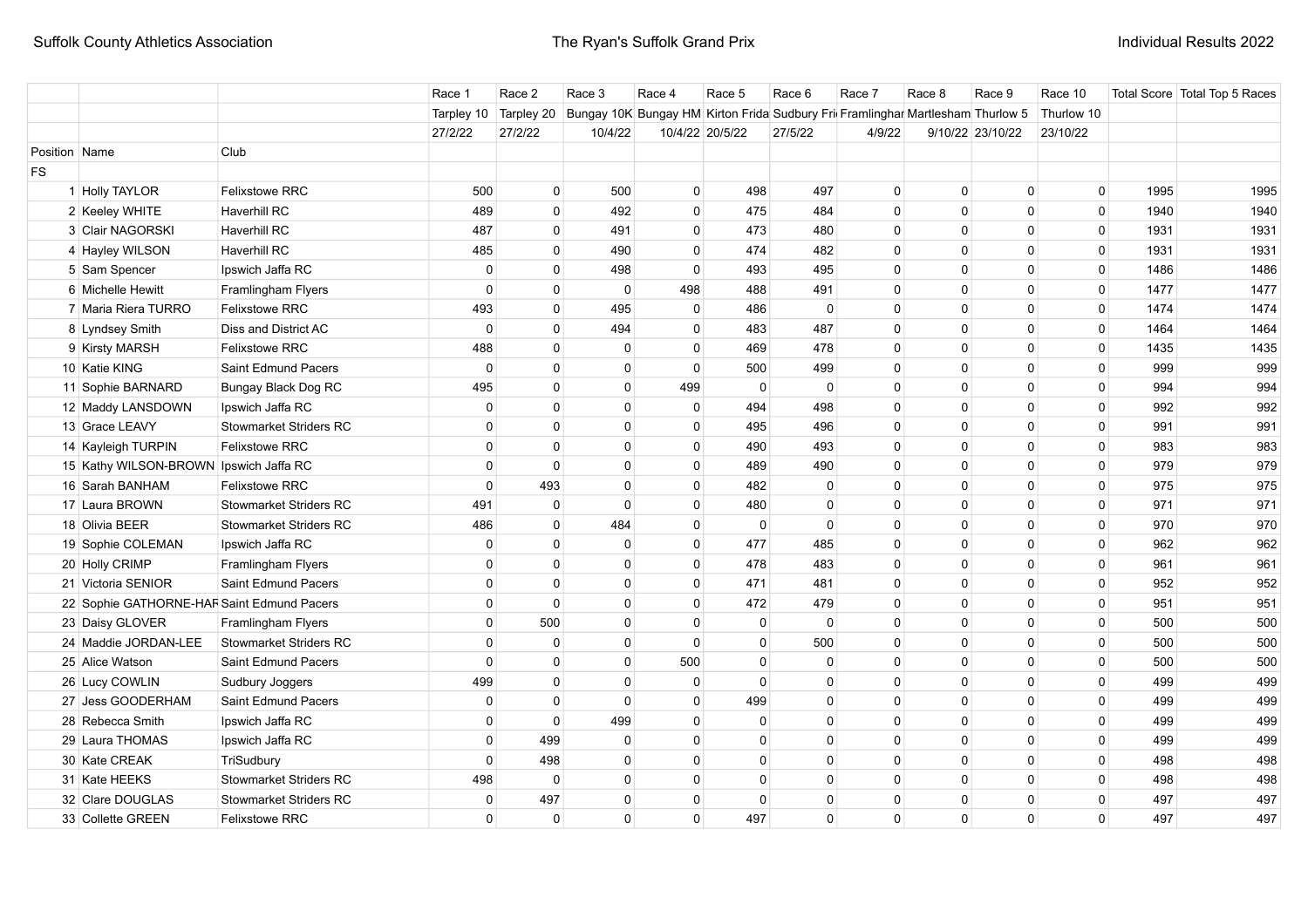| 34 Sian O'Sullivan                    | <b>Bungay Black Dog RC</b>    | $\Omega$     | $\Omega$     | $\Omega$     | 497          | 0           | $\Omega$     | $\mathbf{0}$ | $\mathbf{0}$ | $\Omega$     | 0        | 497 | 497 |
|---------------------------------------|-------------------------------|--------------|--------------|--------------|--------------|-------------|--------------|--------------|--------------|--------------|----------|-----|-----|
| 35 Annie RICHARDSON                   | Saint Edmund Pacers           | 497          | $\Omega$     | $\Omega$     | 0            | $\mathbf 0$ | $\mathbf{0}$ | $\Omega$     | $\mathbf{0}$ | $\mathbf{0}$ | 0        | 497 | 497 |
| 36 Amy Vallis                         | Waveney Valley AC             | $\Omega$     | $\Omega$     | 497          | $\Omega$     | $\Omega$    | $\Omega$     | $\Omega$     | $\Omega$     | $\Omega$     | $\Omega$ | 497 | 497 |
| 37 Rebecca Bone                       | Bungay Black Dog RC           | $\Omega$     | $\Omega$     | 496          | $\Omega$     | $\Omega$    | $\Omega$     | $\Omega$     | $\Omega$     | $\Omega$     | 0        | 496 | 496 |
| 38 Anna KEEBLE                        | Ipswich Jaffa RC              | $\Omega$     | $\Omega$     | $\Omega$     | $\mathbf{0}$ | 496         | $\Omega$     | $\Omega$     | $\Omega$     | $\Omega$     | 0        | 496 | 496 |
| 39 Hannah Linger                      | <b>Stowmarket Striders RC</b> | $\Omega$     | $\Omega$     | $\Omega$     | 496          | $\Omega$    | $\Omega$     | $\Omega$     | $\mathbf 0$  | $\Omega$     | 0        | 496 | 496 |
| 40 Lara POCOCK                        | Saint Edmund Pacers           | 496          | $\Omega$     | $\Omega$     | 0            | $\mathbf 0$ | $\Omega$     | $\mathbf 0$  | $\mathbf 0$  | $\mathbf{0}$ | 0        | 496 | 496 |
| 41 Rebecca RICHARDS                   | Saint Edmund Pacers           | $\mathbf 0$  | 496          | $\Omega$     | $\Omega$     | $\mathbf 0$ | $\mathbf{0}$ | $\mathbf 0$  | $\mathbf 0$  | $\mathbf 0$  | 0        | 496 | 496 |
| 42 Kimberley DYE                      | Ipswich Jaffa RC              | $\Omega$     | 495          | $\Omega$     | $\Omega$     | $\mathbf 0$ | $\Omega$     | $\mathbf 0$  | $\mathbf 0$  | 0            | 0        | 495 | 495 |
| 43 Kirsty Howe                        | Waveney Valley AC             | $\Omega$     | $\Omega$     | $\Omega$     | 495          | $\mathbf 0$ | $\Omega$     | $\Omega$     | $\mathbf{0}$ | $\mathbf{0}$ | 0        | 495 | 495 |
| 44 Donna COOPER                       | <b>Stowmarket Striders RC</b> | 494          | $\Omega$     | $\Omega$     | $\mathbf 0$  | $\Omega$    | 0            | $\Omega$     | 0            | $\Omega$     | 0        | 494 | 494 |
| 45 Emma KEEN                          | <b>Felixstowe RRC</b>         | $\Omega$     | $\Omega$     | $\mathbf{0}$ | $\Omega$     | 0           | 494          | $\Omega$     | 0            | $\Omega$     | 0        | 494 | 494 |
| 46 Hannah-Mae Taylor                  | Bungay Black Dog RC           | $\Omega$     | $\Omega$     | $\mathbf{0}$ | 494          | 0           | 0            | 0            | 0            | $\Omega$     | 0        | 494 | 494 |
| 47 Emma THISTLETON                    | TriSudbury                    | $\Omega$     | 494          | $\Omega$     | 0            | 0           | $\Omega$     | $\Omega$     | $\mathbf{0}$ | $\Omega$     | 0        | 494 | 494 |
| 48 Riasa Douglas-Collow               | Bungay Black Dog RC           | $\Omega$     | $\Omega$     | 493          | $\Omega$     | $\Omega$    | $\Omega$     | $\Omega$     | $\mathbf{0}$ | $\Omega$     | 0        | 493 | 493 |
| 49 Rosemary Plant                     | Waveney Valley AC             | $\Omega$     | $\Omega$     | $\Omega$     | 493          | $\Omega$    | $\Omega$     | $\Omega$     | $\mathbf{0}$ | $\Omega$     | 0        | 493 | 493 |
| 50 Rachel BEARE                       | Saint Edmund Pacers           | 492          | $\Omega$     | $\Omega$     | $\mathbf 0$  | $\Omega$    | $\Omega$     | $\mathbf 0$  | $\Omega$     | $\Omega$     | 0        | 492 | 492 |
| 51 Amber BRADNAM                      | Saint Edmund Pacers           | $\mathbf 0$  | $\Omega$     | $\Omega$     | $\Omega$     | $\mathbf 0$ | 492          | $\Omega$     | $\mathbf{0}$ | $\Omega$     | 0        | 492 | 492 |
| 52 Kirsty BROOKFIELD                  | Woodbridge Shufflers RC       | $\Omega$     | $\Omega$     | $\Omega$     | $\Omega$     | 492         | 0            | $\Omega$     | $\Omega$     | $\Omega$     | 0        | 492 | 492 |
| 53 Claire GASKELL                     | Newmarket Joggers             | $\mathbf{0}$ | 492          | $\Omega$     | $\Omega$     | $\mathbf 0$ | $\Omega$     | $\Omega$     | $\Omega$     | $\Omega$     | 0        | 492 | 492 |
| 54 Jodie Ibbs                         | Diss & District AC            | $\Omega$     | $\Omega$     | $\Omega$     | 492          | $\Omega$    | $\Omega$     | $\Omega$     | $\Omega$     | $\Omega$     | 0        | 492 | 492 |
| 55 Jasmine BILNER                     | Ipswich Jaffa RC              | $\mathbf{0}$ | $\Omega$     | $\mathbf 0$  | $\mathbf{0}$ | 491         | $\Omega$     | $\Omega$     | $\mathbf{0}$ | $\Omega$     | 0        | 491 | 491 |
| 56 Emily Gage                         | Bungay Black Dog RC           | $\Omega$     | $\Omega$     | $\Omega$     | 491          | $\mathbf 0$ | $\Omega$     | $\Omega$     | $\mathbf{0}$ | $\Omega$     | 0        | 491 | 491 |
| 57 Laura WEDGBURY                     | Ipswich Jaffa RC              | $\Omega$     | 491          | 0            | 0            | 0           | 0            | $\Omega$     | 0            | 0            | 0        | 491 | 491 |
| 58 Chloe HEEKS                        | <b>Stowmarket Striders RC</b> | 490          | $\mathbf{0}$ | $\mathbf 0$  | $\mathbf{0}$ | 0           | $\Omega$     | 0            | $\mathbf 0$  | $\Omega$     | 0        | 490 | 490 |
| 59 Maddie Snell                       | Bungay Black Dog RC           | 0            | $\mathbf{0}$ | $\mathbf 0$  | 490          | 0           | $\Omega$     | $\Omega$     | $\mathbf 0$  | $\Omega$     | 0        | 490 | 490 |
| 60 Chloe STUTELEY                     | Saint Edmund Pacers           | $\mathbf 0$  | 490          | $\mathbf 0$  | $\mathbf{0}$ | $\mathbf 0$ | $\Omega$     | $\mathbf 0$  | $\mathbf{0}$ | $\mathbf{0}$ | 0        | 490 | 490 |
| 61 Abby Bolderston                    | Bungay Black Dog RC           | $\mathbf 0$  | $\Omega$     | $\Omega$     | 489          | $\mathbf 0$ | 0            | 0            | $\mathbf{0}$ | $\Omega$     | 0        | 489 | 489 |
| 62 Kirsty DOW                         | Saint Edmund Pacers           | $\mathbf 0$  | 489          | $\Omega$     | $\Omega$     | $\mathbf 0$ | 0            | $\mathbf{0}$ | $\mathbf{0}$ | $\Omega$     | 0        | 489 | 489 |
| 63 Emma Martin                        | Bungay Black Dog RC           | 0            | 0            | 489          | $\Omega$     | 0           | 0            | 0            | 0            | $\Omega$     | 0        | 489 | 489 |
| 64 Nicole SISSON                      | Haverhill RC                  | 0            | 0            | $\Omega$     | 0            | 0           | 489          | 0            | 0            | $\Omega$     | 0        | 489 | 489 |
| 65 Victoria Cable                     | Waveney Valley AC             | $\Omega$     | 0            | 488          | 0            | 0           | $\mathbf 0$  | 0            | 0            | $\Omega$     | 0        | 488 | 488 |
| 66 Emily ROGERS                       | <b>Stowmarket Striders RC</b> | $\Omega$     | $\Omega$     | $\Omega$     | $\Omega$     | $\mathbf 0$ | 488          | $\Omega$     | 0            | $\Omega$     | 0        | 488 | 488 |
| 67 Geraldine SUCKLING                 | Hadleigh Hares AC             | $\Omega$     | 488          | $\Omega$     | $\Omega$     | $\mathbf 0$ | 0            | $\Omega$     | $\mathbf{0}$ | $\Omega$     | 0        | 488 | 488 |
| 68 Rosie Davey                        | <b>Bungay Black Dog RC</b>    | $\Omega$     | $\Omega$     | 487          | $\Omega$     | $\Omega$    | 0            | $\Omega$     | $\mathbf{0}$ | $\Omega$     | 0        | 487 | 487 |
| 69 Hannah WATTAM                      | Woodbridge Shufflers RC       | $\Omega$     | $\Omega$     | $\Omega$     | $\Omega$     | 487         | $\Omega$     | $\Omega$     | $\Omega$     | $\Omega$     | $\Omega$ | 487 | 487 |
| 70 Bethany BEDINGFIELD Capel Cheetahs |                               | $\Omega$     | $\Omega$     | $\Omega$     | $\Omega$     | 0           | 486          | $\Omega$     | $\Omega$     | $\Omega$     | 0        | 486 | 486 |
| 71 Sam Tetley-Berry                   | Bungay Black Dog RC           | $\Omega$     | $\mathbf 0$  | 486          | $\Omega$     | $\mathbf 0$ | 0            | $\Omega$     | 0            | $\Omega$     | 0        | 486 | 486 |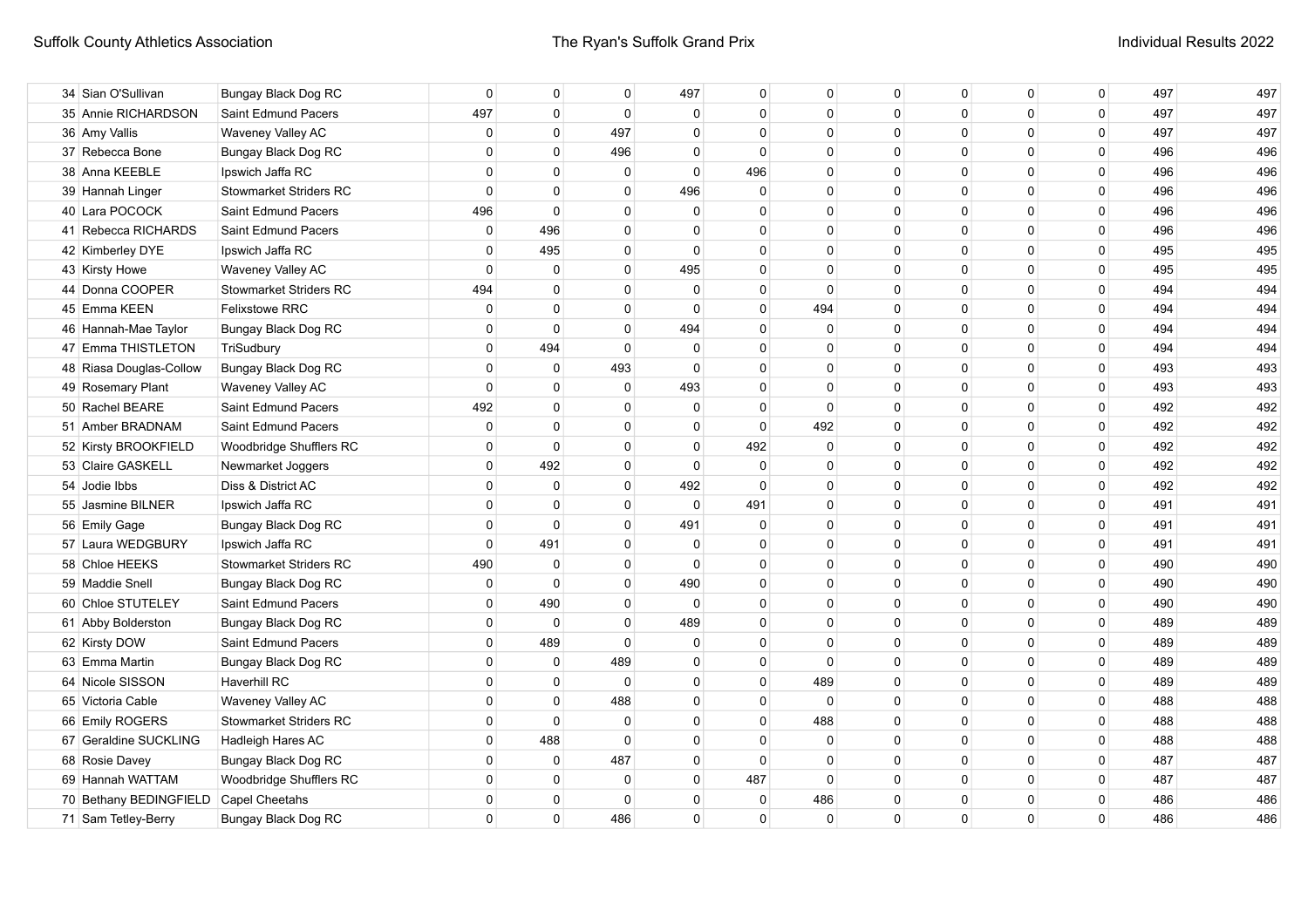| 72 Faith Brown                             | Waveney Valley AC             | $\mathbf 0$  | $\mathbf{0}$   | 485          | 0            | $\mathbf 0$  | $\mathbf 0$  | 0            | 0            | $\mathbf 0$  | $\mathbf 0$    | 485  | 485  |
|--------------------------------------------|-------------------------------|--------------|----------------|--------------|--------------|--------------|--------------|--------------|--------------|--------------|----------------|------|------|
| 73 Annabel HENSON                          | Saint Edmund Pacers           | $\mathbf 0$  | $\mathbf{0}$   | $\mathbf 0$  | $\Omega$     | 485          | $\mathbf 0$  | $\Omega$     | $\Omega$     | $\mathbf 0$  | $\mathbf 0$    | 485  | 485  |
| 74 Natasha SMITH                           | <b>Haverhill RC</b>           | 484          | $\mathbf{0}$   | $\mathbf 0$  | $\Omega$     | $\Omega$     | $\Omega$     | $\Omega$     | $\Omega$     | $\Omega$     | $\mathbf 0$    | 484  | 484  |
| 75 Eleanor WELLS                           | Ipswich Jaffa RC              | $\mathbf 0$  | $\mathbf{0}$   | $\mathbf 0$  | $\Omega$     | 484          | $\Omega$     | $\Omega$     | $\Omega$     | $\mathbf{0}$ | $\mathbf 0$    | 484  | 484  |
| 76 Angela BRENNAN                          | Newmarket Joggers             | 483          | $\mathbf 0$    | $\mathbf 0$  | $\Omega$     | 0            | $\Omega$     | $\Omega$     | $\Omega$     | $\mathbf{0}$ | $\mathbf 0$    | 483  | 483  |
| 77 Dawn Prime                              | <b>Bungay Black Dog RC</b>    | $\mathbf 0$  | $\mathbf 0$    | 483          | $\Omega$     | 0            | 0            | $\Omega$     | $\Omega$     | $\mathbf 0$  | 0              | 483  | 483  |
| 78 Charlotte WESTROPE                      | Haverhill RC                  | 482          | $\mathbf 0$    | $\mathbf 0$  | $\mathbf 0$  | $\mathbf 0$  | $\mathbf 0$  | $\mathbf{0}$ | $\Omega$     | $\mathbf 0$  | 0              | 482  | 482  |
| 79 Vicki BENNETT                           | <b>Haverhill RC</b>           | 481          | $\mathbf{0}$   | $\mathbf 0$  | $\mathbf 0$  | $\mathbf 0$  | $\mathbf 0$  | $\mathbf{0}$ | $\mathbf{0}$ | $\mathbf 0$  | 0              | 481  | 481  |
| 80 Katie PEAKE                             | Ipswich Jaffa RC              | $\mathbf 0$  | $\mathbf{0}$   | $\mathbf 0$  | $\mathbf 0$  | 481          | $\mathbf 0$  | $\mathbf{0}$ | $\mathbf{0}$ | $\mathbf 0$  | $\mathbf 0$    | 481  | 481  |
| 81 Danielle WRIGHT                         | <b>Felixstowe RRC</b>         | $\mathbf{0}$ | $\mathbf{0}$   | $\mathbf 0$  | $\Omega$     | 479          | $\Omega$     | $\mathbf{0}$ | $\Omega$     | $\mathbf 0$  | $\mathbf 0$    | 479  | 479  |
| 82 Sarah BOXALL                            | TriSudbury                    | $\Omega$     | $\Omega$       | $\mathbf 0$  | $\Omega$     | $\mathbf{0}$ | 477          | $\Omega$     | $\Omega$     | $\mathbf{0}$ | $\mathbf 0$    | 477  | 477  |
| 83 Rebecca ELLUL                           | <b>Felixstowe RRC</b>         | $\mathbf{0}$ | $\Omega$       | $\mathbf{0}$ | $\Omega$     | 476          | $\mathbf{0}$ | $\Omega$     | $\Omega$     | $\mathbf{0}$ | $\mathbf 0$    | 476  | 476  |
| 84 Samantha POLLARD                        | <b>Haverhill RC</b>           | $\mathbf{0}$ | $\Omega$       | $\mathbf{0}$ | $\Omega$     | $\mathbf{0}$ | 476          | $\Omega$     | $\Omega$     | $\mathbf{0}$ | $\mathbf 0$    | 476  | 476  |
| 85 Rachel PRIOR                            | Woodbridge Shufflers RC       | $\mathbf{0}$ | $\mathbf{0}$   | $\mathbf 0$  | 0            | 470          | 0            | $\Omega$     | 0            | 0            | $\mathbf 0$    | 470  | 470  |
| 86 Annabel BROWN                           | Ipswich Jaffa RC              | $\mathbf{0}$ | $\mathbf{0}$   | $\mathbf 0$  | 0            | 468          | $\mathbf{0}$ | $\Omega$     | $\Omega$     | $\mathbf{0}$ | $\mathbf 0$    | 468  | 468  |
| 87 Kelly WADE                              | Ipswich Jaffa RC              | $\Omega$     | $\mathbf{0}$   | $\mathbf 0$  | $\mathbf{0}$ | 467          | $\Omega$     | $\Omega$     | $\Omega$     | $\mathbf{0}$ | $\mathbf 0$    | 467  | 467  |
| 88 Adriana HOUCHELL                        | Ipswich Jaffa RC              | $\mathbf{0}$ | $\mathbf{0}$   | $\mathbf 0$  | $\mathbf{0}$ | 466          | $\Omega$     | $\Omega$     | $\Omega$     | $\mathbf{0}$ | $\mathbf 0$    | 466  | 466  |
| 89 Gemma HOWARD                            | Ipswich Triathlon Club        | $\mathbf{0}$ | $\Omega$       | $\mathbf 0$  | $\Omega$     | 465          | $\Omega$     | $\Omega$     | $\Omega$     | $\mathbf{0}$ | $\mathbf 0$    | 465  | 465  |
| 90 Katherine AYKROYD                       | <b>Felixstowe RRC</b>         | $\Omega$     | $\Omega$       | $\Omega$     | $\Omega$     | 464          | $\Omega$     | $\Omega$     | $\Omega$     | $\Omega$     | $\mathbf 0$    | 464  | 464  |
|                                            |                               |              |                |              |              |              |              |              |              |              |                |      |      |
| <b>FV40</b>                                |                               |              |                |              |              |              |              |              |              |              |                |      |      |
| 1 Joanne HARPER                            | Felixstowe RRC                | 498          | $\overline{0}$ | 499          | $\mathbf 0$  | $\mathbf 0$  | 497          | 0            | $\Omega$     | $\mathbf 0$  | $\mathbf{0}$   | 1494 | 1494 |
| 2 Hannah JEWERS                            | <b>Stowmarket Striders RC</b> | 497          | $\mathbf 0$    | $\mathbf 0$  | $\mathbf{0}$ | 498          | 498          | $\mathbf{0}$ | $\Omega$     | $\mathbf 0$  | $\mathsf 0$    | 1493 | 1493 |
| 3 Claire MASKERY                           | <b>Stowmarket Striders RC</b> | 496          | $\mathbf{0}$   | $\mathbf 0$  | $\mathbf 0$  | 495          | 495          | $\mathbf{0}$ | $\Omega$     | $\mathbf 0$  | $\overline{0}$ | 1486 | 1486 |
| 4 Holly WEIR                               | Sudbury Joggers               | $\mathbf 0$  | $\mathbf 0$    | $\mathbf 0$  | $\mathbf 0$  | 500          | 500          | $\mathbf{0}$ | $\mathbf 0$  | $\mathbf{0}$ | $\overline{0}$ | 1000 | 1000 |
| 5 Helen JERROLD                            | <b>Felixstowe RRC</b>         | $\mathbf{0}$ | $\mathbf{0}$   | $\mathbf 0$  | $\Omega$     | 499          | 499          | $\mathbf{0}$ | $\Omega$     | $\mathbf{0}$ | $\overline{0}$ | 998  | 998  |
| 6 Jennifer WRIGHT                          | Ipswich Jaffa RC              | $\mathbf{0}$ | 499            | $\mathbf 0$  | $\Omega$     | 497          | $\mathbf 0$  | $\Omega$     | $\Omega$     | $\mathbf{0}$ | $\mathbf 0$    | 996  | 996  |
| 7 Amanda KEMP                              | <b>Felixstowe RRC</b>         | 499          | $\mathbf 0$    | $\mathbf{0}$ | $\Omega$     | 496          | $\Omega$     | $\Omega$     | $\Omega$     | $\mathbf{0}$ | $\mathbf 0$    | 995  | 995  |
| 8 Anneli OSTLER                            | <b>Felixstowe RRC</b>         | 0            | 497            | $\mathbf{0}$ | 497          | $\mathbf 0$  | 0            | 0            | $\Omega$     | 0            | 0              | 994  | 994  |
| 9 Kara MOORE-DAMANT Stowmarket Striders RC |                               | 491          | $\mathbf 0$    | 498          | 0            | 0            | 0            | 0            | $\Omega$     | 0            | 0              | 989  | 989  |
| 10 Dawn GIBSON                             | Felixstowe RRC                | 494          | $\mathbf{0}$   | $\mathbf{0}$ | $\Omega$     | 493          | $\mathbf 0$  | $\Omega$     | 0            | $\mathbf 0$  | $\mathbf 0$    | 987  | 987  |
| 11 Liza PUTWAIN                            | <b>Stowmarket Striders RC</b> | 492          | $\mathbf{0}$   | $\mathbf 0$  | $\Omega$     | 494          | $\mathbf 0$  | $\Omega$     | 0            | $\mathbf 0$  | $\mathbf 0$    | 986  | 986  |
| 12 Pippa SARGENT                           | <b>Stowmarket Striders RC</b> | 489          | $\mathbf{0}$   | $\mathbf 0$  | $\Omega$     | 492          | $\Omega$     | $\Omega$     | $\Omega$     | $\mathbf{0}$ | $\mathbf 0$    | 981  | 981  |
| 13 Samantha Banks                          | Ipswich Jaffa RC              | $\mathbf 0$  | $\Omega$       | $\mathbf 0$  | 500          | 0            | $\Omega$     | $\Omega$     | $\Omega$     | $\mathbf{0}$ | $\Omega$       | 500  | 500  |
| 14 Charlotte DURRANT                       | <b>Stowmarket Striders RC</b> | $\Omega$     | 500            | $\Omega$     | 0            | $\Omega$     | $\Omega$     | $\Omega$     | $\Omega$     | $\mathbf{0}$ | $\Omega$       | 500  | 500  |
| 15 Linda Mitchell                          | The Saxons                    | $\mathbf 0$  | 0              | 500          | $\Omega$     | $\Omega$     | $\mathbf 0$  | $\Omega$     | $\Omega$     | $\mathbf 0$  | $\mathbf 0$    | 500  | 500  |
|                                            |                               |              |                |              |              |              |              |              |              |              |                |      |      |
| 16 Sabrina NORTON                          | Bungay Black Dog RC           | 500          | 0              | 0            | $\Omega$     | 0            | $\Omega$     | 0            | 0            | 0            | 0              | 500  | 500  |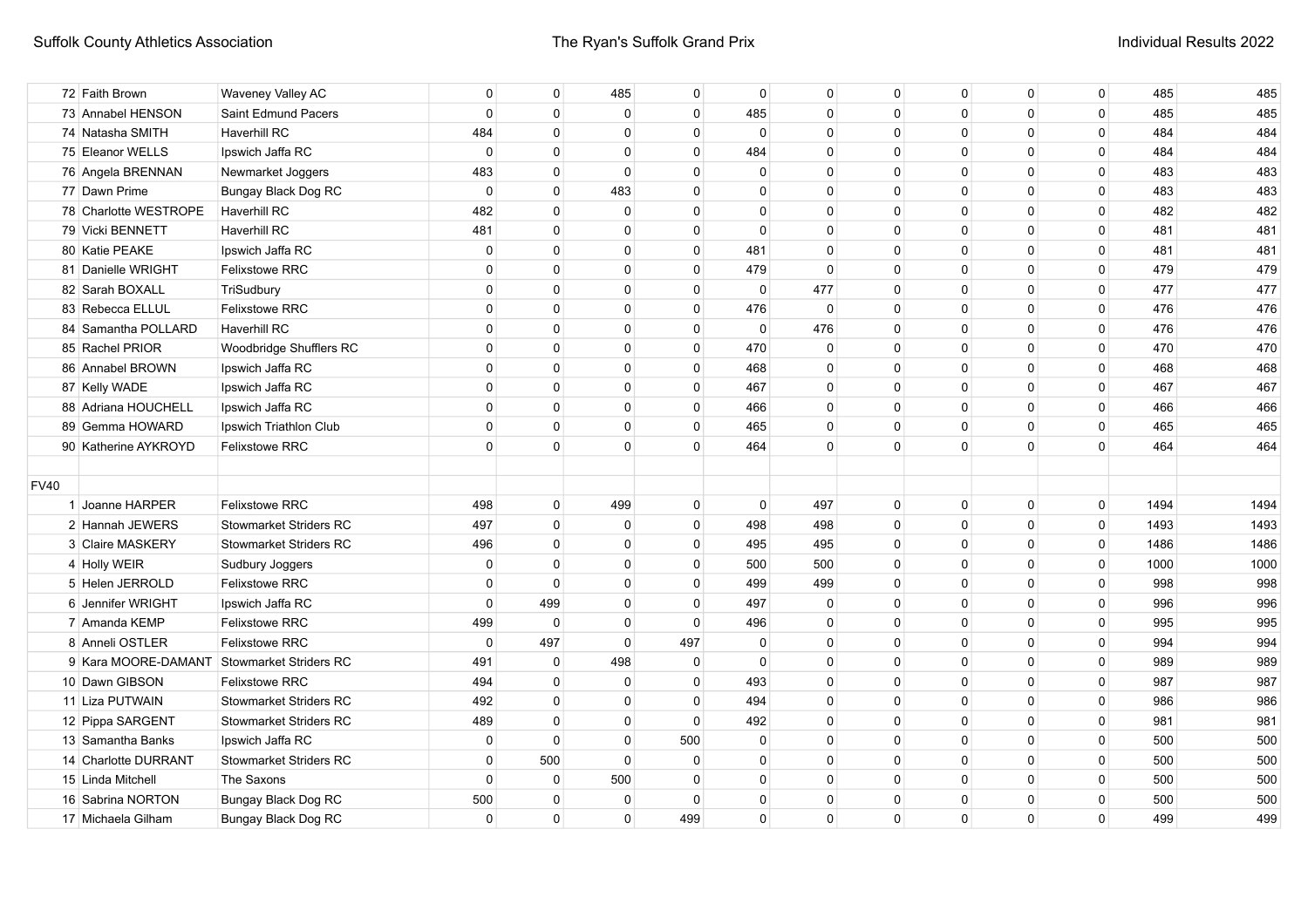| 18 Marion BENNETT                        | Ipswich Jaffa RC              | $\mathbf 0$  | 498            | $\mathbf{0}$ | $\Omega$    | 0            | $\Omega$    | $\mathbf 0$  | 0            | $\mathbf 0$  | $\overline{0}$ | 498  | 498  |
|------------------------------------------|-------------------------------|--------------|----------------|--------------|-------------|--------------|-------------|--------------|--------------|--------------|----------------|------|------|
| 19 Hayley Coles                          | <b>Felixstowe RRC</b>         | $\mathbf 0$  | $\mathbf 0$    | $\mathbf 0$  | 498         | $\mathbf 0$  | $\mathbf 0$ | $\mathbf{0}$ | $\mathbf{0}$ | $\mathbf 0$  | $\mathsf 0$    | 498  | 498  |
| 20 Kate Collier                          | Diss & District AC            | $\mathbf 0$  | $\mathbf{0}$   | 497          | $\mathbf 0$ | $\mathbf 0$  | $\mathbf 0$ | $\mathbf{0}$ | $\mathbf{0}$ | $\mathbf 0$  | $\mathbf 0$    | 497  | 497  |
| 21 Annie GOURLAY                         | Sudbury Joggers               | $\mathbf{0}$ | $\mathbf{0}$   | $\mathbf{0}$ | $\mathbf 0$ | $\mathbf 0$  | 496         | $\mathbf{0}$ | $\mathbf{0}$ | $\mathbf 0$  | $\mathbf 0$    | 496  | 496  |
| 22 Emily Harding                         | Waveney Valley AC             | $\mathbf{0}$ | $\mathbf{0}$   | 496          | $\Omega$    | $\mathbf 0$  | $\mathbf 0$ | $\mathbf{0}$ | $\mathbf{0}$ | $\mathbf 0$  | $\mathbf 0$    | 496  | 496  |
| 23 Rachel Hardingham                     | Bungay Black Dog RC           | $\mathbf 0$  | $\mathbf{0}$   | $\mathbf{0}$ | 496         | $\mathbf 0$  | $\Omega$    | $\mathbf{0}$ | $\mathbf{0}$ | $\mathbf 0$  | $\mathbf 0$    | 496  | 496  |
| 24 Donna TALBOT                          | Saint Edmund Pacers           | 495          | $\mathbf{0}$   | $\mathbf{0}$ | $\mathbf 0$ | $\mathbf 0$  | $\Omega$    | $\mathbf{0}$ | $\mathbf{0}$ | $\mathbf 0$  | $\mathbf 0$    | 495  | 495  |
| 25 Claire BUTCHER                        | <b>Felixstowe RRC</b>         | $\mathbf 0$  | $\mathbf{0}$   | $\mathbf{0}$ | $\mathbf 0$ | $\Omega$     | 494         | $\Omega$     | $\Omega$     | $\mathbf{0}$ | $\overline{0}$ | 494  | 494  |
| 26 Melanie MANSFIELD                     | <b>Haverhill RC</b>           | 493          | $\mathbf{0}$   | $\mathbf{0}$ | $\mathbf 0$ | $\Omega$     | $\Omega$    | $\Omega$     | $\Omega$     | $\mathbf{0}$ | $\mathbf 0$    | 493  | 493  |
| 27 Stacey HALL                           | <b>Haverhill RC</b>           | 490          | $\overline{0}$ | $\mathbf{0}$ | $\Omega$    | $\mathbf{0}$ | $\Omega$    | $\Omega$     | $\Omega$     | $\mathbf{0}$ | $\mathbf 0$    | 490  | 490  |
| 28 Cheryl EDEN                           | Haverhill RC                  | 488          | $\Omega$       | $\mathbf 0$  | $\Omega$    | $\Omega$     | $\Omega$    | $\Omega$     | $\Omega$     | $\mathbf{0}$ | $\mathbf 0$    | 488  | 488  |
| 29 Suz CARTER-WHITE                      | Haverhill RC                  | 487          | $\Omega$       | $\mathbf{0}$ | $\Omega$    | $\Omega$     | $\Omega$    | $\Omega$     | $\Omega$     | $\mathbf{0}$ | $\mathbf 0$    | 487  | 487  |
|                                          |                               |              |                |              |             |              |             |              |              |              |                |      |      |
| <b>FV45</b>                              |                               |              |                |              |             |              |             |              |              |              |                |      |      |
| 1 Juliet GARNHAM                         | <b>Stowmarket Striders RC</b> | $\mathbf{0}$ | 499            | 500          | $\mathbf 0$ | 498          | 500         | $\mathbf{0}$ | $\Omega$     | $\mathbf 0$  | $\overline{0}$ | 1997 | 1997 |
| 2 Tracy QUARRELL                         | <b>Haverhill RC</b>           | $\mathbf 0$  | 495            | $\mathbf 0$  | 500         | $\mathbf 0$  | 498         | $\Omega$     | $\Omega$     | 0            | $\overline{0}$ | 1493 | 1493 |
| 3 Clare WHITFIELD                        | Saint Edmund Pacers           | $\mathbf 0$  | $\mathbf 0$    | $\mathbf 0$  | 0           | 494          | 499         | $\Omega$     | $\Omega$     | 0            | $\mathbf 0$    | 993  | 993  |
| 4 Heidi KNIGHT                           | <b>Capel Cheetahs</b>         | $\mathbf 0$  | $\mathbf 0$    | $\mathbf 0$  | $\Omega$    | 493          | 496         | $\Omega$     | $\Omega$     | 0            | $\mathbf 0$    | 989  | 989  |
| 5 Claire ROOKE                           | Sudbury Joggers               | 494          | $\mathbf{0}$   | $\mathbf 0$  | 0           | 492          | 0           | $\Omega$     | $\Omega$     | 0            | $\mathbf 0$    | 986  | 986  |
| 6 Jodie BUDD                             | Sudbury Joggers               | 493          | $\mathbf{0}$   | $\mathbf 0$  | 0           | 490          | 0           | 0            | $\Omega$     | 0            | $\mathbf 0$    | 983  | 983  |
| 7 Sally-Ann BOWEN                        | Sudbury Joggers               | $\mathbf 0$  | 500            | $\mathbf 0$  | 0           | $\mathbf 0$  | $\Omega$    | 0            | $\Omega$     | 0            | $\mathbf 0$    | 500  | 500  |
| 8 Alice HEATHER - HAYES Ipswich Harriers |                               | $\mathbf 0$  | $\mathbf 0$    | $\mathbf{0}$ | $\mathbf 0$ | 500          | $\mathbf 0$ | $\mathbf{0}$ | $\Omega$     | $\mathbf 0$  | $\mathbf{0}$   | 500  | 500  |
| 9 Samantha LINASSI                       | <b>Felixstowe RRC</b>         | 500          | $\mathbf{0}$   | $\mathbf{0}$ | $\mathbf 0$ | $\mathbf 0$  | $\mathbf 0$ | $\mathbf{0}$ | $\mathbf{0}$ | $\mathbf 0$  | $\overline{0}$ | 500  | 500  |
| 10 Sam LINASSI                           | Felixstowe RRC                | $\mathsf 0$  | $\overline{0}$ | $\mathbf{0}$ | $\mathbf 0$ | 499          | $\mathbf 0$ | $\mathbf{0}$ | $\Omega$     | $\mathbf 0$  | $\overline{0}$ | 499  | 499  |
| 11 Rosemary NAYLOR                       | TriSudbury                    | 499          | $\overline{0}$ | $\mathbf{0}$ | $\Omega$    | $\mathbf 0$  | $\Omega$    | $\mathbf{0}$ | $\mathbf 0$  | $\mathbf{0}$ | $\overline{0}$ | 499  | 499  |
| 12 Becky Sturgeon                        | Bungay Black Dog RC           | $\mathbf{0}$ | $\overline{0}$ | $\mathbf{0}$ | 499         | $\mathbf 0$  | $\Omega$    | $\mathbf{0}$ | $\mathbf 0$  | $\mathbf{0}$ | $\mathbf 0$    | 499  | 499  |
| 13 Kari Urban                            | Woodbridge Shufflers RC       | $\mathbf 0$  | $\overline{0}$ | 499          | $\mathbf 0$ | $\mathbf 0$  | $\Omega$    | $\Omega$     | $\Omega$     | $\mathbf{0}$ | $\mathbf 0$    | 499  | 499  |
| 14 Sarah MAIDMENT                        | Framlingham Flyers            | 498          | $\overline{0}$ | $\mathbf{0}$ | $\mathbf 0$ | $\mathbf 0$  | $\Omega$    | $\mathbf{0}$ | $\Omega$     | $\mathbf 0$  | $\overline{0}$ | 498  | 498  |
| 15 Chrissie Ryding                       | <b>Bungay Black Dog RC</b>    | $\mathbf{0}$ | $\overline{0}$ | 498          | $\mathbf 0$ | $\Omega$     | $\Omega$    | $\Omega$     | $\Omega$     | $\mathbf{0}$ | $\overline{0}$ | 498  | 498  |
| 16 Nikki VINCE                           | Hadleigh Hares AC             | $\mathbf 0$  | 498            | $\mathbf 0$  | $\Omega$    | $\Omega$     | $\Omega$    | $\Omega$     | $\Omega$     | $\mathbf{0}$ | $\mathbf 0$    | 498  | 498  |
| 17 Clare EVERITT                         | Haverhill RC                  | 497          | $\mathbf 0$    | $\mathbf 0$  | $\mathbf 0$ | $\mathbf 0$  | $\Omega$    | $\mathbf{0}$ | $\Omega$     | $\mathbf{0}$ | $\mathbf 0$    | 497  | 497  |
| 18 Veronica LEWIS                        | Haverhill RC                  | $\mathbf 0$  | $\mathbf 0$    | $\mathbf 0$  | 0           | 0            | 497         | 0            | $\Omega$     | 0            | $\mathbf 0$    | 497  | 497  |
| 19 Gemma MOSS                            | Ipswich Jaffa RC              | $\mathbf 0$  | $\mathbf 0$    | $\mathbf 0$  | 0           | 497          | 0           | 0            | $\Omega$     | 0            | 0              | 497  | 497  |
| 20 Marie PAVELEY                         | <b>Capel Cheetahs</b>         | $\mathbf{0}$ | 497            | $\mathbf 0$  | 0           | 0            | $\mathbf 0$ | 0            | $\Omega$     | $\mathbf 0$  | 0              | 497  | 497  |
| 21 Wendy Richards                        | Waveney Valley AC             | $\mathbf 0$  | $\mathbf 0$    | 497          | 0           | $\Omega$     | $\mathbf 0$ | 0            | $\Omega$     | $\mathbf 0$  | $\mathbf 0$    | 497  | 497  |
| 22 Sarah James                           | Waveney Valley AC             | $\mathbf 0$  | $\mathbf 0$    | 496          | 0           | $\Omega$     | $\mathbf 0$ | $\Omega$     | $\Omega$     | $\mathbf 0$  | $\mathbf 0$    | 496  | 496  |
| 23 Clair JEFFERSON                       | TriSudbury                    | $\mathbf 0$  | 496            | 0            | $\Omega$    | $\Omega$     | 0           | $\Omega$     | $\Omega$     | 0            | 0              | 496  | 496  |
| 24 Aimee MCLACHLAN                       | Woodbridge Shufflers RC       | $\mathbf{0}$ | $\mathbf{0}$   | $\mathbf 0$  | $\Omega$    | 496          | $\Omega$    | $\Omega$     | $\Omega$     | $\Omega$     | $\mathbf 0$    | 496  | 496  |
|                                          |                               |              |                |              |             |              |             |              |              |              |                |      |      |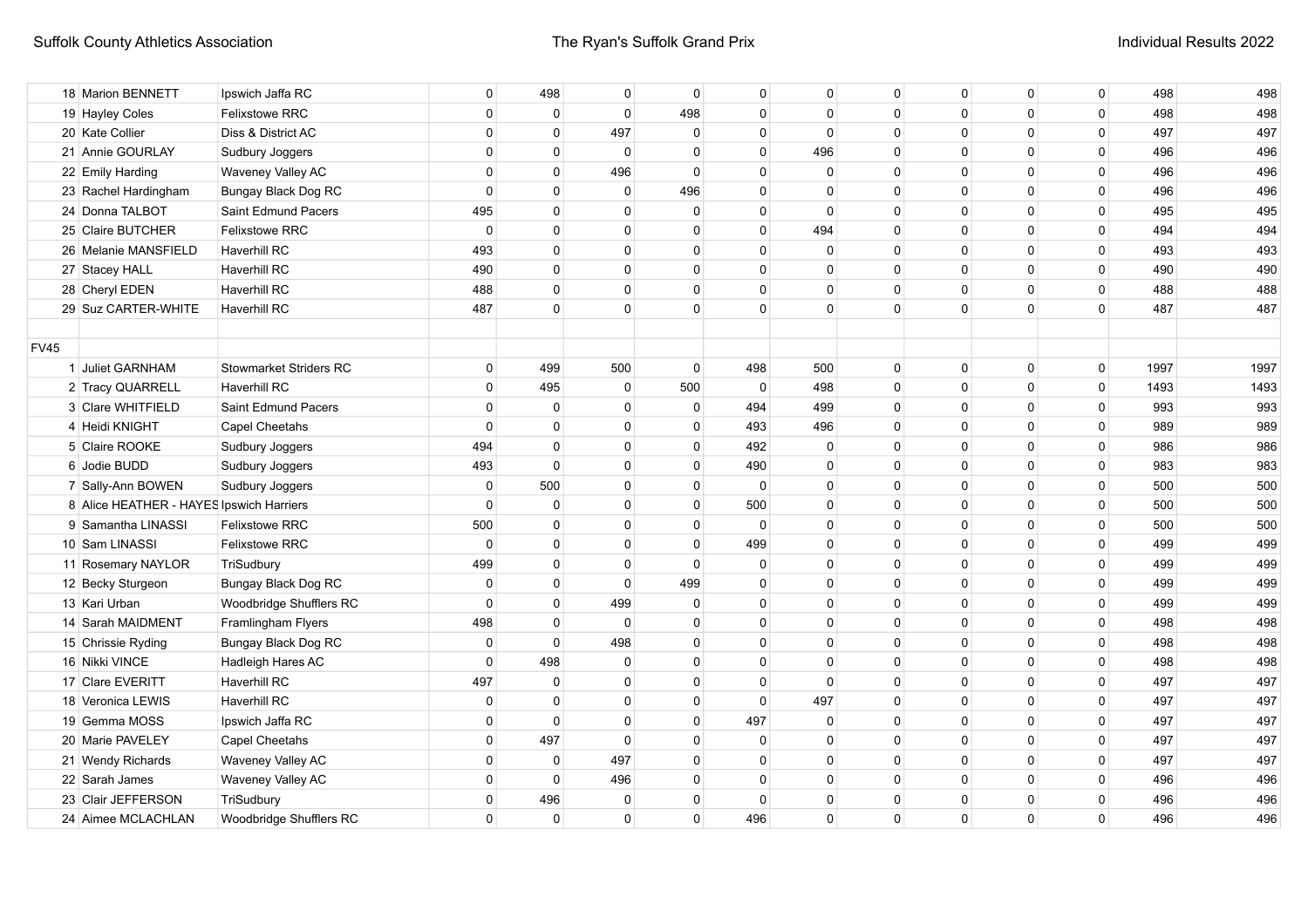|             | 25 Yvonne POTTER      | <b>Stowmarket Striders RC</b> | 496          | 0              | $\mathbf{0}$ | $\mathbf 0$  | 0            | $\Omega$    | $\mathbf{0}$ | $\mathbf 0$ | 0            | 0        | 496  | 496  |
|-------------|-----------------------|-------------------------------|--------------|----------------|--------------|--------------|--------------|-------------|--------------|-------------|--------------|----------|------|------|
|             | 26 Elizabeth Fox      | Bungay Black Dog RC           | $\mathbf 0$  | $\overline{0}$ | 495          | $\Omega$     | $\mathbf 0$  | $\Omega$    | $\Omega$     | $\Omega$    | $\Omega$     | $\Omega$ | 495  | 495  |
|             | 27 Sarah MURKIN       | Haverhill RC                  | 495          | 0              | $\mathbf 0$  | $\Omega$     | 0            | 0           | 0            | $\Omega$    | $\Omega$     | 0        | 495  | 495  |
|             | 28 Victoria ORFORD    | Framlingham Flyers            | 0            | $\mathbf 0$    | 0            | $\Omega$     | 495          | 0           | 0            | $\Omega$    | $\Omega$     | 0        | 495  | 495  |
|             | 29 Amanda DUNN        | Hadleigh Hares AC             | $\mathbf 0$  | 494            | $\mathbf 0$  | $\Omega$     | $\mathbf 0$  | $\Omega$    | 0            | $\Omega$    | $\Omega$     | 0        | 494  | 494  |
|             | 30 Joanne SARGENT     | Hadleigh Hares AC             | $\mathbf 0$  | 493            | $\mathbf 0$  | $\Omega$     | $\mathbf{0}$ | $\Omega$    | $\mathbf 0$  | $\Omega$    | $\mathbf{0}$ | 0        | 493  | 493  |
|             | 31 Tina CHURCH        | The Saxons                    | $\mathbf 0$  | $\mathbf 0$    | $\mathbf 0$  | $\Omega$     | 491          | $\Omega$    | $\Omega$     | $\Omega$    | $\Omega$     | 0        | 491  | 491  |
|             |                       |                               |              |                |              |              |              |             |              |             |              |          |      |      |
| <b>FV50</b> |                       |                               |              |                |              |              |              |             |              |             |              |          |      |      |
|             | 1 Mary-Ann TULI       | <b>Haverhill RC</b>           | 494          | $\mathbf 0$    | $\mathbf 0$  | 498          | 497          | 495         | $\mathbf 0$  | $\mathbf 0$ | 0            | 0        | 1984 | 1984 |
|             | 2 Sarah VICK          | The Saxons                    | $\mathbf 0$  | 497            | $\mathbf 0$  | 499          | 490          | 494         | $\mathbf 0$  | $\mathbf 0$ | $\mathbf 0$  | 0        | 1980 | 1980 |
|             | 3 Kaye BRANTON        | <b>Felixstowe RRC</b>         | $\mathbf{0}$ | 500            | $\mathbf{0}$ | $\mathbf 0$  | 500          | 500         | $\mathbf 0$  | $\mathbf 0$ | $\mathbf 0$  | 0        | 1500 | 1500 |
|             | 4 Julia MOSS-ECCARDT  | Stowmarket Striders RC        | 493          | $\mathbf 0$    | $\mathbf{0}$ | 0            | 491          | 493         | 0            | $\Omega$    | 0            | 0        | 1477 | 1477 |
|             | 5 Joanna White        | The Saxons                    | $\mathbf 0$  | $\overline{0}$ | 496          | 0            | 486          | 491         | 0            | $\Omega$    | 0            | 0        | 1473 | 1473 |
|             | 6 Helen SPOONER       | Haverhill RC                  | 486          | $\overline{0}$ | $\mathbf 0$  | $\mathbf{0}$ | 488          | 490         | 0            | $\Omega$    | 0            | 0        | 1464 | 1464 |
|             | 7 Jacqueline ALLPORT  | Felixstowe RRC                | 482          | $\Omega$       | $\mathbf{0}$ | $\Omega$     | 481          | 487         | $\Omega$     | $\Omega$    | $\Omega$     | 0        | 1450 | 1450 |
|             | 8 Jo HAYWARD          | <b>Stowmarket Striders RC</b> | $\mathbf 0$  | $\Omega$       | $\mathbf{0}$ | $\Omega$     | 499          | 499         | $\Omega$     | $\Omega$    | $\Omega$     | $\Omega$ | 998  | 998  |
|             | 9 Mary NAREY          | <b>Stowmarket Striders RC</b> | 498          | $\mathbf 0$    | $\mathbf 0$  | 500          | $\mathbf 0$  | $\Omega$    | 0            | $\Omega$    | $\Omega$     | 0        | 998  | 998  |
|             | 10 Sandra WEBB        | Saint Edmund Pacers           | 500          | $\mathbf 0$    | $\mathbf 0$  | 0            | 0            | 497         | 0            | $\Omega$    | $\Omega$     | 0        | 997  | 997  |
|             | 11 Debbie CATLING     | <b>Felixstowe RRC</b>         | $\mathbf 0$  | $\mathbf 0$    | $\mathbf 0$  | 0            | 498          | 496         | $\mathbf{0}$ | $\Omega$    | $\Omega$     | 0        | 994  | 994  |
|             | 12 Emma HARWOOD       | Framlingham Flyers            | $\mathbf 0$  | 499            | $\Omega$     | $\mathbf{0}$ | 492          | $\Omega$    | $\mathbf{0}$ | $\Omega$    | $\Omega$     | 0        | 991  | 991  |
|             | 13 Kate BEER          | <b>Stowmarket Striders RC</b> | 490          | $\mathbf 0$    | 498          | $\mathbf{0}$ | $\mathbf 0$  | $\Omega$    | $\Omega$     | $\Omega$    | $\Omega$     | 0        | 988  | 988  |
|             | 14 Mandy GODBOLD      | Ipswich Harriers              | $\mathbf 0$  | 0              | $\mathbf 0$  | 0            | 485          | 489         | 0            | $\Omega$    | $\Omega$     | 0        | 974  | 974  |
|             | 15 Amanda CHILDS      | Ipswich Jaffa RC              | $\mathbf 0$  | $\mathbf 0$    | $\mathbf 0$  | $\mathbf 0$  | 483          | 488         | $\mathbf 0$  | $\Omega$    | 0            | 0        | 971  | 971  |
|             | 16 Alison Goodwin     | <b>Haverhill RC</b>           | $\mathbf 0$  | $\overline{0}$ | 500          | $\mathbf 0$  | $\mathbf 0$  | $\mathbf 0$ | $\mathbf 0$  | $\mathbf 0$ | $\mathbf 0$  | 0        | 500  | 500  |
|             | 17 Eloise Bird        | Saint Edmund Pacers           | $\mathbf 0$  | $\overline{0}$ | 499          | $\mathbf 0$  | $\mathbf 0$  | $\Omega$    | $\mathbf 0$  | $\mathbf 0$ | $\mathbf 0$  | 0        | 499  | 499  |
|             | 18 Gillian LEATHERS   | Saint Edmund Pacers           | 499          | $\overline{0}$ | $\mathbf 0$  | $\Omega$     | $\mathbf{0}$ | $\Omega$    | $\Omega$     | $\Omega$    | $\mathbf{0}$ | 0        | 499  | 499  |
|             | 19 Joanna LEADER      | Saint Edmund Pacers           | 0            | $\overline{0}$ | $\mathbf 0$  | 0            | 0            | 498         | 0            | 0           | 0            | 0        | 498  | 498  |
|             | 20 Jo PARDEN          | Framlingham Flyers            | 0            | 498            | $\mathbf{0}$ | 0            | 0            | 0           | 0            | 0           | 0            | 0        | 498  | 498  |
|             | 21 Melonie Evans      | TriSudbury                    | $\mathbf 0$  | $\mathbf 0$    | 497          | 0            | 0            | 0           | 0            | 0           | 0            | 0        | 497  | 497  |
|             | 22 Michelle Lightfoot | <b>Bungay Black Dog RC</b>    | $\mathbf 0$  | $\mathbf 0$    | $\mathbf{0}$ | 497          | 0            | $\Omega$    | $\mathbf 0$  | $\Omega$    | 0            | 0        | 497  | 497  |
|             | 23 Jo LOCKHART        | Bungay Black Dog RC           | 497          | $\mathbf 0$    | $\mathbf 0$  | $\Omega$     | $\mathbf{0}$ | $\Omega$    | $\Omega$     | $\Omega$    | $\Omega$     | $\Omega$ | 497  | 497  |
|             | 24 Fudge Farrar       | Bungay Black Dog RC           | 0            | 0              | 0            | 496          | 0            | 0           | 0            | $\Omega$    | $\Omega$     | 0        | 496  | 496  |
|             | 25 Beryl LANSDOWN     | Ipswich Jaffa RC              | $\mathbf 0$  | 0              | $\mathbf 0$  | 0            | 496          | $\Omega$    | 0            | $\Omega$    | $\Omega$     | 0        | 496  | 496  |
|             | 26 Rachel TERRY       | <b>Stowmarket Striders RC</b> | 496          | 0              | $\mathbf 0$  | 0            | 0            | $\Omega$    | 0            | $\Omega$    | $\Omega$     | 0        | 496  | 496  |
|             | 27 Sandra BUMPHREY    | Capel Cheetahs                | $\mathbf 0$  | 0              | $\mathbf 0$  | $\Omega$     | 495          | $\Omega$    | $\Omega$     | $\Omega$    | $\mathbf{0}$ | 0        | 495  | 495  |
|             | 28 Becca Kineavy      | Bungay Black Dog RC           | $\mathbf 0$  | 0              | 495          | $\Omega$     | 0            | $\Omega$    | $\mathbf{0}$ | $\Omega$    | $\Omega$     | 0        | 495  | 495  |
|             | 29 Mandy Moore        | Bungay Black Dog RC           | $\mathbf 0$  | 0              | $\mathbf 0$  | 495          | $\mathbf{0}$ | $\mathbf 0$ | $\mathbf 0$  | $\Omega$    | 0            | 0        | 495  | 495  |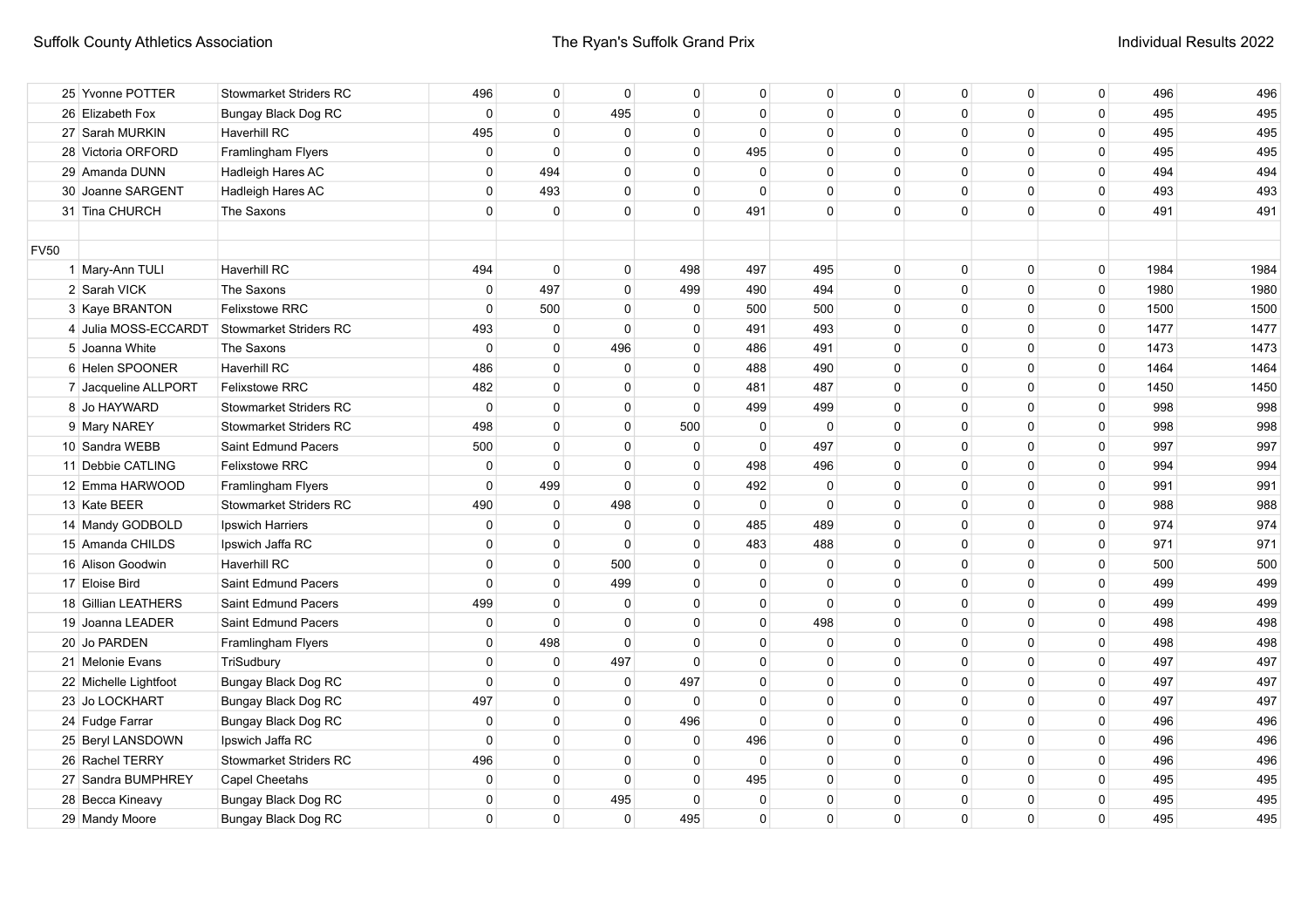| 30 Helen WING        | <b>Stowmarket Striders RC</b> | 495         | 0              | $\mathbf 0$ | 0            |          | 0           | 0                                                                                                                                                                                                                                                               | 0            | 0            | 0            | 495  | 495  |
|----------------------|-------------------------------|-------------|----------------|-------------|--------------|----------|-------------|-----------------------------------------------------------------------------------------------------------------------------------------------------------------------------------------------------------------------------------------------------------------|--------------|--------------|--------------|------|------|
| 31 Catherine Belsom  | <b>Stowmarket Striders RC</b> | $\mathbf 0$ | $\mathbf 0$    | 494         | $\Omega$     |          | 0           | $\Omega$                                                                                                                                                                                                                                                        | 0            | $\Omega$     | 0            | 494  | 494  |
| 32 Wendy KELLETT     | Ipswich Jaffa RC              | $\mathbf 0$ | 0              | $\mathbf 0$ | $\Omega$     | 494      | $\Omega$    | $\Omega$                                                                                                                                                                                                                                                        | $\Omega$     | $\Omega$     | 0            | 494  | 494  |
| 33 Judith Sadler     | Bungay Black Dog RC           | $\mathbf 0$ | $\mathbf 0$    | $\mathbf 0$ | 494          |          | $\Omega$    | $\mathbf{0}$                                                                                                                                                                                                                                                    | $\Omega$     | $\mathbf{0}$ | 0            | 494  | 494  |
| 34 Anita Powers      | Bungay Black Dog RC           | $\mathbf 0$ | $\mathbf 0$    | 493         | $\mathbf{0}$ |          | $\Omega$    | $\Omega$                                                                                                                                                                                                                                                        | $\Omega$     | $\Omega$     | 0            | 493  | 493  |
| 35 Nicky WATSON      | Woodbridge Shufflers RC       | $\mathbf 0$ | 0              | $\mathbf 0$ | $\Omega$     |          | $\Omega$    | $\Omega$                                                                                                                                                                                                                                                        | $\Omega$     | $\Omega$     | 0            | 493  | 493  |
| 36 Joanne ORR        | <b>Stowmarket Striders RC</b> | 492         | $\mathbf 0$    | $\mathbf 0$ | $\Omega$     |          | $\Omega$    | $\Omega$                                                                                                                                                                                                                                                        | 0            | $\Omega$     | 0            | 492  | 492  |
| 37 Karen SKENE       | <b>Capel Cheetahs</b>         | $\mathbf 0$ | $\mathbf 0$    | $\mathbf 0$ | $\Omega$     |          | 492         | $\Omega$                                                                                                                                                                                                                                                        | $\Omega$     | $\Omega$     | 0            | 492  | 492  |
| 38 Sarah Watts       | Diss & District AC            | $\mathbf 0$ | $\mathbf 0$    | 492         | $\Omega$     |          | $\Omega$    | $\Omega$                                                                                                                                                                                                                                                        | $\mathbf{0}$ | $\Omega$     | 0            | 492  | 492  |
| 39 Karen CHAMBERLAIN | Ipswich Jaffa RC              | 491         | $\overline{0}$ | $\mathbf 0$ | $\Omega$     |          | $\Omega$    | $\Omega$                                                                                                                                                                                                                                                        | $\mathbf{0}$ | $\Omega$     | 0            | 491  | 491  |
| 40 Penny Harris      | Bungay Black Dog RC           | $\mathbf 0$ | $\overline{0}$ | 491         | $\Omega$     |          | $\Omega$    | $\Omega$                                                                                                                                                                                                                                                        | $\mathbf{0}$ | $\Omega$     | 0            | 491  | 491  |
| 41 Sue Cole          | Waveney Valley AC             | $\mathbf 0$ | $\overline{0}$ | 490         | $\Omega$     |          | $\Omega$    | $\Omega$                                                                                                                                                                                                                                                        | $\Omega$     | $\Omega$     | 0            | 490  | 490  |
| 42 Anna MAYHEW       | Newmarket Joggers             | 489         | $\Omega$       | $\Omega$    | $\Omega$     |          | $\Omega$    | $\Omega$                                                                                                                                                                                                                                                        | $\Omega$     | $\Omega$     | 0            | 489  | 489  |
| 43 Louise RAMSAY     | Ipswich Jaffa RC              | $\mathbf 0$ | $\Omega$       | $\Omega$    | $\Omega$     |          | $\Omega$    | $\Omega$                                                                                                                                                                                                                                                        | $\Omega$     | $\Omega$     | 0            | 489  | 489  |
| 44 Lisa HARLING      | Haverhill RC                  | 488         | $\Omega$       | $\Omega$    | $\Omega$     |          | $\Omega$    | $\Omega$                                                                                                                                                                                                                                                        | $\Omega$     | $\Omega$     | 0            | 488  | 488  |
| 45 Kathryn GERRY     | Woodbridge Shufflers RC       | $\mathbf 0$ | $\Omega$       | $\Omega$    | $\Omega$     | 487      | $\Omega$    | $\Omega$                                                                                                                                                                                                                                                        | $\Omega$     | $\Omega$     | 0            | 487  | 487  |
| 46 Kate HARROLD      | <b>Felixstowe RRC</b>         | 487         | $\mathbf 0$    | $\Omega$    | $\Omega$     |          | $\Omega$    | $\Omega$                                                                                                                                                                                                                                                        | $\Omega$     | $\Omega$     | 0            | 487  | 487  |
| 47 Kate WARBOYS      | Newmarket Joggers             | $\mathbf 0$ | $\mathbf 0$    | 0           | $\Omega$     |          | 486         | $\Omega$                                                                                                                                                                                                                                                        | $\Omega$     | $\Omega$     | 0            | 486  | 486  |
| 48 Kathryn ARMOUR    | Haverhill RC                  | 485         | 0              | 0           | $\Omega$     |          | $\Omega$    | $\Omega$                                                                                                                                                                                                                                                        | $\Omega$     | 0            | 0            | 485  | 485  |
| 49 Claire ANDERSON   | <b>Haverhill RC</b>           | 484         | 0              | $\mathbf 0$ | $\Omega$     | $\Omega$ | $\Omega$    | $\Omega$                                                                                                                                                                                                                                                        | $\Omega$     | $\Omega$     | 0            | 484  | 484  |
| 50 Amanda BIRD       | Ipswich Jaffa RC              | $\mathbf 0$ | $\mathbf 0$    | $\mathbf 0$ | 0            | 484      | 0           | $\Omega$                                                                                                                                                                                                                                                        | $\Omega$     | $\Omega$     | 0            | 484  | 484  |
| 51 Debbie BEARE      | Saint Edmund Pacers           | 483         | $\mathbf 0$    | $\mathbf 0$ | 0            |          | $\mathbf 0$ | $\Omega$                                                                                                                                                                                                                                                        | $\mathbf{0}$ | $\Omega$     | 0            | 483  | 483  |
| 52 Amanda PRIOR      | <b>Capel Cheetahs</b>         | $\mathbf 0$ | $\mathbf 0$    | $\mathbf 0$ | $\mathbf 0$  |          | $\mathbf 0$ | $\mathbf{0}$                                                                                                                                                                                                                                                    | $\mathbf{0}$ | $\Omega$     | 0            | 482  | 482  |
| 53 Michelle HOGGETT  | Saint Edmund Pacers           | $\mathbf 0$ | $\mathbf 0$    | $\Omega$    | $\Omega$     | 480      | $\Omega$    | $\Omega$                                                                                                                                                                                                                                                        | $\Omega$     | $\Omega$     | 0            | 480  | 480  |
|                      |                               |             |                |             |              |          |             |                                                                                                                                                                                                                                                                 |              |              |              |      |      |
|                      |                               |             |                |             |              |          |             |                                                                                                                                                                                                                                                                 |              |              |              |      |      |
| 1 Sandra MAYHEW      | <b>Stowmarket Striders RC</b> | 500         | $\overline{0}$ | 500         | 0            |          | 500         | 0                                                                                                                                                                                                                                                               | 0            | 0            | $\mathbf{0}$ | 2000 | 2000 |
| 2 Sharon WARLAND     | <b>Stowmarket Striders RC</b> | 496         | $\overline{0}$ | 499         | $\mathbf 0$  |          | 498         | $\Omega$                                                                                                                                                                                                                                                        | 0            | $\Omega$     | 0            | 1989 | 1989 |
| 3 Jackie HANN        | Sudbury Joggers               | 0           | 500            | $\mathbf 0$ | 500          |          | $\Omega$    | $\Omega$                                                                                                                                                                                                                                                        | $\mathbf{0}$ | $\Omega$     | 0            | 1498 | 1498 |
| 4 Sil CLAY           | Haverhill RC                  | $\mathbf 0$ | 499            | 498         | $\Omega$     |          | 496         | $\Omega$                                                                                                                                                                                                                                                        | $\mathbf{0}$ | $\Omega$     | 0            | 1493 | 1493 |
| 5 Ruth COWLIN        | Sudbury Joggers               | 493         | $\mathbf 0$    | $\mathbf 0$ | $\Omega$     |          | 497         | $\Omega$                                                                                                                                                                                                                                                        | $\Omega$     | $\Omega$     | 0            | 1485 | 1485 |
| 6 Jenny LYNCH        | Felixstowe RRC                | 494         | $\mathbf 0$    | $\mathbf 0$ | $\Omega$     | 494      | 495         | $\Omega$                                                                                                                                                                                                                                                        | $\Omega$     | $\Omega$     | 0            | 1483 | 1483 |
| 7 Grace JUDGE        | <b>Haverhill RC</b>           | 492         | $\mathbf 0$    | 497         | $\Omega$     |          | 493         | $\Omega$                                                                                                                                                                                                                                                        | $\Omega$     | $\Omega$     | 0            | 1482 | 1482 |
| 8 Emily Cooper-Reade | <b>Stowmarket Striders RC</b> | $\mathbf 0$ | $\mathbf 0$    | $\mathbf 0$ | 497          | 491      | 492         | $\Omega$                                                                                                                                                                                                                                                        | $\mathbf{0}$ | $\Omega$     | 0            | 1480 | 1480 |
| 9 Denise WRIGHT      | <b>Stowmarket Striders RC</b> | 491         | $\Omega$       | $\mathbf 0$ | $\Omega$     |          | 494         | $\Omega$                                                                                                                                                                                                                                                        | $\Omega$     | $\Omega$     | 0            | 1477 | 1477 |
| 10 Kirsty WEAVERS    | Saint Edmund Pacers           | $\mathbf 0$ | $\Omega$       | 0           | 0            |          | 499         | $\Omega$                                                                                                                                                                                                                                                        | $\Omega$     | $\Omega$     | 0            | 998  | 998  |
| 11 Marion PARKER     | <b>Felixstowe RRC</b>         | 497         | 0              | $\mathbf 0$ | 0            | 497      | $\Omega$    | $\Omega$                                                                                                                                                                                                                                                        | $\Omega$     | $\Omega$     | 0            | 994  | 994  |
| 12 Jackie COLLINS    | <b>Felixstowe RRC</b>         | 490         | $\mathbf 0$    | $\mathbf 0$ | $\Omega$     |          | 491         | $\Omega$                                                                                                                                                                                                                                                        | $\mathbf{0}$ | $\Omega$     | 0            | 981  | 981  |
|                      |                               |             |                |             |              |          |             | 0<br>$\mathbf 0$<br>$\mathbf 0$<br>$\Omega$<br>493<br>0<br>0<br>0<br>0<br>$\mathbf{0}$<br>$\mathbf{0}$<br>$\Omega$<br>489<br>$\Omega$<br>0<br>0<br>0<br>$\Omega$<br>482<br>500<br>496<br>498<br>$\mathbf 0$<br>495<br>$\mathbf{0}$<br>492<br>499<br>$\mathbf 0$ |              |              |              |      |      |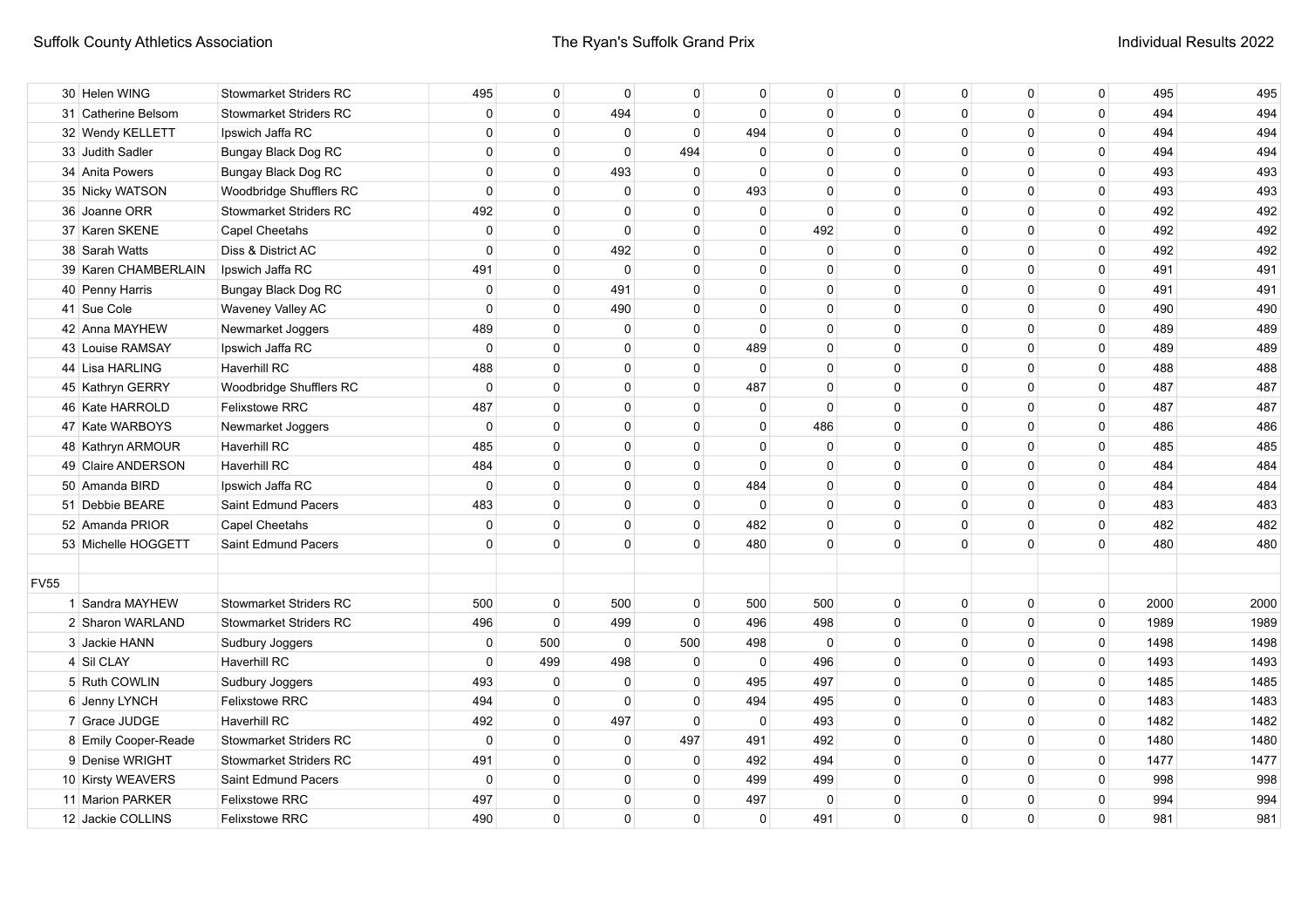|             | 13 Haley SUTTLE       | Saint Edmund Pacers           | 499            | $\mathbf{0}$ | 0              | $\mathbf{0}$ | 0           | 0            | 0            | $\mathbf{0}$ | 0            | $\mathbf 0$ | 499  | 499  |
|-------------|-----------------------|-------------------------------|----------------|--------------|----------------|--------------|-------------|--------------|--------------|--------------|--------------|-------------|------|------|
|             | 14 Jane Wood          | Bungay Black Dog RC           | $\mathbf 0$    | $\Omega$     | $\mathbf 0$    | 499          | $\mathbf 0$ | $\Omega$     | $\Omega$     | $\Omega$     | $\mathbf{0}$ | $\mathbf 0$ | 499  | 499  |
|             | 15 Shirley FOWLER     | <b>Haverhill RC</b>           | 498            | $\Omega$     | $\mathbf 0$    | $\mathbf 0$  | $\mathbf 0$ | $\Omega$     | $\Omega$     | $\Omega$     | $\mathbf{0}$ | $\mathbf 0$ | 498  | 498  |
|             | 16 Rachel Hirst       | Bungay Black Dog RC           | $\mathbf 0$    | $\mathbf 0$  | $\mathbf 0$    | 498          | 0           | $\Omega$     | $\Omega$     | $\Omega$     | $\mathbf{0}$ | 0           | 498  | 498  |
|             | 17 Dawn Marshall      | Saint Edmund Pacers           | 0              | $\mathbf 0$  | 496            | $\mathbf 0$  | 0           | $\mathbf{0}$ | $\Omega$     | $\Omega$     | $\mathbf 0$  | $\mathbf 0$ | 496  | 496  |
|             | 18 Mitzy O'Loughlin   | Bungay Black Dog RC           | $\mathbf 0$    | $\mathbf 0$  | $\overline{0}$ | 496          | 0           | $\mathbf 0$  | $\mathbf{0}$ | $\Omega$     | $\mathbf 0$  | $\mathbf 0$ | 496  | 496  |
|             | 19 Nathalie HOOPER    | Hadleigh Hares AC             | 495            | $\Omega$     | $\Omega$       | $\Omega$     | $\mathbf 0$ | $\mathbf 0$  | $\Omega$     | $\Omega$     | $\mathbf{0}$ | $\mathbf 0$ | 495  | 495  |
|             | 20 Jayne Richardson   | Waveney Valley AC             | $\mathbf 0$    | $\Omega$     | 495            | $\Omega$     | $\Omega$    | $\Omega$     | $\Omega$     | $\Omega$     | $\mathbf 0$  | $\mathbf 0$ | 495  | 495  |
|             | 21 Clare Webb         | Bungay Black Dog RC           | $\mathbf 0$    | $\Omega$     | $\mathbf 0$    | 495          | 0           | $\mathbf 0$  | $\Omega$     | $\Omega$     | $\Omega$     | 0           | 495  | 495  |
|             | 22 Angi Smith         | Waveney Valley AC             | $\overline{0}$ | $\mathbf{0}$ | 494            | $\Omega$     | 0           | 0            | $\Omega$     | $\Omega$     | $\Omega$     | 0           | 494  | 494  |
|             | 23 Maria Reed         | <b>Haverhill RC</b>           | $\overline{0}$ | 0            | 493            | $\Omega$     | $\mathbf 0$ | 0            | $\Omega$     | $\Omega$     | $\Omega$     | 0           | 493  | 493  |
|             | 24 Karen SHELLEY      | <b>Stowmarket Striders RC</b> | 0              | $\mathbf{0}$ | $\mathbf 0$    | $\Omega$     | 493         | $\Omega$     | $\Omega$     | $\Omega$     | $\Omega$     | 0           | 493  | 493  |
|             | 25 Janice HOLMES      | Newmarket Joggers             | $\mathbf 0$    | $\mathbf 0$  | 0              | $\mathbf{0}$ | $\mathbf 0$ | 490          | $\Omega$     | $\Omega$     | $\mathbf 0$  | 0           | 490  | 490  |
|             | 26 Jackie WESTROPE    | Haverhill RC                  | 489            | $\Omega$     | $\Omega$       | $\Omega$     | $\Omega$    | $\Omega$     | $\Omega$     | $\Omega$     | $\Omega$     | $\mathbf 0$ | 489  | 489  |
|             |                       |                               |                |              |                |              |             |              |              |              |              |             |      |      |
| <b>FV60</b> |                       |                               |                |              |                |              |             |              |              |              |              |             |      |      |
|             | 1 Bobbie SAUERZAPF    | Bungay Black Dog RC           | $\mathbf 0$    | 500          | $\mathbf 0$    | $\mathbf{0}$ | 497         | 498          | $\Omega$     | $\Omega$     | $\Omega$     | $\mathbf 0$ | 1495 | 1495 |
|             | 2 Sandra ROBERTS      | Ipswich Jaffa RC              | 500            | $\mathbf 0$  | $\Omega$       | $\mathbf{0}$ | 500         | $\Omega$     | $\Omega$     | $\Omega$     | $\Omega$     | $\mathbf 0$ | 1000 | 1000 |
|             | 3 Ruth ACWORTH        | Woodbridge Shufflers RC       | $\mathbf 0$    | $\mathbf{0}$ | $\Omega$       | $\mathbf{0}$ | 499         | 500          | $\Omega$     | $\Omega$     | $\Omega$     | $\mathbf 0$ | 999  | 999  |
|             | 4 Nicola STEVENSON    | Felixstowe RRC                | $\mathbf 0$    | 499          | 500            | $\mathbf{0}$ | $\Omega$    | $\Omega$     | $\Omega$     | $\Omega$     | $\Omega$     | $\mathbf 0$ | 999  | 999  |
|             | 5 Belinda GODBOLD     | Hadleigh Hares AC             | $\mathbf{0}$   | 0            | $\Omega$       | $\mathbf{0}$ | 498         | 499          | $\Omega$     | $\Omega$     | $\Omega$     | 0           | 997  | 997  |
|             | 6 Jenny CHURCH        | <b>Felixstowe RRC</b>         | 496            | 0            | $\mathbf 0$    | $\Omega$     | 496         | $\Omega$     | $\Omega$     | $\Omega$     | $\Omega$     | $\pmb{0}$   | 992  | 992  |
|             | 7 Simone SUTHERLAND   | Framlingham Flyers            | $\mathbf 0$    | 0            | $\mathbf 0$    | $\Omega$     | 493         | 496          | $\Omega$     | $\Omega$     | $\mathbf{0}$ | 0           | 989  | 989  |
|             | 8 Elaine ROBINSON     | <b>Stowmarket Striders RC</b> | $\mathbf 0$    | 0            | $\mathbf 0$    | $\Omega$     | 492         | 495          | $\Omega$     | $\Omega$     | $\mathbf{0}$ | 0           | 987  | 987  |
|             | 9 Alison Cooper       | Waveney Valley AC             | $\mathbf 0$    | 0            | $\mathbf 0$    | 500          | $\mathbf 0$ | $\Omega$     | $\Omega$     | $\Omega$     | $\mathbf 0$  | 0           | 500  | 500  |
|             | 10 Jackie Bell        | Bungay Black Dog RC           | $\mathbf 0$    | $\mathbf{0}$ | $\mathbf 0$    | 499          | $\mathbf 0$ | $\mathbf 0$  | $\Omega$     | $\Omega$     | $\mathbf 0$  | $\mathbf 0$ | 499  | 499  |
|             | 11 Sue Fletcher       | Waveney Valley AC             | $\mathbf 0$    | $\mathbf{0}$ | 499            | $\Omega$     | $\mathbf 0$ | $\mathbf 0$  | $\Omega$     | $\Omega$     | $\mathbf 0$  | $\mathbf 0$ | 499  | 499  |
|             | 12 Wendy HUGHES       | <b>Stowmarket Striders RC</b> | 499            | $\mathbf{0}$ | $\mathbf 0$    | $\Omega$     | $\mathbf 0$ | $\mathbf 0$  | $\Omega$     | $\mathbf{0}$ | $\mathbf 0$  | $\mathbf 0$ | 499  | 499  |
|             | 13 Angela BRINKLEY    | <b>Stowmarket Striders RC</b> | 498            | $\mathbf{0}$ | $\mathbf 0$    | $\Omega$     | $\mathbf 0$ | $\mathbf 0$  | $\Omega$     | $\mathbf{0}$ | $\mathbf 0$  | $\mathbf 0$ | 498  | 498  |
|             | 14 Jayne Capps-Jenner | Bungay Black Dog RC           | $\mathbf 0$    | $\mathbf{0}$ | $\mathbf 0$    | 498          | $\mathbf 0$ | $\mathbf 0$  | $\Omega$     | $\Omega$     | $\mathbf 0$  | $\mathbf 0$ | 498  | 498  |
|             | 15 Theresa Jones      | Waveney Valley AC             | $\mathbf 0$    | $\mathbf 0$  | 498            | $\Omega$     | $\mathbf 0$ | $\mathbf 0$  | $\Omega$     | $\Omega$     | $\mathbf{0}$ | $\mathbf 0$ | 498  | 498  |
|             | 16 Jane MOON          | <b>Felixstowe RRC</b>         | $\mathbf{0}$   | 498          | $\mathbf 0$    | $\Omega$     | $\Omega$    | $\Omega$     | $\Omega$     | $\Omega$     | $\Omega$     | $\mathbf 0$ | 498  | 498  |
|             | 17 Jacqueline BELL    | <b>Bungay Black Dog RC</b>    | 497            | $\mathbf 0$  | $\mathbf 0$    | $\Omega$     | $\Omega$    | $\Omega$     | $\Omega$     | $\Omega$     | $\Omega$     | 0           | 497  | 497  |
|             | 18 Sue Pearson        | The Saxons                    | $\mathbf 0$    | 0            | $\Omega$       | 497          | $\Omega$    | $\Omega$     | $\Omega$     | $\Omega$     | $\Omega$     | $\pmb{0}$   | 497  | 497  |
|             | 19 Julie Seamons      | Bungay Black Dog RC           | 0              | 0            | 497            | $\Omega$     | $\mathbf 0$ | $\Omega$     | $\Omega$     | $\Omega$     | $\Omega$     | 0           | 497  | 497  |
|             | 20 Jo WHELAN          | <b>Felixstowe RRC</b>         | 0              | 0            | $\mathbf 0$    | $\Omega$     | $\mathbf 0$ | 497          | $\Omega$     | $\Omega$     | $\mathbf{0}$ | 0           | 497  | 497  |
|             | 21 Wendy Boyden       | Waveney Valley AC             | $\mathbf{0}$   | $\mathbf{0}$ | 496            | $\Omega$     | 0           | 0            | $\Omega$     | $\Omega$     | $\Omega$     | $\mathbf 0$ | 496  | 496  |
|             | 22 Sally GARNHAM      | <b>Felixstowe RRC</b>         | $\Omega$       | $\mathbf{0}$ | $\mathbf 0$    | $\Omega$     | 495         | $\Omega$     | $\Omega$     | $\Omega$     | $\Omega$     | $\Omega$    | 495  | 495  |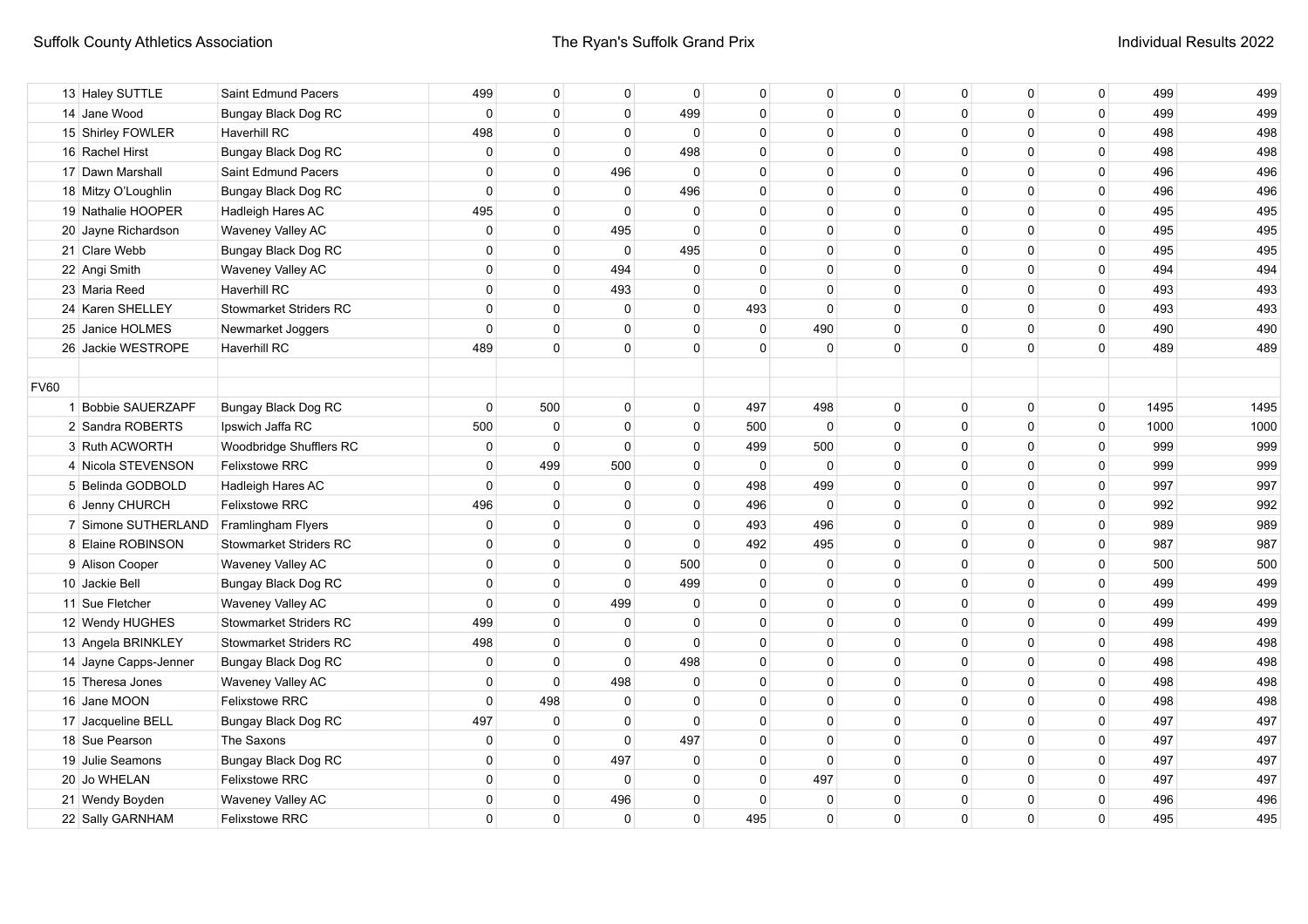|             | 23 Jan WALKER                                | <b>Haverhill RC</b>           | 495          | $\mathbf 0$  | 0           | 0            | $\mathbf 0$  | $\mathbf 0$ | 0            | 0            | $\mathbf 0$  | 0            | 495  | 495  |
|-------------|----------------------------------------------|-------------------------------|--------------|--------------|-------------|--------------|--------------|-------------|--------------|--------------|--------------|--------------|------|------|
|             | 24 Hilary COOK                               | Ipswich Harriers              | $\mathbf 0$  | $\mathbf{0}$ | $\mathbf 0$ | $\mathbf 0$  | 494          | $\mathbf 0$ | $\mathbf{0}$ | $\mathbf 0$  | $\mathbf 0$  | 0            | 494  | 494  |
|             | 25 Susannah ROSENBERG Ipswich Triathlon Club |                               | $\mathbf{0}$ | $\mathbf{0}$ | $\Omega$    | $\Omega$     | $\mathbf 0$  | 494         | $\Omega$     | $\Omega$     | $\mathbf{0}$ | $\mathbf 0$  | 494  | 494  |
|             |                                              |                               |              |              |             |              |              |             |              |              |              |              |      |      |
| <b>FV65</b> |                                              |                               |              |              |             |              |              |             |              |              |              |              |      |      |
|             | 1 Cheryl TRUNDLE                             | Haverhill RC                  | 499          | $\mathbf 0$  | 500         | $\mathbf{0}$ | $\Omega$     | 500         | 0            | 0            | $\Omega$     | $\mathbf 0$  | 1499 | 1499 |
|             | 2 Caroline MCINTOSH                          | Newmarket Joggers             | 498          | $\mathbf{0}$ | $\mathbf 0$ | $\Omega$     | $\mathbf 0$  | 498         | $\mathbf{0}$ | $\Omega$     | $\mathbf 0$  | $\mathbf 0$  | 996  | 996  |
|             | 3 Hazel Garrity                              | Bungay Black Dog RC           | $\mathbf 0$  | $\mathbf{0}$ | $\mathbf 0$ | 500          | $\mathbf 0$  | 0           | $\mathbf{0}$ | $\Omega$     | $\mathbf 0$  | 0            | 500  | 500  |
|             | 4 Christine MARSH                            | <b>Stowmarket Striders RC</b> | $\mathbf 0$  | $\mathbf{0}$ | $\mathbf 0$ | $\mathbf 0$  | 500          | 0           | $\mathbf{0}$ | $\Omega$     | $\mathbf 0$  | 0            | 500  | 500  |
|             | 5 Jenny MORGAN                               | Saint Edmund Pacers           | 500          | $\mathbf{0}$ | $\mathbf 0$ | $\Omega$     | $\mathbf 0$  | 0           | $\mathbf{0}$ | $\Omega$     | $\mathbf 0$  | 0            | 500  | 500  |
|             | 6 Mary BURGESS                               | Felixstowe RRC                | $\mathbf 0$  | $\mathbf{0}$ | $\mathbf 0$ | $\Omega$     | 499          | $\Omega$    | $\Omega$     | $\Omega$     | $\mathbf 0$  | $\mathbf 0$  | 499  | 499  |
|             | 7 Jackie CUNINGHAME                          | <b>Stowmarket Striders RC</b> | $\mathbf{0}$ | $\mathbf{0}$ | $\Omega$    | $\Omega$     | $\mathbf 0$  | 499         | $\Omega$     | $\Omega$     | $\mathbf{0}$ | $\mathbf 0$  | 499  | 499  |
|             | 8 Julie Haselwood                            | Ipswich Jaffa RC              | $\Omega$     | $\Omega$     | 499         | $\mathbf{0}$ | $\mathbf{0}$ | $\mathbf 0$ | $\Omega$     | $\Omega$     | $\Omega$     | $\mathbf 0$  | 499  | 499  |
|             | 9 Vivienne TAYLOR                            | Framlingham Flyers            | $\Omega$     | $\Omega$     | $\Omega$    | $\mathbf{0}$ | 498          | $\Omega$    | $\Omega$     | $\Omega$     | $\Omega$     | $\mathbf 0$  | 498  | 498  |
|             | 10 Annette HUGGINS                           | Framlingham Flyers            | $\Omega$     | $\Omega$     | $\Omega$    | $\Omega$     | 497          | $\Omega$    | $\Omega$     | $\Omega$     | $\Omega$     | $\Omega$     | 497  | 497  |
|             |                                              |                               |              |              |             |              |              |             |              |              |              |              |      |      |
| <b>FV70</b> |                                              |                               |              |              |             |              |              |             |              |              |              |              |      |      |
|             | 1 Teresa TRANTER                             | Sudbury Joggers               | $\mathbf 0$  | $\mathbf 0$  | $\mathbf 0$ | 0            | 500          | 500         | 0            | $\Omega$     | $\mathbf 0$  | $\mathbf 0$  | 1000 | 1000 |
|             | 2 Susan Glazer                               | Bungay Black Dog RC           | $\mathbf 0$  | $\Omega$     | 500         | 0            | 0            | $\Omega$    | 0            | $\Omega$     | 0            | $\mathsf 0$  | 500  | 500  |
|             | 3 Diane Gooch                                | Waveney Valley AC             | $\mathbf 0$  | $\Omega$     | 499         | 0            | 0            | $\Omega$    | 0            | 0            | 0            | 0            | 499  | 499  |
|             | 4 Maureen WRIGHT                             | Ipswich Jaffa RC              | $\mathbf 0$  | $\mathbf{0}$ | $\mathbf 0$ | $\mathbf{0}$ | 499          | 0           | $\Omega$     | $\Omega$     | $\mathbf{0}$ | $\mathbf 0$  | 499  | 499  |
|             |                                              |                               |              |              |             |              |              |             |              |              |              |              |      |      |
| МS          |                                              |                               |              |              |             |              |              |             |              |              |              |              |      |      |
|             | 1 Gary TAYLOR                                | <b>Felixstowe RRC</b>         | 500          | $\mathbf 0$  | $\mathbf 0$ | 500          | 496          | 498         | $\mathbf{0}$ | $\mathbf 0$  | $\mathbf 0$  | $\mathbf{0}$ | 1994 | 1994 |
|             | 2 Ben CHURCHMAN                              | Diss & District AC            | $\mathbf 0$  | 492          | 498         | 497          | $\mathbf 0$  | $\Omega$    | $\Omega$     | $\Omega$     | $\Omega$     | $\mathbf 0$  | 1487 | 1487 |
|             | 3 Henry CATLING                              | <b>Felixstowe RRC</b>         | 499          | $\mathbf{0}$ | $\mathbf 0$ | 0            | 489          | 494         | 0            | 0            | $\mathbf 0$  | $\mathbf 0$  | 1482 | 1482 |
|             | 4 Dylan BRADNAM                              | Saint Edmund Pacers           | 497          | $\mathbf{0}$ | $\mathbf 0$ | 0            | 485          | 492         | 0            | 0            | $\mathbf 0$  | 0            | 1474 | 1474 |
|             | 5 Alex ARCHER                                | Ipswich Jaffa RC              | $\mathbf 0$  | 499          | $\mathbf 0$ | 0            | 482          | 491         | $\mathbf{0}$ | 0            | $\mathbf 0$  | 0            | 1472 | 1472 |
|             | 6 Morgan Moore                               | <b>Stowmarket Striders RC</b> | $\mathbf 0$  | $\mathbf{0}$ | 500         | 0            | 477          | 489         | $\mathbf{0}$ | $\Omega$     | $\mathbf 0$  | 0            | 1466 | 1466 |
|             | 7 Neil SMITH                                 | Framlingham Flyers            | $\mathbf 0$  | 497          | $\mathbf 0$ | $\mathbf 0$  | 480          | 488         | $\mathbf{0}$ | $\mathbf{0}$ | $\mathbf 0$  | $\mathbf 0$  | 1465 | 1465 |
|             | 8 Chris Wong                                 | The Saxons                    | $\mathbf 0$  | $\mathbf 0$  | $\mathbf 0$ | 498          | 476          | 481         | $\mathbf{0}$ | $\Omega$     | $\mathbf 0$  | $\mathbf 0$  | 1455 | 1455 |
|             | 9 George WRIGHT                              | <b>Stowmarket Striders RC</b> | 489          | $\mathbf 0$  | $\mathbf 0$ | $\Omega$     | 475          | 484         | $\mathbf{0}$ | $\Omega$     | $\mathbf{0}$ | $\mathbf 0$  | 1448 | 1448 |
|             | 10 William TAYLOR                            | Framlingham Flyers            | $\mathbf 0$  | 488          | $\mathbf 0$ | $\Omega$     | 469          | 478         | $\mathbf{0}$ | $\Omega$     | $\Omega$     | $\mathbf 0$  | 1435 | 1435 |
|             | 11 Neil DENNIS                               | <b>Stowmarket Striders RC</b> | $\mathbf 0$  | 487          | $\mathbf 0$ | $\mathbf{0}$ | 466          | 477         | $\Omega$     | $\Omega$     | $\mathbf{0}$ | $\mathbf 0$  | 1430 | 1430 |
|             | 12 Mark KING                                 | Felixstowe RRC                | 485          | 0            | $\Omega$    | $\mathbf{0}$ | 462          | 474         | $\Omega$     | $\Omega$     | $\mathbf{0}$ | $\mathsf 0$  | 1421 | 1421 |
|             | 13 Gary INGRAM                               | Ipswich Jaffa RC              | 486          | $\mathbf{0}$ | $^{\circ}$  | $\Omega$     | 461          | 472         | 0            | $\Omega$     | 0            | $\mathbf 0$  | 1419 | 1419 |
|             | 14 Freddie ADAMS                             | Ipswich Harriers              | $\mathbf 0$  | 0            | $^{\circ}$  | $\Omega$     | 498          | 500         | $\Omega$     | $\Omega$     | 0            | 0            | 998  | 998  |
|             | 15 Jake HAYWARD                              | <b>Stowmarket Striders RC</b> | $\mathbf 0$  | $\mathbf 0$  | $\mathbf 0$ | $\Omega$     | 497          | 499         | $\Omega$     | $\Omega$     | $\mathbf 0$  | $\mathbf 0$  | 996  | 996  |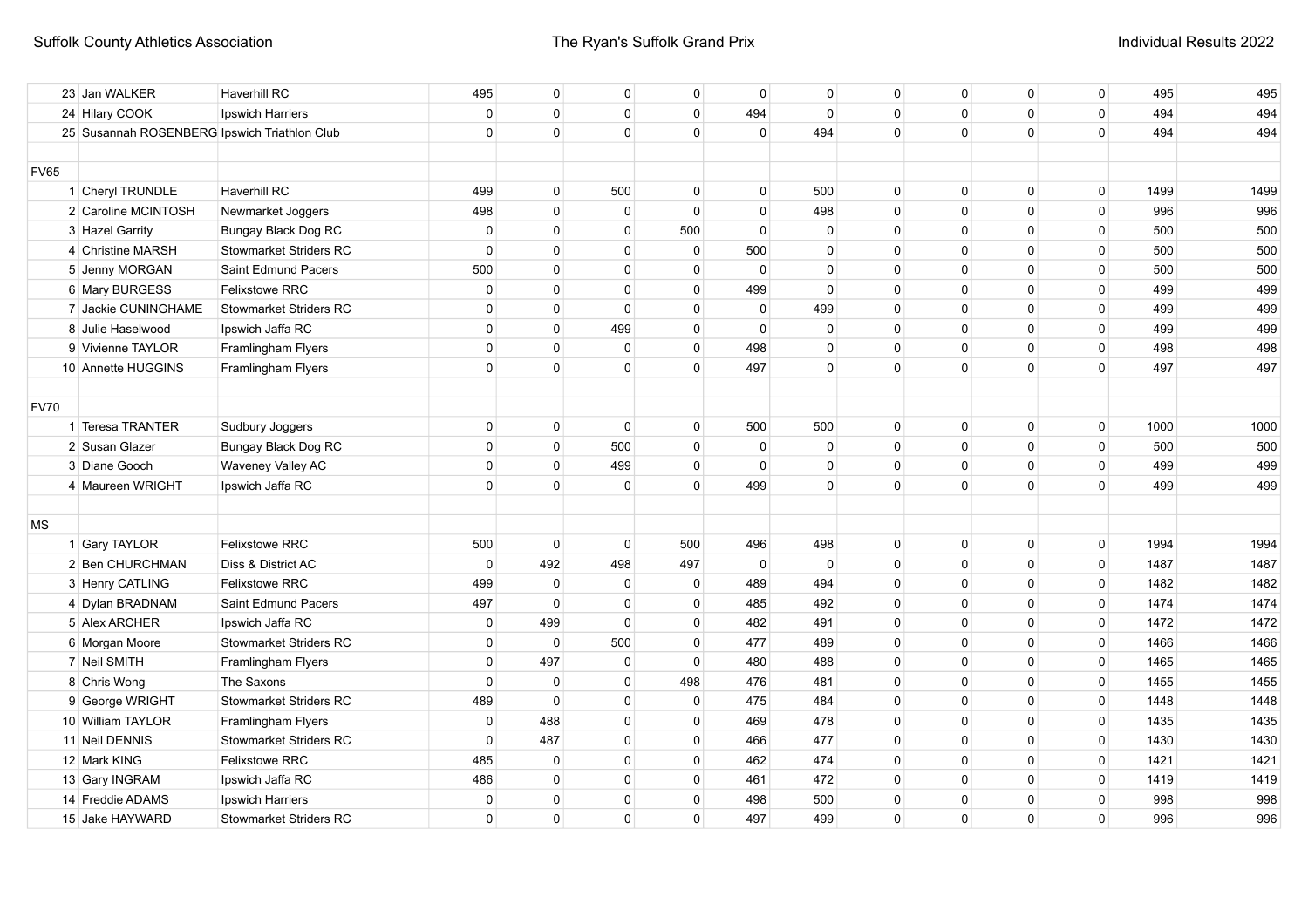| 16 Christopher UNDERWOO Saint Edmund Pacers |                               | 0            | 494          | 499          | $\Omega$     | $\mathbf{0}$ | $\mathbf{0}$ | $\Omega$     | $\mathbf{0}$ | $\mathbf{0}$ | $\mathbf 0$  | 993 | 993 |
|---------------------------------------------|-------------------------------|--------------|--------------|--------------|--------------|--------------|--------------|--------------|--------------|--------------|--------------|-----|-----|
| 17 Samuel BURDETT                           | <b>Stowmarket Striders RC</b> | $\mathbf 0$  | $\mathbf 0$  | $\mathbf 0$  | $\Omega$     | 492          | 496          | $\Omega$     | $\Omega$     | $\Omega$     | $\mathbf{0}$ | 988 | 988 |
| 18 Charlton DAMANT                          | Ipswich Triathlon Club        | 496          | $\Omega$     | $\mathbf 0$  | $\Omega$     | 483          | $\mathbf{0}$ | $\Omega$     | $\Omega$     | $\Omega$     | $\mathbf{0}$ | 979 | 979 |
| 19 Kyle Church                              | The Saxons                    | $\mathbf 0$  | $\mathbf 0$  | $\mathbf 0$  | 494          | 479          | $\Omega$     | $\Omega$     | $\Omega$     | $\Omega$     | 0            | 973 | 973 |
| 20 Daniel SUMMERSGILL                       | Ipswich Jaffa RC              | $\mathbf 0$  | 496          | $\mathbf 0$  | $\mathbf 0$  | 476          | $\Omega$     | $\Omega$     | $\Omega$     | $\Omega$     | 0            | 972 | 972 |
| 21 Ricky O'NEILL                            | Ipswich Jaffa RC              | $\mathbf 0$  | $\mathbf 0$  | $\mathbf 0$  | $\Omega$     | 481          | 490          | $\Omega$     | $\Omega$     | $\Omega$     | 0            | 971 | 971 |
| 22 Neill Readhead                           | The Saxons                    | $\Omega$     | $\mathbf{0}$ | $\mathbf 0$  | 496          | 473          | $\mathbf 0$  | $\mathbf{0}$ | $\Omega$     | $\Omega$     | 0            | 969 | 969 |
| 23 Peter SQUIRRELL                          | Ipswich Jaffa RC              | 494          | $\mathbf 0$  | $\mathbf 0$  | 0            | 474          | $\Omega$     | $\Omega$     | $\Omega$     | $\Omega$     | 0            | 968 | 968 |
| 24 Joe WEBB                                 | Saint Edmund Pacers           | $\mathbf 0$  | $\mathbf 0$  | $\mathbf 0$  | 0            | 471          | 479          | $\Omega$     | $\Omega$     | $\Omega$     | 0            | 950 | 950 |
| 25 John DRIVER                              | <b>Felixstowe RRC</b>         | $\mathbf 0$  | 485          | $\mathbf 0$  | 0            | 464          | $\mathbf 0$  | $\Omega$     | $\Omega$     | $\Omega$     | 0            | 949 | 949 |
| 26 Miles BERRY                              | Framlingham Flyers            | $\mathbf 0$  | $\mathbf 0$  | $\mathbf 0$  | 0            | 467          | 476          | $\Omega$     | $\Omega$     | $\Omega$     | 0            | 943 | 943 |
| 27 Robert KEMP                              | <b>Felixstowe RRC</b>         | $\mathbf 0$  | $\mathbf{0}$ | $\mathbf 0$  | 0            | 458          | 470          | $\Omega$     | $\Omega$     | $\Omega$     | 0            | 928 | 928 |
| 28 Will SCHWER                              | <b>Felixstowe RRC</b>         | $\mathbf{0}$ | $\mathbf{0}$ | $\mathbf 0$  | 0            | 457          | 469          | $\Omega$     | $\Omega$     | $\Omega$     | 0            | 926 | 926 |
| 29 Tony GAVIN                               | <b>Felixstowe RRC</b>         | $\mathbf 0$  | $\mathbf 0$  | $\mathbf 0$  | $\mathbf{0}$ | 500          | $\mathbf 0$  | $\Omega$     | $\Omega$     | $\Omega$     | 0            | 500 | 500 |
| 30 Jonathan PYE                             | Newmarket Joggers             | $\mathbf{0}$ | 500          | $\mathbf 0$  | $\Omega$     | 0            | $\Omega$     | $\Omega$     | $\Omega$     | $\Omega$     | 0            | 500 | 500 |
| 31 Michael Strowger                         | The Saxons                    | $\mathbf{0}$ | $\mathbf 0$  | $\mathbf 0$  | 499          | $\mathbf{0}$ | $\Omega$     | $\Omega$     | $\Omega$     | $\Omega$     | 0            | 499 | 499 |
| 32 Jack WILKINSON                           | Ipswich Jaffa RC              | $\mathbf{0}$ | $\mathbf{0}$ | $\mathbf{0}$ | $\Omega$     | 499          | $\Omega$     | $\Omega$     | $\Omega$     | $\Omega$     | 0            | 499 | 499 |
| 33 James HAYWARD                            | Ipswich Jaffa RC              | 498          | $\Omega$     | $\mathbf{0}$ | $\Omega$     | $\mathbf{0}$ | $\Omega$     | $\Omega$     | $\Omega$     | $\Omega$     | 0            | 498 | 498 |
| 34 Scott MANNING                            | Framlingham Flyers            | $\mathbf{0}$ | 498          | $\Omega$     | $\Omega$     | $\Omega$     | $\Omega$     | $\Omega$     | $\Omega$     | $\Omega$     | 0            | 498 | 498 |
| 35 Michael Beard                            | Bungay Black Dog RC           | $\mathbf{0}$ | $\mathbf 0$  | 497          | $\Omega$     | $\Omega$     | $\Omega$     | $\Omega$     | $\Omega$     | $\Omega$     | 0            | 497 | 497 |
| 36 Chay HOPKINS                             | <b>Haverhill RC</b>           | $\mathbf 0$  | 0            | $\mathbf 0$  | $\Omega$     | 0            | 497          | $\Omega$     | $\Omega$     | $\Omega$     | 0            | 497 | 497 |
| 37 Christopher Fuller                       | The Saxons                    | $\mathbf 0$  | $\mathbf{0}$ | 496          | 0            | 0            | $\Omega$     | 0            | $\Omega$     | 0            | 0            | 496 | 496 |
| 38 Joseph BENDALL                           | Newmarket Joggers             | $\mathbf 0$  | $\mathbf 0$  | 0            | 0            | 0            | 495          | 0            | $\Omega$     | 0            | 0            | 495 | 495 |
| 39 Chris HALL                               | <b>Stowmarket Striders RC</b> | 495          | $\mathbf 0$  | $\mathbf 0$  | $\Omega$     | $\Omega$     | $\Omega$     | 0            | $\Omega$     | 0            | 0            | 495 | 495 |
| 40 Stuart KING                              | <b>Brandon Fern Hoppers</b>   | 0            | 495          | $\mathbf 0$  | $\Omega$     | $\Omega$     | $\Omega$     | 0            | $\Omega$     | $\Omega$     | 0            | 495 | 495 |
| 41 Jack NOBLE                               | Ipswich Jaffa RC              | $\mathbf 0$  | $\mathbf 0$  | $\mathbf 0$  | 0            | 495          | $\Omega$     | $\Omega$     | $\Omega$     | $\Omega$     | 0            | 495 | 495 |
| 42 Stuart Oxborough                         | Waveney Valley AC             | $\mathbf{0}$ | $\mathbf 0$  | 495          | $\mathbf 0$  | $\mathbf 0$  | $\mathbf{0}$ | $\Omega$     | $\Omega$     | $\Omega$     | 0            | 495 | 495 |
| 43 Jonathan Read                            | Bungay Black Dog RC           | $\mathbf{0}$ | $\mathbf 0$  | $\mathbf 0$  | 495          | $\mathbf{0}$ | $\mathbf{0}$ | 0            | $\Omega$     | $\Omega$     | 0            | 495 | 495 |
| 44 Jonathan GLANFIELD                       | <b>Felixstowe RRC</b>         | $\mathbf{0}$ | $\mathbf 0$  | $\mathbf 0$  | $\mathbf 0$  | 494          | $\mathbf{0}$ | 0            | $\Omega$     | $\mathbf{0}$ | 0            | 494 | 494 |
| 45 Edward Phillips                          | Bungay Black Dog RC           | $\mathbf{0}$ | $\mathbf 0$  | 494          | $\mathbf 0$  | $\mathbf{0}$ | $\mathbf{0}$ | 0            | $\Omega$     | $\mathbf 0$  | 0            | 494 | 494 |
| 46 Aden BELL                                | Hadleigh Hares AC             | $\mathbf 0$  | $\mathbf{0}$ | $\mathbf{0}$ | $\Omega$     | 493          | $\mathbf{0}$ | $\Omega$     | $\Omega$     | $\Omega$     | 0            | 493 | 493 |
| 47 Lance ESCOBAR                            | Diss & District AC            | $\mathbf 0$  | 493          | $\mathbf 0$  | $\Omega$     | $\mathbf{0}$ | $\Omega$     | $\Omega$     | $\Omega$     | $\Omega$     | 0            | 493 | 493 |
| 48 Justin POTTER                            | <b>Stowmarket Striders RC</b> | 493          | $\mathbf 0$  | 0            | 0            | $\Omega$     | $\Omega$     | $\Omega$     | $\Omega$     | $\Omega$     | 0            | 493 | 493 |
| 49 Oliver SCHOFIELD                         | Saint Edmund Pacers           | 0            | $\mathbf 0$  | 0            | $\Omega$     | 0            | 493          | $\Omega$     | $\Omega$     | $\Omega$     | 0            | 493 | 493 |
| 50 Patrick Wilford                          | The Saxons                    | 0            | $\mathbf 0$  | 0            | 493          | 0            | $\Omega$     | $\Omega$     | $\Omega$     | $\Omega$     | 0            | 493 | 493 |
| 51 Stuart Lawn                              | Bungay Black Dog RC           | $\mathbf 0$  | $\mathbf 0$  | 0            | 492          | 0            | $\Omega$     | 0            | $\Omega$     | $\Omega$     | 0            | 492 | 492 |
| 52 Joseph WEBB                              | Saint Edmund Pacers           | 492          | 0            | 0            | 0            | $\Omega$     | $\Omega$     | $\Omega$     | $\Omega$     | $\Omega$     | $\mathbf 0$  | 492 | 492 |
| 53 Alastair ANGUS                           | Saint Edmund Pacers           | $\mathbf 0$  | 491          | $\mathbf 0$  | $\Omega$     | $\mathbf{0}$ | $\Omega$     | $\Omega$     | $\Omega$     | $\Omega$     | $\Omega$     | 491 | 491 |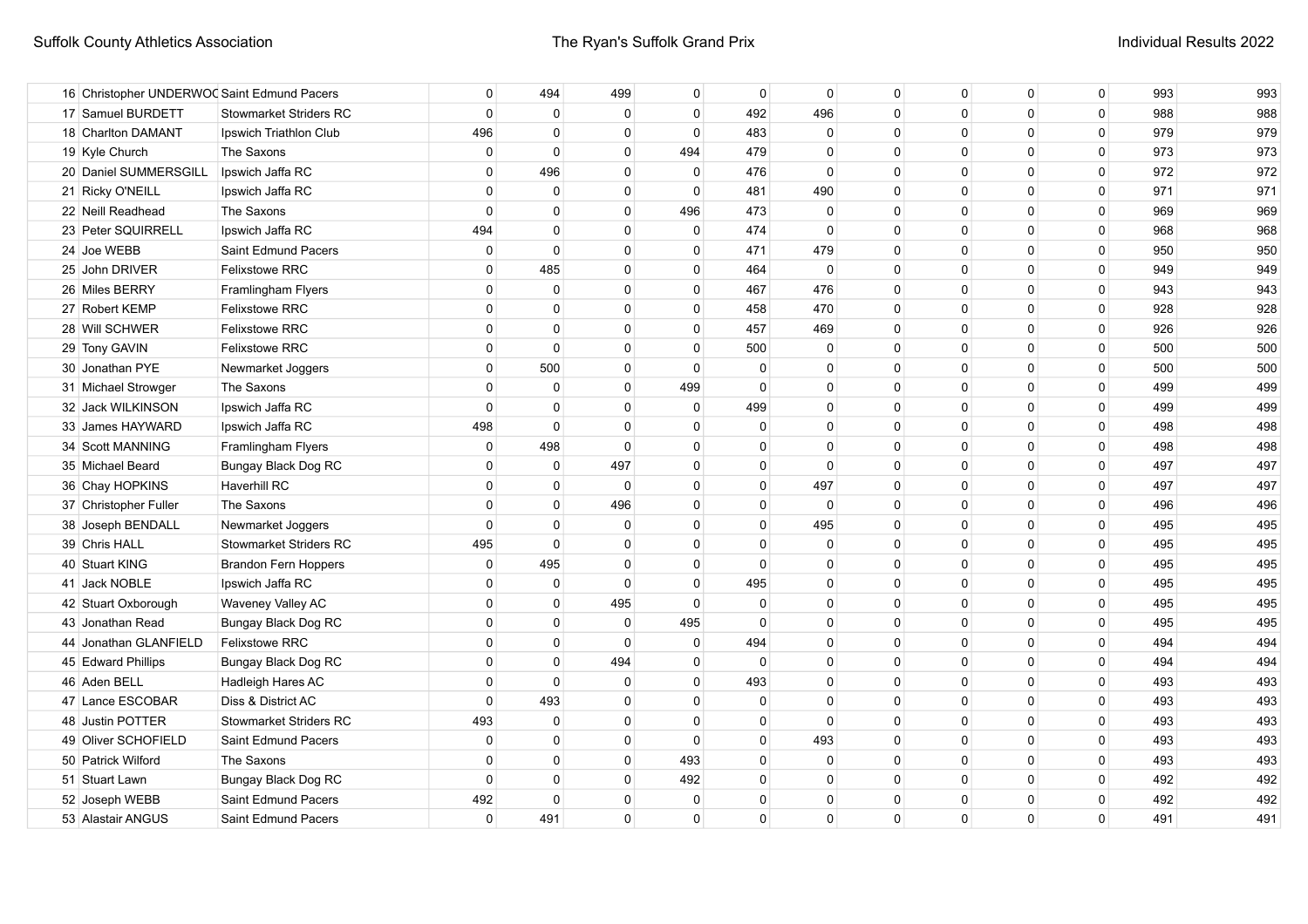|             | 54 Alex HOBBS       | <b>Stowmarket Striders RC</b> | 491          | $\mathbf{0}$   | $\mathbf 0$  | $\mathbf 0$  | $\mathbf 0$  | $\mathbf 0$  | $\mathbf{0}$ | $\mathbf 0$  | $\mathbf{0}$ | $\mathbf 0$    | 491  | 491  |
|-------------|---------------------|-------------------------------|--------------|----------------|--------------|--------------|--------------|--------------|--------------|--------------|--------------|----------------|------|------|
|             | 55 Paul WAIN        | Ipswich Jaffa RC              | $\mathbf 0$  | $\mathbf 0$    | $\mathbf 0$  | $\Omega$     | 491          | $\Omega$     | $\Omega$     | $\Omega$     | $\mathbf{0}$ | $\mathbf 0$    | 491  | 491  |
|             | 56 Jake BARNARD     | Saint Edmund Pacers           | $\Omega$     | 490            | 0            | $\Omega$     | $\Omega$     | $\Omega$     | $\Omega$     | $\Omega$     | $\mathbf{0}$ | $\Omega$       | 490  | 490  |
|             | 57 Ant GREEN        | Saint Edmund Pacers           | 490          | $\mathbf 0$    | $\mathbf 0$  | $\Omega$     | 0            | $\Omega$     | $\Omega$     | $\Omega$     | 0            | $\mathbf 0$    | 490  | 490  |
|             | 58 Oliver WATSON    | Ipswich Jaffa RC              | 0            | $\mathbf 0$    | $\mathbf 0$  | $\Omega$     | 490          | 0            | $\Omega$     | $\Omega$     | 0            | $\mathbf 0$    | 490  | 490  |
|             | 59 George ALLEN     | Saint Edmund Pacers           | $\mathbf 0$  | 489            | $\mathbf 0$  | $\mathbf{0}$ | $\mathbf 0$  | $\mathbf 0$  | $\Omega$     | $\Omega$     | $\mathbf 0$  | $\mathbf 0$    | 489  | 489  |
|             | 60 Daniel STOCKS    | Saint Edmund Pacers           | 488          | $\mathbf 0$    | $\mathbf 0$  | $\mathbf 0$  | $\Omega$     | $\Omega$     | $\mathbf{0}$ | $\mathbf{0}$ | $\mathbf 0$  | $\mathbf 0$    | 488  | 488  |
|             | 61 Will WHITE       | <b>Felixstowe RRC</b>         | $\mathbf 0$  | $\mathbf{0}$   | $\mathbf 0$  | $\Omega$     | 488          | $\Omega$     | $\Omega$     | $\mathbf{0}$ | $\Omega$     | $\mathbf 0$    | 488  | 488  |
|             | 62 Marc BENSON      | Haverhill RC                  | 487          | $\mathbf 0$    | $\mathbf 0$  | $\mathbf 0$  | $\mathbf 0$  | $\mathbf 0$  | $\mathbf{0}$ | $\Omega$     | $\mathbf 0$  | $\mathbf 0$    | 487  | 487  |
|             | 63 Ben PHILLIPS     | <b>Haverhill RC</b>           | $\mathbf{0}$ | $\mathbf{0}$   | $\mathbf{0}$ | 0            | $\mathbf 0$  | 487          | 0            | 0            | 0            | 0              | 487  | 487  |
|             | 64 James WILSON     | The Saxons                    | $\mathbf{0}$ | $\mathbf{0}$   | $\mathbf{0}$ | $\mathbf 0$  | 487          | $\mathbf 0$  | 0            | $\Omega$     | $\mathbf 0$  | $\overline{0}$ | 487  | 487  |
|             | 65 Stephen HUSBAND  | <b>Haverhill RC</b>           | $\Omega$     | $\mathbf{0}$   | $\mathbf 0$  | $\mathbf 0$  | $\mathbf{0}$ | 486          | 0            | $\Omega$     | $\mathbf{0}$ | $\mathbf 0$    | 486  | 486  |
|             | 66 Alexander MCKAIL | Framlingham Flyers            | $\Omega$     | $\mathbf{0}$   | $\mathbf{0}$ | $\Omega$     | 486          | $\mathbf{0}$ | $\Omega$     | $\Omega$     | $\mathbf{0}$ | $\mathbf 0$    | 486  | 486  |
|             | 67 William RUSH     | Ipswich Jaffa RC              | $\mathbf{0}$ | 486            | $\Omega$     | $\Omega$     | $\mathbf{0}$ | $\Omega$     | $\Omega$     | $\Omega$     | $\mathbf{0}$ | $\mathbf 0$    | 486  | 486  |
|             | 68 Thomas CODLING   | TriSudbury                    | $\mathbf 0$  | $\mathbf 0$    | $\mathbf 0$  | $\mathbf{0}$ | 0            | 485          | 0            | $\Omega$     | $\mathbf{0}$ | $\mathbf 0$    | 485  | 485  |
|             | 69 Kimberley DRAIN  | <b>Stowmarket Striders RC</b> | 484          | $\mathbf{0}$   | $\mathbf 0$  | $\mathbf{0}$ | $\mathbf{0}$ | $\mathbf 0$  | $\Omega$     | $\Omega$     | $\mathbf{0}$ | $\mathbf 0$    | 484  | 484  |
|             | 70 Geraint WHITE    | Ipswich Jaffa RC              | $\mathbf{0}$ | $\mathbf{0}$   | $\mathbf 0$  | $\Omega$     | 484          | $\Omega$     | $\Omega$     | $\Omega$     | $\mathbf{0}$ | $\mathbf 0$    | 484  | 484  |
|             | 71 Jamie FITTOCK    | Saint Edmund Pacers           | $\Omega$     | $\Omega$       | $\Omega$     | $\Omega$     | $\mathbf{0}$ | 483          | $\Omega$     | $\Omega$     | $\mathbf{0}$ | $\Omega$       | 483  | 483  |
|             | 72 Josh IRON        | Haverhill RC                  | 483          | $\mathbf{0}$   | $\mathbf{0}$ | $\mathbf{0}$ | $\mathbf{0}$ | $\Omega$     | $\Omega$     | $\Omega$     | $\mathbf{0}$ | $\overline{0}$ | 483  | 483  |
|             | 73 Andy HAYWARD     | Newmarket Joggers             | 482          | $\Omega$       | $\mathbf{0}$ | $\Omega$     | $\mathbf{0}$ | $\Omega$     | $\Omega$     | $\Omega$     | $\mathbf{0}$ | $\Omega$       | 482  | 482  |
|             | 74 Josh SCARLETT    | Saint Edmund Pacers           | $\mathbf 0$  | $\mathbf{0}$   | $\mathbf 0$  | $\Omega$     | 0            | 482          | 0            | 0            | 0            | $\mathbf 0$    | 482  | 482  |
|             | 75 Antony GREEN     | Saint Edmund Pacers           | $\mathbf 0$  | $\mathbf{0}$   | $\mathbf 0$  | 0            | $\mathbf{0}$ | 480          | $\Omega$     | $\Omega$     | $\mathbf 0$  | $\mathbf{0}$   | 480  | 480  |
|             | 76 Jacob HOWARD     | Ipswich Triathlon Club        | $\mathbf{0}$ | $\mathbf{0}$   | $\mathbf 0$  | $\mathbf 0$  | 478          | $\mathbf 0$  | 0            | $\Omega$     | $\mathbf 0$  | $\overline{0}$ | 478  | 478  |
|             | 77 Andy ELLIS       | <b>Felixstowe RRC</b>         | $\mathbf{0}$ | $\mathbf{0}$   | $\mathbf{0}$ | $\mathbf 0$  | 477          | $\mathbf{0}$ | $\mathbf{0}$ | $\Omega$     | $\mathbf{0}$ | $\overline{0}$ | 477  | 477  |
|             | 78 Tom ROBINSON     | <b>Stowmarket Striders RC</b> | $\mathbf{0}$ | $\overline{0}$ | $\mathbf{0}$ | $\mathbf 0$  | $\mathbf 0$  | 475          | $\mathbf{0}$ | $\Omega$     | $\mathbf{0}$ | $\overline{0}$ | 475  | 475  |
|             | 79 Peter WOODS      | <b>Felixstowe RRC</b>         | $\mathbf 0$  | $\overline{0}$ | $\mathbf{0}$ | $\mathbf 0$  | $\mathbf 0$  | 473          | $\mathbf{0}$ | $\mathbf 0$  | $\mathbf 0$  | 0              | 473  | 473  |
|             | 80 Derek HOOD       | Ipswich Jaffa RC              | $\mathbf{0}$ | $\overline{0}$ | $\mathbf{0}$ | 0            | 472          | $\mathbf 0$  | 0            | 0            | 0            | $\overline{0}$ | 472  | 472  |
|             | 81 Jamie BARCLAY    | Saint Edmund Pacers           | $\mathbf{0}$ | $\mathbf{0}$   | $\mathbf{0}$ | $\mathbf 0$  | $\mathbf 0$  | 471          | 0            | $\Omega$     | 0            | $\mathbf 0$    | 471  | 471  |
|             | 82 Daniel JONES     | Ipswich Harriers              | $\mathbf{0}$ | $\mathbf{0}$   | $\mathbf 0$  | $\mathbf 0$  | 470          | 0            | 0            | $\Omega$     | $\mathbf 0$  | $\mathbf 0$    | 470  | 470  |
|             | 83 Daniel SMITH     | Woodbridge Shufflers RC       | $\mathbf{0}$ | $\mathbf{0}$   | $\mathbf 0$  | $\mathbf 0$  | 468          | $\mathbf 0$  | $\Omega$     | $\Omega$     | $\mathbf{0}$ | $\mathbf 0$    | 468  | 468  |
|             | 84 Conner BILNER    | Ipswich Jaffa RC              | $\mathbf{0}$ | $\mathbf{0}$   | $\mathbf 0$  | $\Omega$     | 465          | $\Omega$     | $\Omega$     | $\Omega$     | $\mathbf{0}$ | $\Omega$       | 465  | 465  |
|             | 85 Freddie TURNER   | Framlingham Flyers            | $\mathbf{0}$ | $\mathbf{0}$   | $\mathbf 0$  | 0            | 463          | 0            | 0            | 0            | 0            | $\mathbf 0$    | 463  | 463  |
|             | 86 Sam HARDWICK     | <b>Stowmarket Striders RC</b> | $\mathbf 0$  | $\mathbf 0$    | $\mathbf 0$  | 0            | 460          | 0            | $\Omega$     | $\Omega$     | $\mathbf 0$  | $\mathbf 0$    | 460  | 460  |
|             | 87 Craig SMITH      | Saint Edmund Pacers           | $\mathbf 0$  | $\mathbf{0}$   | $\mathbf 0$  | $\Omega$     | 459          | $\mathbf{0}$ | $\Omega$     | $\Omega$     | $\mathbf 0$  | $\mathbf 0$    | 459  | 459  |
|             |                     |                               |              |                |              |              |              |              |              |              |              |                |      |      |
| <b>MV40</b> |                     |                               |              |                |              |              |              |              |              |              |              |                |      |      |
|             | 1 Aidan COUGHLAN    | <b>Felixstowe RRC</b>         | $\mathsf 0$  | 500            | $\mathbf 0$  | 500          | 498          | 499          | $\Omega$     | $\Omega$     | 0            | 0              | 1997 | 1997 |
|             | 2 Brett DEAKIN      | <b>Felixstowe RRC</b>         | 496          | $\mathbf 0$    | $\mathbf 0$  | 495          | 479          | 486          | $\mathbf{0}$ | $\Omega$     | $\mathbf 0$  | $\mathbf 0$    | 1956 | 1956 |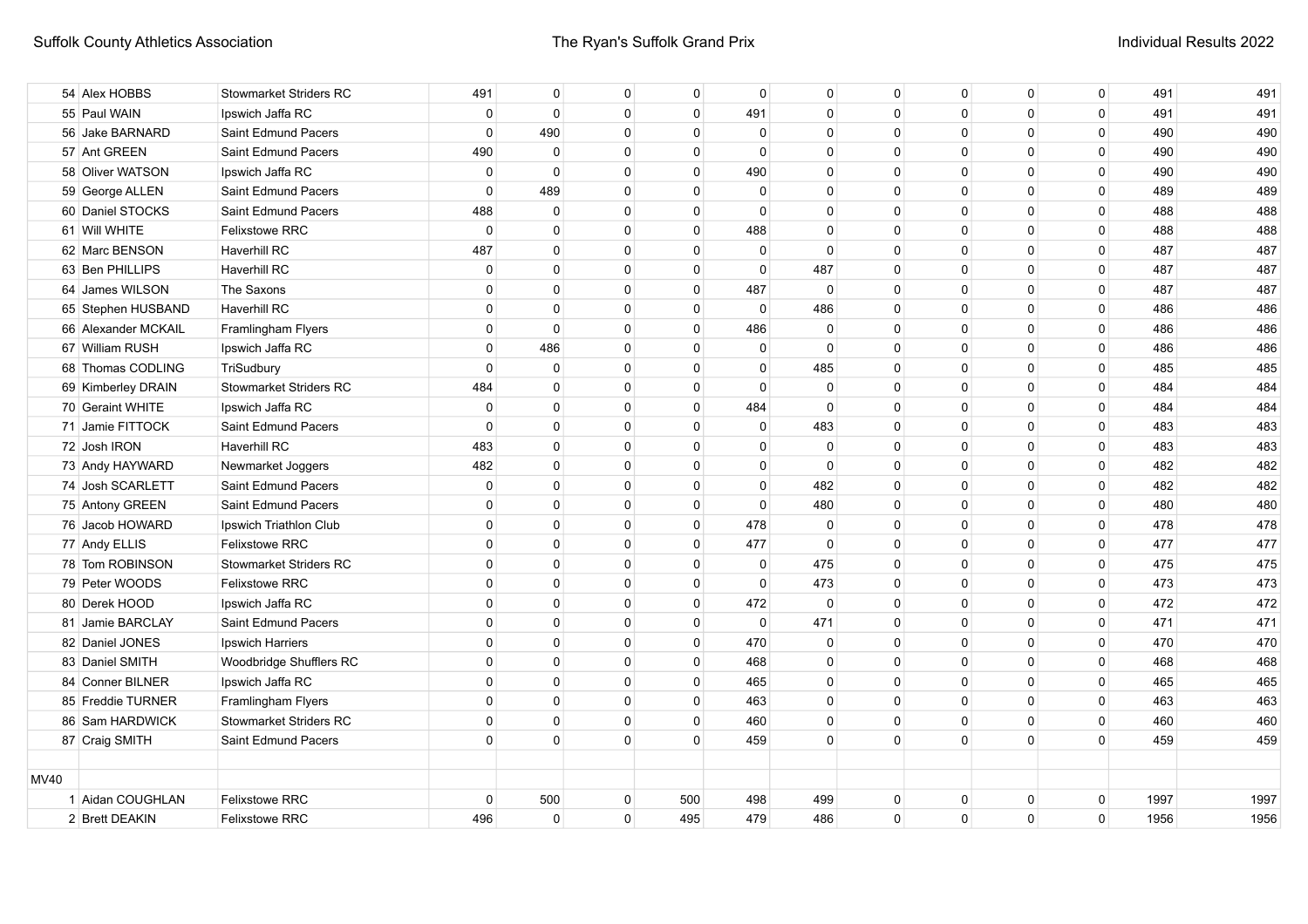| 3 Mark HAYWARD       | Newmarket Joggers             | 500            | 0            | $\Omega$       | $\mathbf{0}$ | 499          | 500         | $\mathbf{0}$ | $\Omega$     | $\Omega$     | 0        | 1499 | 1499 |
|----------------------|-------------------------------|----------------|--------------|----------------|--------------|--------------|-------------|--------------|--------------|--------------|----------|------|------|
| 4 James Smith        | Newmarket Joggers             | $\mathbf{0}$   | $\mathbf{0}$ | 500            | $\Omega$     | 497          | 498         | $\Omega$     | $\mathbf{0}$ | $\Omega$     | 0        | 1495 | 1495 |
| 5 Tom AYKROYD        | <b>Felixstowe RRC</b>         | $\Omega$       | 493          | $\mathbf 0$    | 498          | 487          | $\Omega$    | $\Omega$     | $\Omega$     | $\Omega$     | $\Omega$ | 1478 | 1478 |
| 6 Matthew AXTON      | Saint Edmund Pacers           | 0              | 499          | $\Omega$       | $\Omega$     | 0            | 497         | $\Omega$     | $\Omega$     | $\Omega$     | 0        | 996  | 996  |
| 7 James CORNISH      | Woodbridge Shufflers RC       | $\mathbf 0$    | 498          | $\Omega$       | $\Omega$     | 496          | 0           | $\Omega$     | $\Omega$     | $\Omega$     | 0        | 994  | 994  |
| 8 Nicholas CLARKE    | Ipswich Jaffa RC              | $\mathbf{0}$   | $\Omega$     | $\Omega$       | $\Omega$     | 495          | 496         | $\Omega$     | $\Omega$     | $\Omega$     | 0        | 991  | 991  |
| 9 Tom ALEXANDER      | Woodbridge Shufflers RC       | $\mathbf 0$    | $\Omega$     | $\Omega$       | $\Omega$     | 493          | 494         | $\Omega$     | $\Omega$     | $\Omega$     | 0        | 987  | 987  |
| 10 Andrew SOUTHWOOD  | Saint Edmund Pacers           | $\mathbf 0$    | $\mathbf{0}$ | $\Omega$       | $\Omega$     | 492          | 495         | $\Omega$     | $\mathbf{0}$ | $\Omega$     | 0        | 987  | 987  |
| 11 Alastair READ     | <b>Felixstowe RRC</b>         | $\mathbf 0$    | $\mathbf{0}$ | $\Omega$       | $\Omega$     | 490          | 493         | $\Omega$     | $\mathbf{0}$ | $\Omega$     | 0        | 983  | 983  |
| 12 Alec WRIGHT       | Ipswich Jaffa RC              | 0              | 495          | $\Omega$       | $\Omega$     | 488          | $\mathbf 0$ | $\Omega$     | $\Omega$     | $\Omega$     | 0        | 983  | 983  |
| 13 James ELLUL       | <b>Felixstowe RRC</b>         | 498            | 0            | $\mathbf 0$    | $\Omega$     | 483          | $\Omega$    | $\mathbf{0}$ | $\Omega$     | $\mathbf{0}$ | 0        | 981  | 981  |
| 14 Andrew CHATFIELD  | <b>Capel Cheetahs</b>         | $\mathbf 0$    | $\mathbf 0$  | $\mathbf 0$    | $\mathbf{0}$ | 485          | 491         | $\mathbf{0}$ | $\mathbf{0}$ | $\mathbf{0}$ | 0        | 976  | 976  |
| 15 David WENYON      | Woodbridge Shufflers RC       | $\mathbf 0$    | 0            | $\mathbf 0$    | $\mathbf{0}$ | 486          | 490         | $\Omega$     | $\mathbf{0}$ | $\Omega$     | 0        | 976  | 976  |
| 16 Steve KIRK        | Framlingham Flyers            | $\Omega$       | $\Omega$     | $\Omega$       | $\mathbf{0}$ | 480          | 489         | $\Omega$     | $\mathbf{0}$ | $\Omega$     | 0        | 969  | 969  |
| 17 David BREWSTER    | <b>Felixstowe RRC</b>         | $\Omega$       | $\Omega$     | $\Omega$       | $\mathbf{0}$ | 481          | 484         | $\Omega$     | $\mathbf{0}$ | $\Omega$     | 0        | 965  | 965  |
| 18 Neil POLLARD      | Newmarket Joggers             | $\mathbf{0}$   | $\Omega$     | $\Omega$       | $\Omega$     | 500          | $\Omega$    | $\Omega$     | $\Omega$     | $\Omega$     | 0        | 500  | 500  |
| 19 Jamie Collier     | Diss & District AC            | $\mathbf 0$    | 0            | 499            | $\Omega$     | 0            | $\Omega$    | $\Omega$     | $\mathbf{0}$ | $\Omega$     | 0        | 499  | 499  |
| 20 Craig SMITH       | TriSudbury                    | 499            | $\mathbf 0$  | $\mathbf 0$    | $\Omega$     | $\mathbf{0}$ | $\Omega$    | $\Omega$     | $\Omega$     | $\Omega$     | 0        | 499  | 499  |
| 21 Matthew Tye       | Bungay Black Dog RC           | $\mathbf 0$    | $\mathbf 0$  | $\mathbf 0$    | 499          | $\Omega$     | $\Omega$    | $\Omega$     | $\Omega$     | $\Omega$     | 0        | 499  | 499  |
| 22 David Neeve       | Bungay Black Dog RC           | $\mathbf 0$    | $\mathbf 0$  | 498            | $\Omega$     | $\Omega$     | $\Omega$    | $\Omega$     | $\Omega$     | $\Omega$     | 0        | 498  | 498  |
| 23 Mark Elden        | Bungay Black Dog RC           | $\Omega$       | $\Omega$     | $\mathbf 0$    | 497          | $\Omega$     | $\Omega$    | $\Omega$     | $\Omega$     | $\Omega$     | 0        | 497  | 497  |
| 24 Wayne MAUND       | <b>Haverhill RC</b>           | 497            | $\Omega$     | $\Omega$       | $\Omega$     | $\Omega$     | $\Omega$    | $\Omega$     | $\Omega$     | $\Omega$     | 0        | 497  | 497  |
| 25 Adam WADE         | Ipswich Jaffa RC              | $\mathbf 0$    | 497          | $\Omega$       | $\Omega$     | $\Omega$     | $\Omega$    | $\Omega$     | $\Omega$     | $\Omega$     | 0        | 497  | 497  |
| 26 Chris Watson      | Bungay Black Dog RC           | 0              | 0            | 497            | $\Omega$     | $\Omega$     | $\Omega$    | $\Omega$     | $\Omega$     | $\Omega$     | 0        | 497  | 497  |
| 27 Daryl Cable       | Waveney Valley AC             | $\mathbf 0$    | $\mathbf{0}$ | $\mathbf 0$    | 496          | $\Omega$     | 0           | $\Omega$     | $\Omega$     | $\Omega$     | 0        | 496  | 496  |
| 28 Christopher Hulme | Waveney Valley AC             | $\mathbf 0$    | $\mathbf 0$  | 496            | $\Omega$     | $\Omega$     | $\Omega$    | $\Omega$     | $\Omega$     | $\Omega$     | 0        | 496  | 496  |
| 29 Tom KINGSNORTH    | Saint Edmund Pacers           | $\mathbf 0$    | 496          | $\mathbf 0$    | $\Omega$     | $\Omega$     | $\Omega$    | $\Omega$     | $\Omega$     | $\Omega$     | 0        | 496  | 496  |
| 30 Graham DIXON      | <b>Haverhill RC</b>           | 495            | $\mathbf 0$  | $\overline{0}$ | $\mathbf{0}$ | $\Omega$     | $\Omega$    | $\Omega$     | $\mathbf{0}$ | $\Omega$     | 0        | 495  | 495  |
| 31 Gavin DAVIES      | Ipswich Jaffa RC              | $\overline{0}$ | $\mathbf{0}$ | $\Omega$       | $\mathbf{0}$ | 494          | $\Omega$    | $\Omega$     | $\mathbf{0}$ | $\Omega$     | 0        | 494  | 494  |
| 32 Wayne MARTIN      | <b>Stowmarket Striders RC</b> | $\mathbf 0$    | 494          | $\mathbf 0$    | 0            | 0            | $\Omega$    | $\Omega$     | 0            | $\Omega$     | 0        | 494  | 494  |
| 33 Matt BENSON       | Sudbury Joggers               | $\overline{0}$ | 0            | 0              | $\Omega$     | $\Omega$     | 492         | $\Omega$     | $\mathbf{0}$ | $\Omega$     | 0        | 492  | 492  |
| 34 Mark SCOTT        | Ipswich Jaffa RC              | $\mathbf{0}$   | 492          | 0              | $\Omega$     | $\Omega$     | $\Omega$    | $\Omega$     | $\mathbf{0}$ | $\Omega$     | 0        | 492  | 492  |
| 35 Paul DOCKERILL    | Saint Edmund Pacers           | $\mathbf{0}$   | 491          | 0              | $\Omega$     | $\mathbf{0}$ | $\Omega$    | $\Omega$     | $\mathbf{0}$ | $\Omega$     | 0        | 491  | 491  |
| 36 Ben JEFFERY       | Saint Edmund Pacers           | $\mathbf 0$    | $\mathbf 0$  | $\Omega$       | $\Omega$     | 491          | $\Omega$    | $\Omega$     | $\mathbf{0}$ | $\Omega$     | 0        | 491  | 491  |
| 37 Ashley SMY        | Ipswich Jaffa RC              | $\mathbf 0$    | $\mathbf{0}$ | $\Omega$       | $\Omega$     | 489          | $\Omega$    | $\Omega$     | $\Omega$     | $\Omega$     | 0        | 489  | 489  |
| 38 Brian BLOOMFIELD  | Sudbury Joggers               | 0              | $\Omega$     | $\overline{0}$ | $\Omega$     | $\Omega$     | 488         | $\Omega$     | $\Omega$     | $\Omega$     | 0        | 488  | 488  |
| 39 Stewart WHITE     | Saint Edmund Pacers           | $\Omega$       | $\Omega$     | $\Omega$       | $\Omega$     | 0            | 487         | $\Omega$     | $\Omega$     | 0            | $\Omega$ | 487  | 487  |
| 40 James HYMAS       | Haverhill RC                  | $\Omega$       | $\Omega$     | $\Omega$       | $\Omega$     | $\Omega$     | 485         | $\Omega$     | $\mathbf{0}$ | $\Omega$     | 0        | 485  | 485  |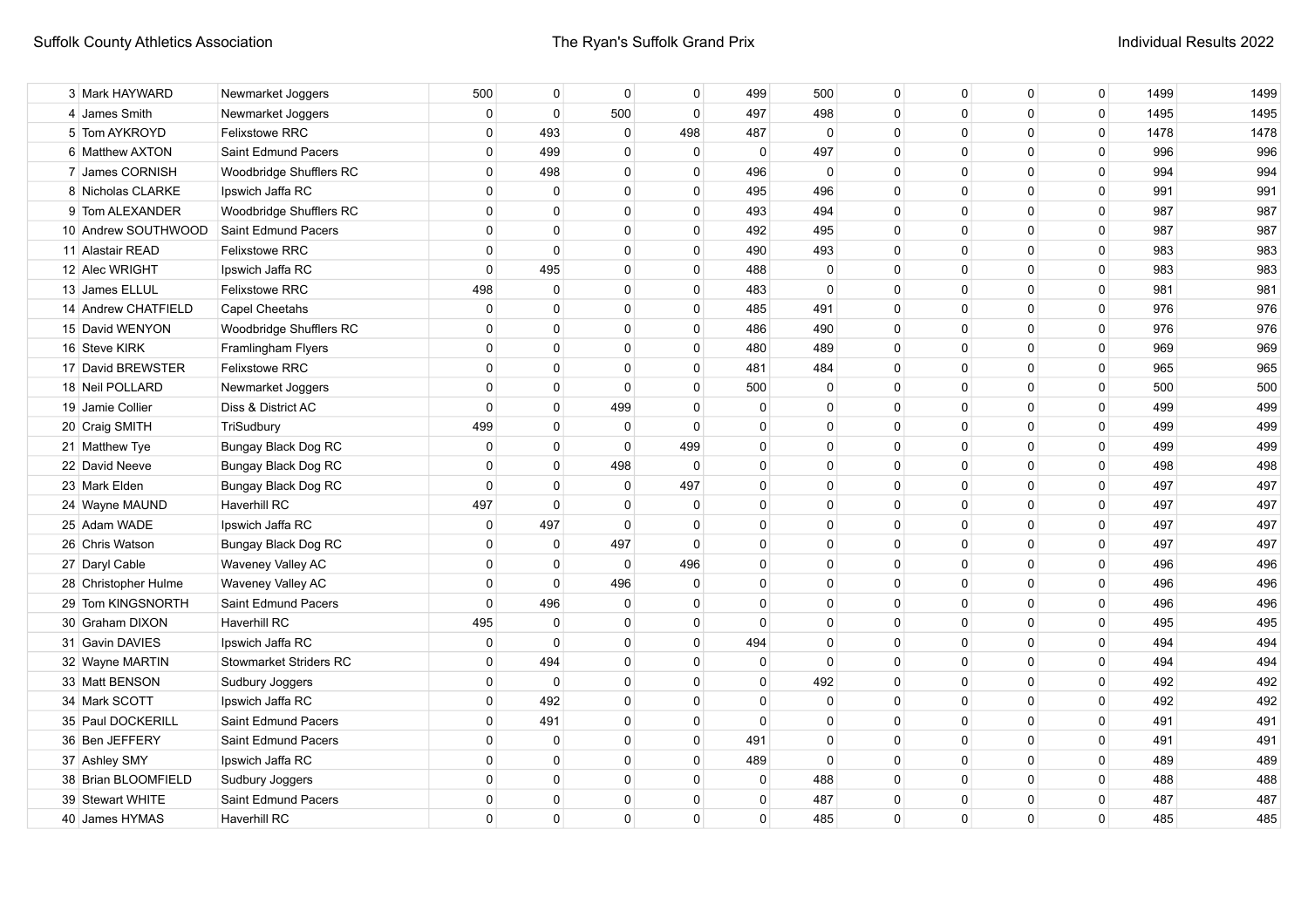|             | 41 Steven LANE         | Ipswich Jaffa RC              | $\overline{0}$ | $\overline{0}$ | $\mathbf{0}$ | $\mathbf{0}$ | 484          | $\Omega$    | $\mathbf{0}$ | $\mathbf{0}$ | $\Omega$ | 0        | 484  | 484  |
|-------------|------------------------|-------------------------------|----------------|----------------|--------------|--------------|--------------|-------------|--------------|--------------|----------|----------|------|------|
|             | 42 Christopher BING    | Ipswich Jaffa RC              | $\mathbf 0$    | $\overline{0}$ | $\mathbf{0}$ | $\Omega$     | 482          | $\Omega$    | $\Omega$     | $\Omega$     | $\Omega$ | 0        | 482  | 482  |
|             |                        |                               |                |                |              |              |              |             |              |              |          |          |      |      |
| <b>MV45</b> |                        |                               |                |                |              |              |              |             |              |              |          |          |      |      |
|             | 1 Jan KADING           | Stowmarket Striders RC        | 500            | $\overline{0}$ | $\mathbf{0}$ | 499          | $\mathbf{0}$ | 496         | $\mathbf{0}$ | $\mathbf 0$  | $\Omega$ | 0        | 1495 | 1495 |
|             | 2 Robin HARPER         | <b>Felixstowe RRC</b>         | $\mathbf 0$    | 496            | $\mathbf{0}$ | $\mathbf 0$  | 495          | 495         | $\mathbf 0$  | $\Omega$     | $\Omega$ | 0        | 1486 | 1486 |
|             | 3 Trevor BUNCH         | <b>Haverhill RC</b>           | 497            | $\mathbf 0$    | $\mathbf{0}$ | $\Omega$     | 492          | 494         | $\Omega$     | $\Omega$     | $\Omega$ | 0        | 1483 | 1483 |
|             | 4 Ian WEIR             | Sudbury Joggers               | $\mathbf 0$    | $\mathbf 0$    | $\mathbf{0}$ | $\mathbf{0}$ | 499          | 500         | $\Omega$     | $\Omega$     | $\Omega$ | 0        | 999  | 999  |
|             | 5 David PERCY          | <b>Haverhill RC</b>           | $\mathbf{0}$   | 498            | $\Omega$     | $\Omega$     | $\mathbf 0$  | 498         | $\Omega$     | $\Omega$     | $\Omega$ | 0        | 996  | 996  |
|             | 6 James MINNETTE       | Haverhill RC                  | $\mathbf{0}$   | $\Omega$       | $\mathbf{0}$ | $\Omega$     | 497          | 497         | $\Omega$     | $\Omega$     | $\Omega$ | 0        | 994  | 994  |
|             | 7 Jess FARTHING        | <b>Felixstowe RRC</b>         | $\mathbf{0}$   | 494            | $\mathbf{0}$ | $\Omega$     | 496          | $\Omega$    | $\Omega$     | $\Omega$     | $\Omega$ | $\Omega$ | 990  | 990  |
|             | 8 Thierry PENNEC       | Sudbury Joggers               | 492            | $\Omega$       | $\Omega$     | 498          | $\mathbf{0}$ | $\Omega$    | $\Omega$     | $\Omega$     | $\Omega$ | $\Omega$ | 990  | 990  |
|             | 9 Peter Bird           | Saint Edmund Pacers           | $\Omega$       | $\Omega$       | 500          | $\Omega$     | 488          | $\Omega$    | $\Omega$     | $\Omega$     | $\Omega$ | $\Omega$ | 988  | 988  |
|             | 10 Matt TRILL          | Ipswich Jaffa RC              | 494            | $\Omega$       | $\mathbf 0$  | $\Omega$     | $\mathbf{0}$ | 492         | $\Omega$     | $\Omega$     | $\Omega$ | $\Omega$ | 986  | 986  |
|             | 11 Mark PHILLIPS       | Haverhill RC                  | $\mathbf 0$    | 0              | 0            | 0            | 487          | 489         | 0            | $\Omega$     | $\Omega$ | 0        | 976  | 976  |
|             | 12 David BEIGHTON      | Saint Edmund Pacers           | 0              | 0              | $\mathbf 0$  | 0            | 485          | 490         | $\Omega$     | $\Omega$     | $\Omega$ | 0        | 975  | 975  |
|             | 13 Jason ABLETT        | <b>Stowmarket Striders RC</b> | 0              | $\mathbf 0$    | $\mathbf 0$  | 0            | 484          | 488         | 0            | $\Omega$     | $\Omega$ | 0        | 972  | 972  |
|             | 14 Ben JACOBS          | <b>Felixstowe RRC</b>         | $\mathbf 0$    | 500            | $\mathbf 0$  | 0            | $\mathbf 0$  | 0           | 0            | $\Omega$     | $\Omega$ | 0        | 500  | 500  |
|             | 15 Kevin PEIRCE        | Ipswich Harriers              | $\mathbf 0$    | 0              | $\mathbf{0}$ | $\Omega$     | 500          | 0           | 0            | $\Omega$     | 0        | 0        | 500  | 500  |
|             | 16 Christopher Pimlott | Waveney Valley AC             | $\mathbf 0$    | $\mathbf 0$    | $\mathbf{0}$ | 500          | $\mathbf 0$  | $\Omega$    | 0            | $\Omega$     | 0        | 0        | 500  | 500  |
|             | 17 Damian ELSDON       | Saint Edmund Pacers           | $\mathbf 0$    | 499            | $\mathbf{0}$ | $\mathbf 0$  | $\mathbf 0$  | $\mathbf 0$ | $\mathbf 0$  | $\Omega$     | $\Omega$ | 0        | 499  | 499  |
|             | 18 Paul GAME           | <b>Haverhill RC</b>           | 499            | $\overline{0}$ | $\mathbf{0}$ | $\mathbf 0$  | $\mathbf 0$  | $\Omega$    | $\mathbf 0$  | $\mathbf 0$  | 0        | 0        | 499  | 499  |
|             | 19 Chris MOWER         | Saint Edmund Pacers           | $\mathbf 0$    | $\overline{0}$ | $\mathbf{0}$ | $\mathbf 0$  | $\mathbf{0}$ | 499         | $\mathbf 0$  | $\mathbf 0$  | $\Omega$ | 0        | 499  | 499  |
|             | 20 Richard LEEDER      | <b>Stowmarket Striders RC</b> | 498            | $\overline{0}$ | $\mathbf{0}$ | $\mathbf 0$  | $\mathbf{0}$ | $\mathbf 0$ | $\mathbf 0$  | $\Omega$     | 0        | 0        | 498  | 498  |
|             | 21 Paul OSBORNE        | Felixstowe RRC                | $\mathbf 0$    | $\mathbf 0$    | $\mathbf{0}$ | $\mathbf 0$  | 498          | $\mathbf 0$ | $\mathbf 0$  | $\mathbf 0$  | 0        | 0        | 498  | 498  |
|             | 22 Marc DRURY          | Newmarket Joggers             | $\mathbf 0$    | 497            | $\mathbf{0}$ | $\Omega$     | $\mathbf 0$  | $\Omega$    | $\Omega$     | $\Omega$     | $\Omega$ | 0        | 497  | 497  |
|             | 23 Rob Worthington     | <b>Felixstowe RRC</b>         | $\mathbf 0$    | $\overline{0}$ | $\mathbf{0}$ | 497          | 0            | $\Omega$    | $\Omega$     | $\Omega$     | $\Omega$ | 0        | 497  | 497  |
|             | 24 Graham Kemp         | <b>Bungay Black Dog RC</b>    | $\mathbf 0$    | $\mathbf 0$    | $\mathbf{0}$ | 496          | 0            | $\Omega$    | $\Omega$     | $\Omega$     | 0        | 0        | 496  | 496  |
|             | 25 Daniel MEAD         | Saint Edmund Pacers           | 496            | $\mathbf 0$    | $\mathbf{0}$ | $\mathbf 0$  | 0            | $\Omega$    | $\Omega$     | $\Omega$     | 0        | 0        | 496  | 496  |
|             | 26 Karl FEAGAN         | Hadleigh Hares AC             | 495            | $\mathbf 0$    | $\mathbf{0}$ | $\Omega$     | $\mathbf{0}$ | $\Omega$    | $\Omega$     | $\Omega$     | 0        | 0        | 495  | 495  |
|             | 27 Stuart SOWERBY      | Newmarket Joggers             | $\mathbf 0$    | 495            | $\mathbf 0$  | $\Omega$     | $\mathbf{0}$ | $\Omega$    | $\Omega$     | $\Omega$     | $\Omega$ | $\Omega$ | 495  | 495  |
|             | 28 Martyn Woodgate     | Bungay Black Dog RC           | $\mathbf 0$    | $\mathbf 0$    | $\mathbf 0$  | 495          | $\Omega$     | $\Omega$    | $\Omega$     | $\Omega$     | $\Omega$ | $\Omega$ | 495  | 495  |
|             | 29 Stuart WRIGHT       | <b>Felixstowe RRC</b>         | $\mathbf 0$    | $\pmb{0}$      | $\mathbf 0$  | $\Omega$     | 494          | 0           | 0            | $\Omega$     | $\Omega$ | 0        | 494  | 494  |
|             | 30 Christopher BOYT    | Felixstowe RRC                | $\mathbf 0$    | 493            | 0            | 0            | $\mathbf 0$  | 0           | 0            | $\Omega$     | $\Omega$ | 0        | 493  | 493  |
|             | 31 Andrew John CRAIG   | Woodbridge Shufflers RC       | $\mathbf 0$    | 0              | $\mathbf 0$  | $\Omega$     | 493          | 0           | 0            | $\Omega$     | $\Omega$ | 0        | 493  | 493  |
|             | 32 Andy METCALFE       | <b>Felixstowe RRC</b>         | 493            | 0              | 0            | $\Omega$     | 0            | 0           | 0            | $\Omega$     | $\Omega$ | 0        | 493  | 493  |
|             | 33 Simon WILLIAMS      | Framlingham Flyers            | 0              | 0              | 0            | $\Omega$     | $\Omega$     | 493         | 0            | $\Omega$     | $\Omega$ | 0        | 493  | 493  |
|             | 34 Mark LAMBERT        | <b>Felixstowe RRC</b>         | $\mathbf 0$    | 492            | $\mathbf 0$  | $\Omega$     | $\Omega$     | $\mathbf 0$ | 0            | $\Omega$     | 0        | 0        | 492  | 492  |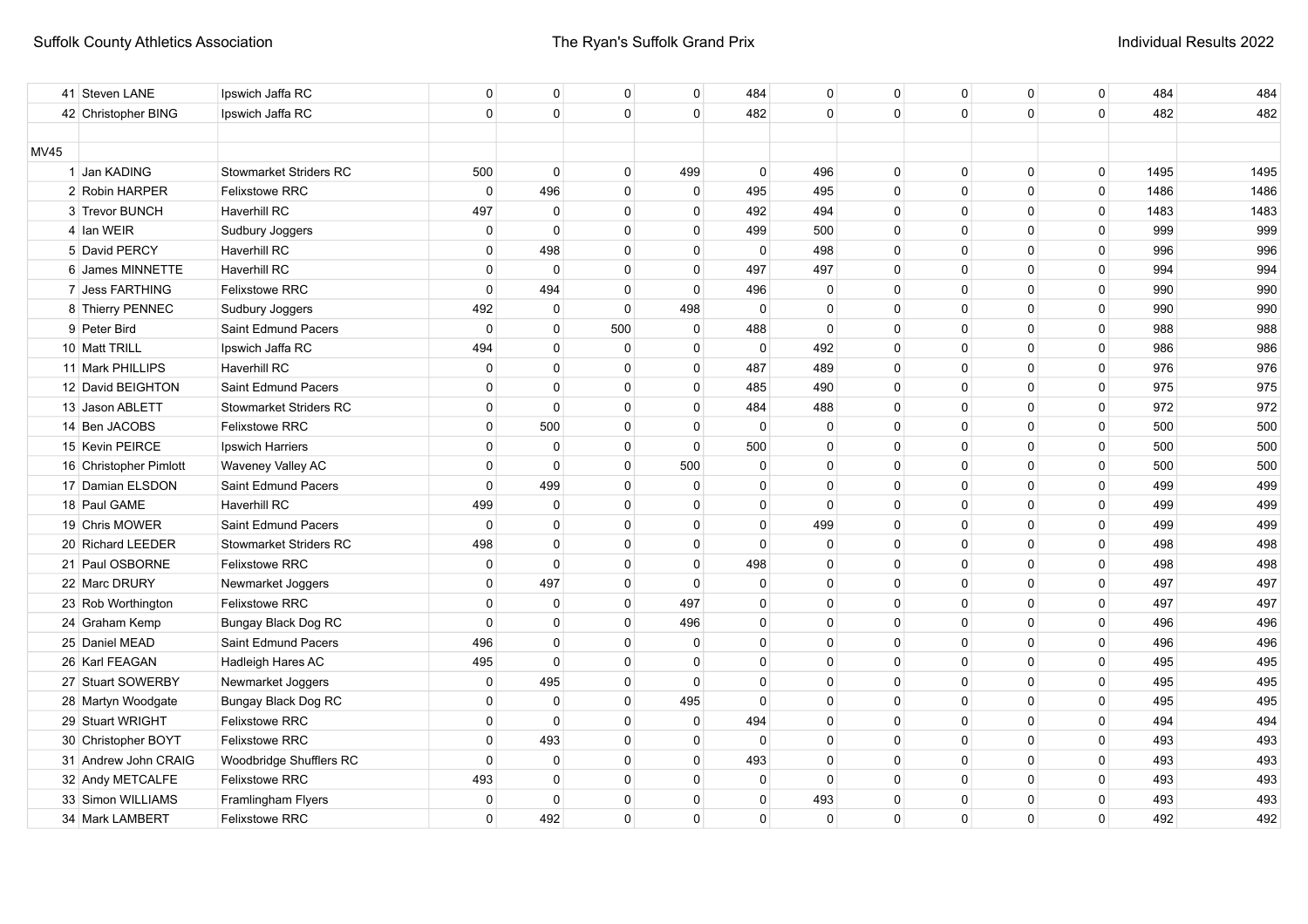| 35 Paul COOKE       | Ipswich Jaffa RC              | $\mathbf 0$  | 491            | $\mathbf 0$  | 0            | 0              | $\mathbf{0}$ | $\mathbf{0}$ | 0           | 0            | 0        | 491  | 491  |
|---------------------|-------------------------------|--------------|----------------|--------------|--------------|----------------|--------------|--------------|-------------|--------------|----------|------|------|
| 36 Daniel EVERITT   | <b>Haverhill RC</b>           | 491          | $\overline{0}$ | $\mathbf{0}$ | $\mathbf 0$  | $\mathbf 0$    | $\mathbf 0$  | $\mathbf 0$  | $\mathbf 0$ | $\mathbf 0$  | 0        | 491  | 491  |
| 37 Karl FEAGAN      | Ipswich Harriers              | $\mathbf 0$  | $\mathbf 0$    | $\mathbf 0$  | $\mathbf 0$  | $\Omega$       | 491          | $\mathbf 0$  | $\Omega$    | $\mathbf{0}$ | 0        | 491  | 491  |
| 38 Mark HAYDEN      | Framlingham Flyers            | $\mathbf 0$  | $\mathbf 0$    | $\mathbf 0$  | 0            | 491            | $\mathbf 0$  | $\mathbf 0$  | $\Omega$    | 0            | 0        | 491  | 491  |
| 39 Greg DODDS       | Woodbridge Shufflers RC       | $\mathbf 0$  | $\mathbf 0$    | $\mathbf{0}$ | 0            | 490            | $\mathbf{0}$ | 0            | 0           | 0            | 0        | 490  | 490  |
| 40 Phil RUSTED      | Bungay Black Dog RC           | $\mathbf 0$  | 490            | $\mathbf 0$  | 0            | $\mathbf 0$    | 0            | 0            | $\Omega$    | $\Omega$     | 0        | 490  | 490  |
| 41 Ben BURROWS      | Woodbridge Shufflers RC       | $\mathbf 0$  | 489            | $\mathbf{0}$ | 0            | $\mathbf{0}$   | 0            | 0            | $\Omega$    | 0            | 0        | 489  | 489  |
| 42 Mark GOODWIN     | <b>Felixstowe RRC</b>         | $\mathbf 0$  | $\mathbf 0$    | $\mathbf{0}$ | 0            | 489            | $\Omega$     | 0            | $\Omega$    | 0            | 0        | 489  | 489  |
| 43 Nick MOON        | Ipswich Jaffa RC              | $\mathbf 0$  | 488            | $\mathbf 0$  | 0            | 0              | $\mathbf{0}$ | 0            | $\Omega$    | 0            | 0        | 488  | 488  |
| 44 Mark LEWIS       | Saint Edmund Pacers           | $\mathbf 0$  | $\mathbf 0$    | $\mathbf 0$  | $\Omega$     | 0              | 487          | $\mathbf 0$  | $\Omega$    | 0            | 0        | 487  | 487  |
| 45 David MCMAHON    | TriSudbury                    | $\mathbf 0$  | 487            | $\mathbf 0$  | $\Omega$     | 0              | $\mathbf 0$  | $\Omega$     | $\Omega$    | $\Omega$     | 0        | 487  | 487  |
| 46 Matt SAUNDERS    | Felixstowe RRC                | $\mathbf 0$  | 486            | $\mathbf 0$  | $\Omega$     | $\mathbf{0}$   | $\Omega$     | $\Omega$     | $\Omega$    | $\Omega$     | 0        | 486  | 486  |
| 47 Jimmy SECKER     | Saint Edmund Pacers           | $\mathbf 0$  | $\mathbf 0$    | $\mathbf 0$  | $\Omega$     | 486            | $\Omega$     | $\Omega$     | $\Omega$    | $\Omega$     | 0        | 486  | 486  |
| 48 Jamie BENNETT    | Ipswich Jaffa RC              | $\mathbf 0$  | 485            | $\mathbf 0$  | $\Omega$     | $\mathbf 0$    | $\Omega$     | $\Omega$     | $\Omega$    | $\Omega$     | 0        | 485  | 485  |
| 49 David BREWSTER   | Stowmarket Striders RC        | $\mathbf{0}$ | $\mathbf 0$    | $\mathbf 0$  | $\Omega$     | 483            | $\Omega$     | $\Omega$     | $\Omega$    | $\Omega$     | 0        | 483  | 483  |
| 50 Matt HOWE        | <b>Felixstowe RRC</b>         | $\mathbf{0}$ | $\mathbf{0}$   | $\mathbf 0$  | $\mathbf{0}$ | 482            | $\Omega$     | $\mathbf{0}$ | $\Omega$    | $\Omega$     | 0        | 482  | 482  |
|                     |                               |              |                |              |              |                |              |              |             |              |          |      |      |
| <b>MV50</b>         |                               |              |                |              |              |                |              |              |             |              |          |      |      |
| 1 Steve BROOKE      | <b>Felixstowe RRC</b>         | 500          | 0              | 500          | 0            | 498            | 498          | 0            | $\Omega$    | 0            | 0        | 1996 | 1996 |
| 2 Piotr BULACZ      | Sudbury Joggers               | 499          | $\mathbf 0$    | 499          | 0            | 497            | 497          | 0            | $\Omega$    | $\Omega$     | 0        | 1992 | 1992 |
| 3 Kerry BUCKLEY     | <b>Felixstowe RRC</b>         | $\mathbf 0$  | 497            | 496          | 0            | 495            | 492          | 0            | $\Omega$    | $\Omega$     | 0        | 1980 | 1980 |
| 4 Mark WHITE        | <b>Haverhill RC</b>           | 496          | $\mathbf 0$    | 497          | 0            | 493            | 488          | $\mathbf 0$  | $\Omega$    | 0            | 0        | 1974 | 1974 |
| 5 Adrian FROST      | Saint Edmund Pacers           | $\mathbf 0$  | 500            | $\mathbf 0$  | $\mathbf 0$  | 500            | 499          | $\mathbf 0$  | $\Omega$    | 0            | 0        | 1499 | 1499 |
| 6 Daniel PELLING    | <b>Haverhill RC</b>           | $\mathbf 0$  | 496            | $\mathbf{0}$ | 498          | $\overline{0}$ | 493          | $\mathbf 0$  | $\Omega$    | 0            | 0        | 1487 | 1487 |
| 7 Tom Stephens      | Felixstowe RRC                | $\mathbf 0$  | $\overline{0}$ | 494          | 0            | 494            | 489          | $\mathbf 0$  | $\mathbf 0$ | 0            | 0        | 1477 | 1477 |
| 8 David DAMANT      | <b>Stowmarket Striders RC</b> | 491          | 0              | 490          | $\mathbf 0$  | 487            | $\mathbf 0$  | $\mathbf 0$  | $\mathbf 0$ | 0            | 0        | 1468 | 1468 |
| 9 Ian Gooderham     | Saint Edmund Pacers           | $\mathbf 0$  | $\mathbf 0$    | 493          | $\mathbf 0$  | 489            | 485          | $\mathbf 0$  | $\mathbf 0$ | 0            | 0        | 1467 | 1467 |
| 10 Jason CATTERMOLE | Ipswich Jaffa RC              | $\mathbf 0$  | 498            | $\mathbf 0$  | 499          | $\overline{0}$ | $\mathbf{0}$ | $\mathbf 0$  | $\mathbf 0$ | $\mathbf 0$  | 0        | 997  | 997  |
| 11 Vince WEBB       | Saint Edmund Pacers           | $\mathbf 0$  | $\overline{0}$ | $\mathbf{0}$ | $\mathbf 0$  | 496            | 494          | $\mathbf 0$  | $\mathbf 0$ | $\mathbf 0$  | 0        | 990  | 990  |
| 12 Andrew LONG      | <b>Stowmarket Striders RC</b> | 497          | $\mathbf 0$    | $\mathbf{0}$ | $\mathbf 0$  | $\mathbf 0$    | 491          | $\mathbf 0$  | $\mathbf 0$ | 0            | 0        | 988  | 988  |
| 13 David CHURCH     | <b>Felixstowe RRC</b>         | 0            | 493            | $\mathbf{0}$ | 0            | 490            | $\mathbf 0$  | 0            | 0           | 0            | 0        | 983  | 983  |
| 14 Tim PARNELL      | Ipswich Jaffa RC              | $\mathbf 0$  | $\mathbf 0$    | $\mathbf{0}$ | 0            | 492            | 487          | 0            | 0           | 0            | 0        | 979  | 979  |
| 15 Lee GODDARD      | <b>Stowmarket Striders RC</b> | $\mathbf 0$  | $\mathbf 0$    | $\mathbf 0$  | $\mathbf 0$  | 488            | 484          | 0            | 0           | $\Omega$     | 0        | 972  | 972  |
| 16 John Thorpe      | Ipswich Jaffa RC              | $\mathbf 0$  | $\mathbf 0$    | $\mathbf{0}$ | 500          | $\mathbf 0$    | $\mathbf 0$  | $\mathbf 0$  | 0           | 0            | 0        | 500  | 500  |
| 17 Keith TILLEY     | Ipswich Jaffa RC              | $\mathbf 0$  | $\mathbf 0$    | $\mathbf{0}$ | 0            | 0              | 500          | $\mathbf 0$  | 0           | 0            | 0        | 500  | 500  |
| 18 Andy FRYATT      | Newmarket Joggers             | $\mathbf 0$  | 499            | $\mathbf 0$  | $\Omega$     | 0              | 0            | $\mathbf 0$  | $\Omega$    | 0            | 0        | 499  | 499  |
| 19 Mike GREENER     | Saint Edmund Pacers           | $\mathbf 0$  | 0              | $\mathbf 0$  | $\Omega$     | 499            | $\Omega$     | $\Omega$     | $\Omega$    | $\mathbf{0}$ | 0        | 499  | 499  |
| 20 Daniel Gardiner  | <b>Bungay Black Dog RC</b>    | $\mathbf{0}$ | $\mathbf 0$    | 498          | $\Omega$     | $\mathbf 0$    | $\Omega$     | $\Omega$     | $\Omega$    | $\Omega$     | $\Omega$ | 498  | 498  |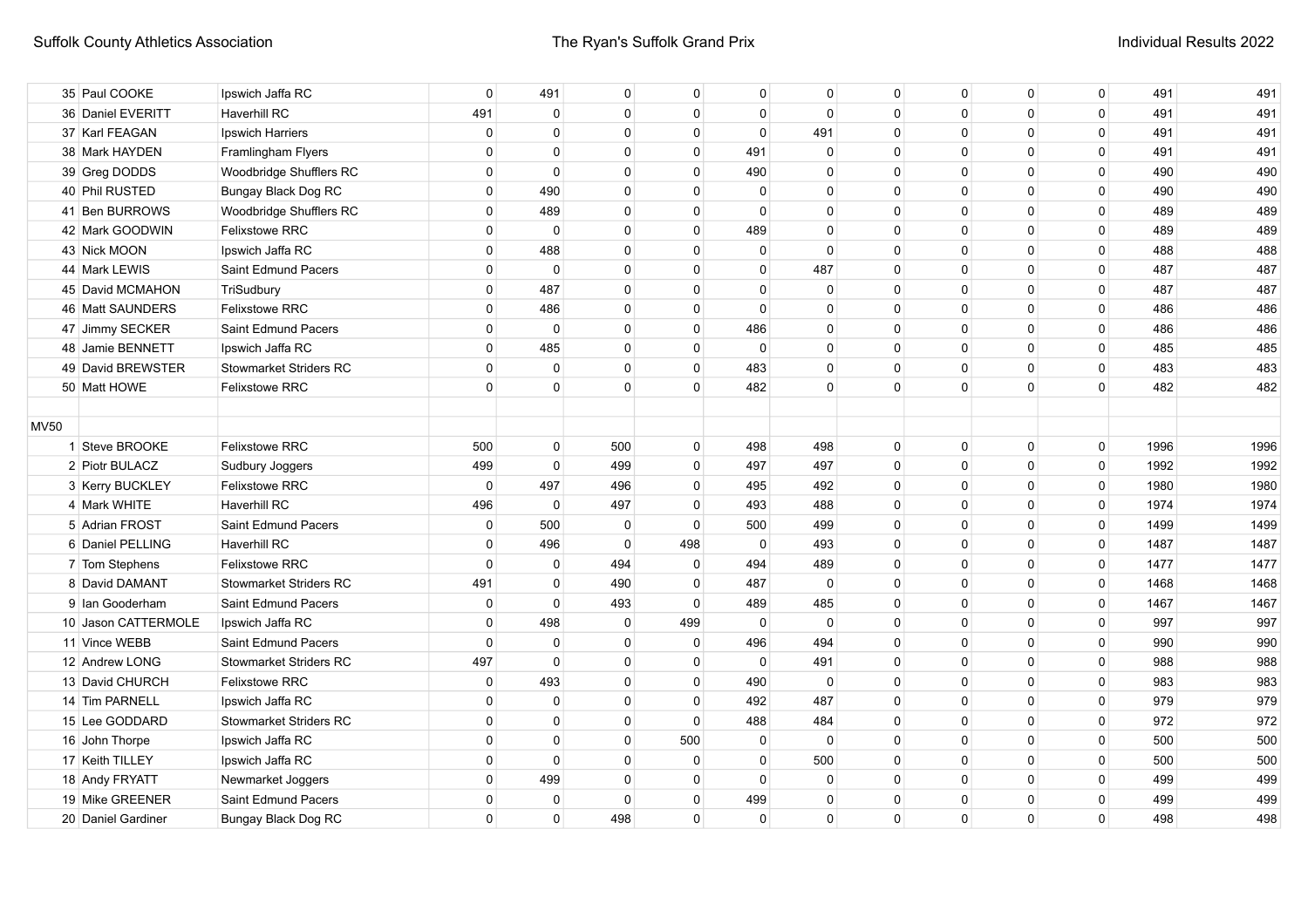|             | 21 Rakesh RAJA     | Saint Edmund Pacers           | 498            | 0              | $\Omega$     | $\Omega$     | $\mathbf{0}$ | $\Omega$     | 0            | $\Omega$     | $\Omega$    | $\mathbf 0$ | 498  | 498  |
|-------------|--------------------|-------------------------------|----------------|----------------|--------------|--------------|--------------|--------------|--------------|--------------|-------------|-------------|------|------|
|             | 22 Steve Newman    | <b>Bungay Black Dog RC</b>    | $\mathbf 0$    | $\mathbf 0$    | $\mathbf 0$  | 497          | $\mathbf 0$  | $\mathbf{0}$ | $\Omega$     | $\Omega$     | 0           | $\mathbf 0$ | 497  | 497  |
|             | 23 Robert James    | Bungay Black Dog RC           | $\mathbf 0$    | $\Omega$       | $\mathbf 0$  | 496          | $\Omega$     | $\Omega$     | $\Omega$     | $\Omega$     | $\Omega$    | $\mathbf 0$ | 496  | 496  |
|             | 24 Darren SHEPPARD | Framlingham Flyers            | $\mathbf 0$    | $\mathbf 0$    | $\mathbf 0$  | $\mathbf{0}$ | $\Omega$     | 496          | $\Omega$     | $\Omega$     | $\Omega$    | $\mathbf 0$ | 496  | 496  |
|             | 25 Justin FIDDAMAN | Felixstowe RRC                | 495            | $\mathbf 0$    | $\Omega$     | $\Omega$     | $\Omega$     | $\mathbf 0$  | $\Omega$     | $\Omega$     | $\Omega$    | $\mathbf 0$ | 495  | 495  |
|             | 26 Darren Goodby   | Bungay Black Dog RC           | $\mathbf 0$    | $\mathbf 0$    | 495          | $\Omega$     | $\mathbf 0$  | $\Omega$     | $\Omega$     | $\Omega$     | $\mathbf 0$ | $\mathsf 0$ | 495  | 495  |
|             | 27 Nick Goodge     | Bungay Black Dog RC           | $\mathbf 0$    | 0              | $\mathbf 0$  | 495          | $\mathbf 0$  | $\mathbf 0$  | $\mathbf{0}$ | $\mathbf{0}$ | $\mathbf 0$ | 0           | 495  | 495  |
|             | 28 Tim HANMAN      | Ipswich Jaffa RC              | $\mathbf 0$    | $\mathbf 0$    | $\mathbf 0$  | $\mathbf 0$  | $\mathbf 0$  | 495          | 0            | $\mathbf{0}$ | $\mathbf 0$ | 0           | 495  | 495  |
|             | 29 Dave SOLOMON    | Felixstowe RRC                | $\mathbf 0$    | 495            | $\mathbf 0$  | $\mathbf{0}$ | $\mathbf 0$  | $\mathbf 0$  | 0            | $\mathbf{0}$ | $\mathbf 0$ | 0           | 495  | 495  |
|             | 30 Bill BESLEY     | <b>Stowmarket Striders RC</b> | $\mathbf 0$    | 494            | $\mathbf 0$  | $\Omega$     | $\mathbf 0$  | $\mathbf{0}$ | $\Omega$     | $\Omega$     | 0           | 0           | 494  | 494  |
|             | 31 Mark DAVIES     | Saint Edmund Pacers           | 494            | $\mathbf 0$    | $\mathbf 0$  | $\Omega$     | $\Omega$     | $\mathbf{0}$ | $\Omega$     | $\Omega$     | 0           | $\mathbf 0$ | 494  | 494  |
|             | 32 Marc Walker     | Newmarket Joggers             | $\mathbf 0$    | $\mathbf 0$    | $\mathbf{0}$ | 494          | $\Omega$     | $\Omega$     | $\Omega$     | $\Omega$     | $\Omega$    | $\mathbf 0$ | 494  | 494  |
|             | 33 Kevin ELLIS     | Bungay Black Dog RC           | 493            | $\Omega$       | $\Omega$     | $\Omega$     | $\Omega$     | $\Omega$     | $\Omega$     | $\Omega$     | $\Omega$    | $\mathbf 0$ | 493  | 493  |
|             | 34 Simon Ludkin    | Bungay Black Dog RC           | $\overline{0}$ | $\mathbf{0}$   | $\mathbf{0}$ | 493          | $\Omega$     | $\Omega$     | $\Omega$     | $\Omega$     | $\Omega$    | $\mathbf 0$ | 493  | 493  |
|             | 35 Paul CLARKE     | Felixstowe RRC                | $\overline{0}$ | 492            | $\Omega$     | $\Omega$     | $\Omega$     | $\Omega$     | $\Omega$     | $\Omega$     | $\Omega$    | $\mathsf 0$ | 492  | 492  |
|             | 36 David Granger   | Waveney Valley AC             | $\mathbf 0$    | $\mathbf 0$    | $\mathbf 0$  | 492          | $\Omega$     | $\Omega$     | $\Omega$     | $\Omega$     | $\Omega$    | $\mathbf 0$ | 492  | 492  |
|             | 37 Paul HEEKS      | <b>Stowmarket Striders RC</b> | 492            | $\mathbf 0$    | $\mathbf 0$  | $\Omega$     | $\mathbf{0}$ | $\Omega$     | $\Omega$     | $\Omega$     | $\Omega$    | $\mathbf 0$ | 492  | 492  |
|             | 38 Mark Regan      | Bungay Black Dog RC           | $\mathbf 0$    | $\mathbf 0$    | 492          | $\Omega$     | $\mathbf{0}$ | $\Omega$     | $\Omega$     | $\Omega$     | $\Omega$    | $\mathbf 0$ | 492  | 492  |
|             | 39 Steve Cross     | Waveney Valley AC             | $\mathbf 0$    | $\mathbf 0$    | 491          | 0            | $\Omega$     | $\Omega$     | $\Omega$     | $\Omega$     | $\Omega$    | $\mathbf 0$ | 491  | 491  |
|             | 40 Gabriel MARTINS | Ipswich Jaffa RC              | $\mathbf 0$    | $\mathbf 0$    | $\mathbf 0$  | $\Omega$     | 491          | $\Omega$     | $\Omega$     | $\Omega$     | $\Omega$    | $\mathbf 0$ | 491  | 491  |
|             | 41 Andre WRIGHT    | <b>Stowmarket Striders RC</b> | $\mathbf 0$    | 491            | 0            | $\Omega$     | 0            | $\Omega$     | 0            | $\Omega$     | $\Omega$    | $\mathbf 0$ | 491  | 491  |
|             | 42 John GREENER    | Saint Edmund Pacers           | $\mathbf 0$    | $\mathbf 0$    | $\mathbf 0$  | $\Omega$     | $\mathbf 0$  | 490          | 0            | $\Omega$     | $\Omega$    | $\mathbf 0$ | 490  | 490  |
|             | 43 Graeme JOHNSTON | Haverhill RC                  | $\mathbf 0$    | 490            | $\mathbf 0$  | $\Omega$     | $\Omega$     | $\mathbf{0}$ | $\Omega$     | $\Omega$     | $\Omega$    | $\mathbf 0$ | 490  | 490  |
|             | 44 Glenn PROCTOR   | Stowmarket Striders RC        | 490            | $\mathbf 0$    | $\mathbf 0$  | $\mathbf{0}$ | $\Omega$     | $\Omega$     | 0            | $\Omega$     | $\Omega$    | $\mathbf 0$ | 490  | 490  |
|             | 45 Duncan COX      | Hadleigh Hares AC             | 489            | $\overline{0}$ | $\mathbf{0}$ | $\Omega$     | $\Omega$     | $\Omega$     | $\Omega$     | $\Omega$     | $\Omega$    | 0           | 489  | 489  |
|             | 46 Gary Smith      | Waveney Valley AC             | $\mathbf 0$    | $\overline{0}$ | 489          | $\mathbf 0$  | $\mathbf 0$  | $\mathbf 0$  | 0            | $\Omega$     | $\mathbf 0$ | 0           | 489  | 489  |
|             | 47 Stuart MATTHEWS | Saint Edmund Pacers           | $\overline{0}$ | $\mathbf 0$    | $\mathbf 0$  | $\mathbf 0$  | $\mathbf{0}$ | 486          | 0            | $\mathbf{0}$ | $\mathbf 0$ | 0           | 486  | 486  |
|             | 48 Glenn YELLOP    | <b>Capel Cheetahs</b>         | $\overline{0}$ | $\overline{0}$ | $\mathbf 0$  | 0            | 486          | $\mathbf 0$  | 0            | 0            | 0           | $\mathbf 0$ | 486  | 486  |
|             | 49 Justin OSTLER   | <b>Felixstowe RRC</b>         | $\overline{0}$ | $\mathbf 0$    | $\mathbf 0$  | 0            | 485          | $\Omega$     | 0            | $\Omega$     | $\mathbf 0$ | $\mathbf 0$ | 485  | 485  |
|             | 50 Paul DORSET     | <b>Felixstowe RRC</b>         | $\overline{0}$ | $\overline{0}$ | $\mathbf{0}$ | $\Omega$     | 484          | $\Omega$     | $\Omega$     | $\Omega$     | $\Omega$    | $\mathbf 0$ | 484  | 484  |
|             |                    |                               |                |                |              |              |              |              |              |              |             |             |      |      |
| <b>MV55</b> |                    |                               |                |                |              |              |              |              |              |              |             |             |      |      |
|             | 1 Peter WARLAND    | <b>Stowmarket Striders RC</b> | 495            | $\overline{0}$ | 499          | $\mathbf{0}$ | 493          | 494          | 0            | $\Omega$     | $\mathbf 0$ | $\mathbf 0$ | 1981 | 1981 |
|             | 2 Adrian COLE      | <b>Stowmarket Striders RC</b> | 490            | $\mathbf{0}$   | $\mathbf 0$  | 492          | 476          | 477          | $\mathbf{0}$ | $\Omega$     | $\Omega$    | $\mathbf 0$ | 1935 | 1935 |
|             | 3 Charles HANN     | Sudbury Joggers               | 0              | 499            | 0            | 495          | 499          | 0            | 0            | $\Omega$     | $\mathbf 0$ | $\mathsf 0$ | 1493 | 1493 |
|             | 4 Chris CHORLEY    | Bungay Black Dog RC           | $\mathbf 0$    | 495            | $\mathbf 0$  | 0            | 492          | 491          | $\Omega$     | $\Omega$     | $\mathbf 0$ | $\mathbf 0$ | 1478 | 1478 |
|             | 5 Stephen Hatten   | Saint Edmund Pacers           | $\mathbf{0}$   | 0              | 497          | 0            | 490          | 488          | 0            | 0            | 0           | 0           | 1475 | 1475 |
|             | 6 Yusuf FIRAT      | <b>Haverhill RC</b>           | $\Omega$       | 498            | $\mathbf 0$  | $\Omega$     | 488          | 486          | $\Omega$     | $\Omega$     | $\Omega$    | $\mathbf 0$ | 1472 | 1472 |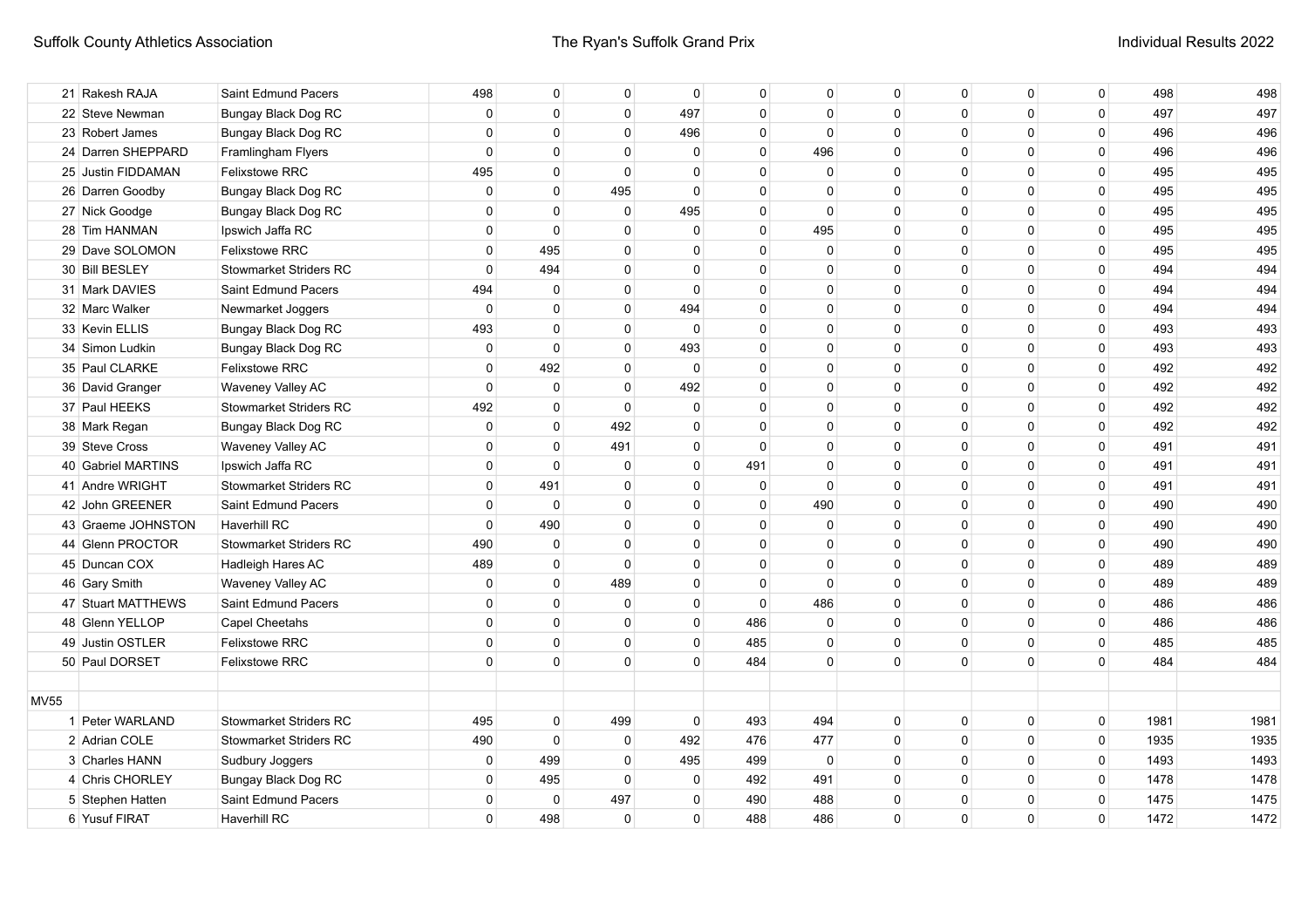| 7 David SWALES                            | Saint Edmund Pacers           | 493         | 0           | 0           | 0            | 483          | 481            | $\mathbf 0$ | $\mathbf 0$ | $\mathbf 0$  | $\mathbf 0$ | 1457 | 1457 |
|-------------------------------------------|-------------------------------|-------------|-------------|-------------|--------------|--------------|----------------|-------------|-------------|--------------|-------------|------|------|
| 8 Richard ALLPORT                         | <b>Felixstowe RRC</b>         | 492         | $\mathbf 0$ | $\mathbf 0$ | $\mathbf{0}$ | 481          | 480            | $\mathbf 0$ | $\Omega$    | $\mathbf{0}$ | $\mathbf 0$ | 1453 | 1453 |
| 9 Mark ALLEN                              | Ipswich Jaffa RC              | 0           | 500         | $\mathbf 0$ | 0            | 500          | $\mathbf 0$    | 0           | $\Omega$    | 0            | $\mathbf 0$ | 1000 | 1000 |
| 10 Nigel SCHOFIELD                        | Saint Edmund Pacers           | $\Omega$    | $\mathbf 0$ | $\mathbf 0$ | 0            | 498          | 496            | $\mathbf 0$ | $\Omega$    | $\mathbf 0$  | $\mathbf 0$ | 994  | 994  |
| 11 Kevin COLEMAN                          | <b>Stowmarket Striders RC</b> | $\Omega$    | $\Omega$    | $\mathbf 0$ | $\mathbf{0}$ | 495          | 495            | $\Omega$    | $\Omega$    | $\Omega$     | $\mathbf 0$ | 990  | 990  |
| 12 Richard Higgins                        | Framlingham Flyers            | $\Omega$    | $\Omega$    | $\Omega$    | 496          | 494          | $\overline{0}$ | $\Omega$    | $\Omega$    | $\Omega$     | $\mathbf 0$ | 990  | 990  |
| 13 Adrian GOODE                           | <b>Felixstowe RRC</b>         | $\Omega$    | $\Omega$    | $\Omega$    | $\mathbf{0}$ | 497          | 492            | $\Omega$    | $\Omega$    | $\Omega$     | $\mathbf 0$ | 989  | 989  |
| 14 Chris SERVANT                          | Ipswich Jaffa RC              | 0           | 0           | 0           | $\Omega$     | 496          | 493            | $\Omega$    | $\Omega$    | $\Omega$     | 0           | 989  | 989  |
| 15 Richard SMITH                          | Saint Edmund Pacers           | 0           | 496         | $\mathbf 0$ | 0            | 487          | $\mathbf 0$    | $\Omega$    | $\Omega$    | $\Omega$     | $\mathbf 0$ | 983  | 983  |
| 16 John GAGE                              | <b>Stowmarket Striders RC</b> | $\Omega$    | $\mathbf 0$ | $\mathbf 0$ | $\mathbf 0$  | 491          | 489            | $\mathbf 0$ | $\Omega$    | $\mathbf 0$  | 0           | 980  | 980  |
| 17 Keith LANSDOWN                         | Ipswich Jaffa RC              | $\Omega$    | $\Omega$    | $\Omega$    | $\mathbf{0}$ | 489          | 487            | $\Omega$    | $\Omega$    | $\mathbf 0$  | $\mathbf 0$ | 976  | 976  |
| 18 Mark GODBOLD                           | Ipswich Harriers              | $\Omega$    | $\Omega$    | $\Omega$    | $\mathbf{0}$ | 485          | 485            | $\Omega$    | $\Omega$    | $\Omega$     | $\mathbf 0$ | 970  | 970  |
| 19 Justin RABETT                          | Saint Edmund Pacers           | $\Omega$    | $\mathbf 0$ | $\mathbf 0$ | 0            | 486          | 484            | 0           | $\Omega$    | 0            | 0           | 970  | 970  |
| 20 Mark AVERY                             | Ipswich Jaffa RC              | $\Omega$    | $\mathbf 0$ | $\mathbf 0$ | 0            | 482          | 482            | $\mathbf 0$ | $\Omega$    | 0            | 0           | 964  | 964  |
| 21 Brian MUNNS                            | Newmarket Joggers             | $\Omega$    | $\Omega$    | $\mathbf 0$ | $\mathbf{0}$ | 484          | 478            | $\Omega$    | $\Omega$    | $\Omega$     | $\mathbf 0$ | 962  | 962  |
| 22 Phil DAVIES                            | Ipswich Jaffa RC              | $\Omega$    | $\Omega$    | $\Omega$    | $\mathbf{0}$ | 479          | 479            | $\Omega$    | $\Omega$    | $\mathbf{0}$ | $\mathbf 0$ | 958  | 958  |
| 23 Stuart SHEPHERD                        | Saint Edmund Pacers           | $\Omega$    | $\Omega$    | $\Omega$    | $\mathbf{0}$ | 474          | 476            | $\Omega$    | $\Omega$    | $\mathbf{0}$ | 0           | 950  | 950  |
| 24 Peter Clarke                           | Diss & District AC            | $\Omega$    | $\mathbf 0$ | 500         | 0            | 0            | 0              | 0           | $\Omega$    | $\mathbf{0}$ | $\mathbf 0$ | 500  | 500  |
| 25 Tom HOBLYN                             | Saint Edmund Pacers           | 500         | $\Omega$    | $\mathbf 0$ | $\mathbf{0}$ | $\mathbf{0}$ | $\Omega$       | $\Omega$    | $\Omega$    | $\mathbf{0}$ | $\mathbf 0$ | 500  | 500  |
| 26 Paul HOLLEY                            | Newmarket Joggers             | $\Omega$    | $\Omega$    | $\Omega$    | $\mathbf{0}$ | $\mathbf{0}$ | 500            | $\Omega$    | $\Omega$    | $\Omega$     | $\mathbf 0$ | 500  | 500  |
| 27 Todd Lewis                             | Saint Edmund Pacers           | $\Omega$    | $\Omega$    | $\Omega$    | 500          | $\mathbf{0}$ | $\Omega$       | $\Omega$    | $\Omega$    | $\Omega$     | $\Omega$    | 500  | 500  |
| 28 Wilfred CAMPBELL                       | Ipswich Jaffa RC              | $\Omega$    | $\Omega$    | $\Omega$    | $\Omega$     | $\Omega$     | 499            | $\Omega$    | $\Omega$    | $\Omega$     | $\Omega$    | 499  | 499  |
| 29 Stuart MASON                           | <b>Felixstowe RRC</b>         | 499         | 0           | $\mathbf 0$ | 0            | $\Omega$     | 0              | $\Omega$    | $\Omega$    | $\Omega$     | $\mathbf 0$ | 499  | 499  |
| 30 Mark Novels                            | <b>Haverhill RC</b>           | 0           | $\mathbf 0$ | $\mathbf 0$ | 499          | $\Omega$     | $\Omega$       | $\Omega$    | $\Omega$    | $\Omega$     | $\mathbf 0$ | 499  | 499  |
| 31 Mike Bretton                           | Waveney Valley AC             | $\Omega$    | $\mathbf 0$ | 498         | $\mathbf{0}$ | $\Omega$     | $\Omega$       | $\Omega$    | $\Omega$    | $\mathbf{0}$ | $\mathbf 0$ | 498  | 498  |
| 32 Dave Copland                           | Ipswich Tri Club              | $\Omega$    | $\mathbf 0$ | $\mathbf 0$ | 498          | $\Omega$     | $\mathbf{0}$   | $\Omega$    | $\Omega$    | $\mathbf{0}$ | $\mathbf 0$ | 498  | 498  |
| 33 Derek DALY                             | The Saxons                    | 498         | $\mathbf 0$ | $\mathbf 0$ | $\mathbf 0$  | $\mathbf 0$  | $\mathbf 0$    | $\mathbf 0$ | $\Omega$    | $\mathbf 0$  | $\mathbf 0$ | 498  | 498  |
| 34 Mark WATTS                             | Saint Edmund Pacers           | 0           | $\mathbf 0$ | $\mathbf 0$ | $\mathbf 0$  | 0            | 498            | 0           | 0           | 0            | 0           | 498  | 498  |
| 35 Mark Chenery                           | <b>Bungay Black Dog RC</b>    | 0           | $\mathbf 0$ | $\mathbf 0$ | 497          | 0            | $\mathbf 0$    | 0           | 0           | 0            | 0           | 497  | 497  |
| 36 Robert HUGHES                          | Saint Edmund Pacers           | $\mathbf 0$ | 497         | $\mathbf 0$ | 0            | 0            | 0              | 0           | 0           | $\mathbf{0}$ | $\mathbf 0$ | 497  | 497  |
| 37 Jeremy HENNELL JAME: Hadleigh Hares AC |                               | 497         | $\mathbf 0$ | $\mathbf 0$ | $\Omega$     | 0            | $\Omega$       | $\mathbf 0$ | $\Omega$    | $\mathbf 0$  | $\mathbf 0$ | 497  | 497  |
| 38 Andrew LAWS                            | Ipswich Jaffa RC              | $\mathbf 0$ | $\mathbf 0$ | $\mathbf 0$ | $\mathbf 0$  | 0            | 497            | $\mathbf 0$ | $\Omega$    | $\mathbf 0$  | 0           | 497  | 497  |
| 39 Philip Beer                            | <b>Stowmarket Striders RC</b> | $\mathbf 0$ | $\mathbf 0$ | 496         | 0            | 0            | 0              | 0           | $\Omega$    | 0            | $\mathbf 0$ | 496  | 496  |
| 40 Philip BROWN                           | Saint Edmund Pacers           | 496         | $\mathbf 0$ | $\mathbf 0$ | 0            | 0            | $\Omega$       | $\Omega$    | $\Omega$    | $\mathbf{0}$ | $\mathbf 0$ | 496  | 496  |
| 41 Karl Brady                             | Waveney Valley AC             | $\Omega$    | $\mathbf 0$ | 495         | $\Omega$     | 0            | $\Omega$       | $\Omega$    | $\Omega$    | $\Omega$     | $\mathbf 0$ | 495  | 495  |
| 42 Neil Darracott                         | <b>Haverhill RC</b>           | $\Omega$    | $\Omega$    | 494         | $\Omega$     | $\mathbf 0$  | $\Omega$       | $\Omega$    | $\Omega$    | $\Omega$     | $\mathbf 0$ | 494  | 494  |
| 43 Benjamin SOLWAY                        | Woodbridge Shufflers RC       | $\Omega$    | 494         | 0           | $\Omega$     | $\Omega$     | $\Omega$       | $\Omega$    | $\Omega$    | $\Omega$     | 0           | 494  | 494  |
| 44 Darren STOREY                          | <b>Felixstowe RRC</b>         | 494         | 0           | $\mathbf 0$ | $\Omega$     | $\Omega$     | $\Omega$       | 0           | $\Omega$    | 0            | $\mathbf 0$ | 494  | 494  |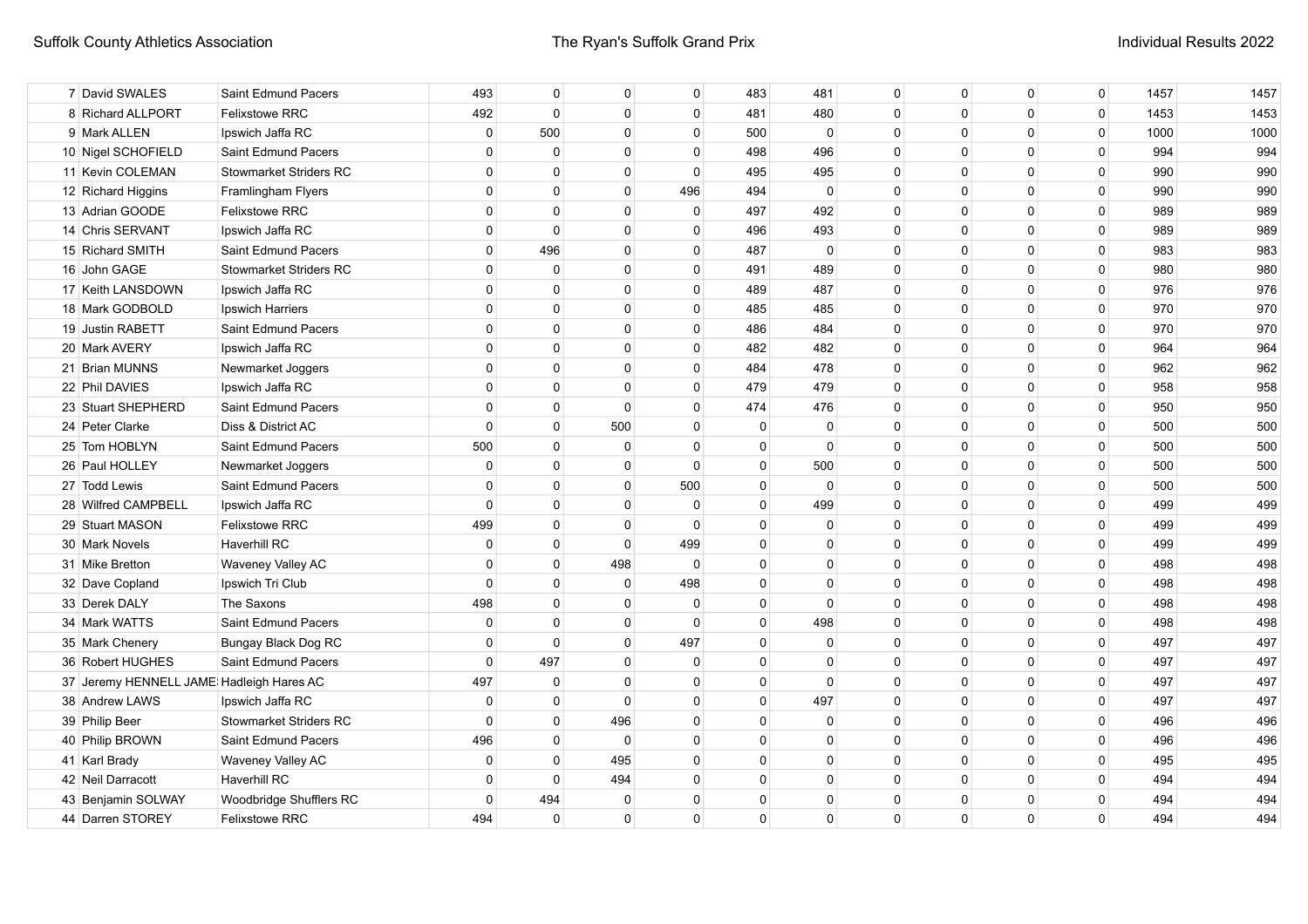|             | 45 Mark Turner                         | Saint Edmund Pacers           | 0            | 0            | 0              | 494          | $\mathbf 0$ | $\Omega$    | $\mathbf{0}$ | $\mathbf{0}$ | $\mathbf 0$  | $\mathbf 0$ | 494  | 494  |
|-------------|----------------------------------------|-------------------------------|--------------|--------------|----------------|--------------|-------------|-------------|--------------|--------------|--------------|-------------|------|------|
|             | 46 Steve Parkin                        | <b>Bungay Black Dog RC</b>    | $\mathbf{0}$ | $\mathbf{0}$ | $\Omega$       | 493          | $\mathbf 0$ | $\Omega$    | $\Omega$     | $\Omega$     | $\mathbf{0}$ | $\mathbf 0$ | 493  | 493  |
|             | 47 Terry SPURGEON                      | Ipswich Jaffa RC              | $\Omega$     | 493          | $\Omega$       | $\Omega$     | $\Omega$    | $\Omega$    | $\Omega$     | $\Omega$     | $\Omega$     | 0           | 493  | 493  |
|             | 48 Paul Thorpe                         | Waveney Valley AC             | $\mathbf 0$  | $\mathbf 0$  | 493            | $\Omega$     | $\Omega$    | $\Omega$    | $\Omega$     | $\Omega$     | $\Omega$     | 0           | 493  | 493  |
|             | 49 Christopher RIXON                   | TriSudbury                    | $\Omega$     | 492          | $\mathbf 0$    | $\Omega$     | $\Omega$    | $\Omega$    | $\Omega$     | $\Omega$     | $\Omega$     | $\pmb{0}$   | 492  | 492  |
|             | 50 Robert REASON                       | <b>Stowmarket Striders RC</b> | 491          | 0            | $\Omega$       | $\Omega$     | $\mathbf 0$ | $\Omega$    | $\Omega$     | $\Omega$     | $\mathbf{0}$ | 0           | 491  | 491  |
|             | 51 Stephen DIXON                       | Ipswich Jaffa RC              | $\mathbf 0$  | $\mathbf 0$  | $\mathbf 0$    | $\Omega$     | $\mathbf 0$ | 490         | $\Omega$     | $\Omega$     | $\mathbf{0}$ | 0           | 490  | 490  |
|             | 52 Duncan CHAMBERLAIN Ipswich Jaffa RC |                               | 489          | $\mathbf 0$  | $\mathbf 0$    | $\mathbf 0$  | $\mathbf 0$ | $\mathbf 0$ | $\Omega$     | $\Omega$     | $\mathbf{0}$ | 0           | 489  | 489  |
|             | 53 Richard WHITE                       | The Saxons                    | $\mathbf 0$  | $\mathbf 0$  | $\mathbf 0$    | $\mathbf 0$  | $\Omega$    | 483         | $\Omega$     | $\Omega$     | $\mathbf{0}$ | 0           | 483  | 483  |
|             | 54 Chris FOX                           | Woodbridge Shufflers RC       | 0            | $\Omega$     | $\mathbf 0$    | $\mathbf{0}$ | 480         | $\Omega$    | $\Omega$     | $\Omega$     | $\mathbf{0}$ | $\mathbf 0$ | 480  | 480  |
|             | 55 Neil WINTON                         | <b>Felixstowe RRC</b>         | $\Omega$     | $\Omega$     | $\Omega$       | $\mathbf{0}$ | 478         | $\Omega$    | $\Omega$     | $\Omega$     | $\Omega$     | $\mathbf 0$ | 478  | 478  |
|             | 56 Robert BARKER                       | <b>Felixstowe RRC</b>         | $\Omega$     | $\Omega$     | $\Omega$       | $\mathbf{0}$ | 477         | $\Omega$    | $\Omega$     | $\Omega$     | $\Omega$     | $\mathbf 0$ | 477  | 477  |
|             | 57 William BURDETT                     | <b>Stowmarket Striders RC</b> | $\Omega$     | $\Omega$     | $\Omega$       | $\Omega$     | 475         | $\Omega$    | $\Omega$     | $\Omega$     | $\Omega$     | 0           | 475  | 475  |
|             |                                        |                               |              |              |                |              |             |             |              |              |              |             |      |      |
| <b>MV60</b> |                                        |                               |              |              |                |              |             |             |              |              |              |             |      |      |
|             | 1 Graham WIGLEY                        | Framlingham Flyers            | 499          | $\mathbf 0$  | 500            | $\mathbf{0}$ | 498         | $\Omega$    | $\Omega$     | $\Omega$     | $\mathbf{0}$ | $\mathbf 0$ | 1497 | 1497 |
|             | 2 Robin Belsom                         | Ipswich Jaffa RC              | $\mathbf 0$  | $\mathbf 0$  | 499            | $\mathbf{0}$ | 497         | 498         | $\Omega$     | $\Omega$     | $\Omega$     | $\mathbf 0$ | 1494 | 1494 |
|             | 3 Duncan Chenery                       | Ipswich Jaffa RC              | $\mathbf 0$  | $\Omega$     | 497            | $\mathbf{0}$ | 496         | 497         | $\Omega$     | $\Omega$     | $\Omega$     | $\mathbf 0$ | 1490 | 1490 |
|             | 4 Andrew BUDD                          | <b>Capel Cheetahs</b>         | $\Omega$     | $\Omega$     | $\overline{0}$ | $\mathbf{0}$ | 500         | 500         | $\Omega$     | $\Omega$     | $\Omega$     | $\mathbf 0$ | 1000 | 1000 |
|             | 5 Alan JACKSON                         | Ipswich Jaffa RC              | 500          | $\Omega$     | $\Omega$       | $\Omega$     | $\Omega$    | 499         | $\Omega$     | $\Omega$     | $\Omega$     | $\mathbf 0$ | 999  | 999  |
|             | 6 Paul SCHWER                          | <b>Felixstowe RRC</b>         | 0            | 499          | 0              | $\Omega$     | 0           | 496         | 0            | $\Omega$     | $\Omega$     | 0           | 995  | 995  |
|             | 7 Mon LEE                              | Ipswich Jaffa RC              | $\mathbf 0$  | 0            | $\mathbf 0$    | $\Omega$     | 495         | 494         | 0            | $\Omega$     | $\Omega$     | 0           | 989  | 989  |
|             | 8 Phil Priest                          | Diss & District AC            | $\mathbf 0$  | $\mathbf 0$  | $\mathbf 0$    | 500          | $\mathbf 0$ | $\Omega$    | $\Omega$     | $\Omega$     | $\Omega$     | 0           | 500  | 500  |
|             | 9 Paul WIGENS                          | Woodbridge Shufflers RC       | $\mathbf 0$  | 500          | $\overline{0}$ | 0            | $\mathbf 0$ | 0           | $\Omega$     | $\Omega$     | $\mathbf{0}$ | $\mathbf 0$ | 500  | 500  |
|             | 10 Richard Dye                         | Bungay Black Dog RC           | $\mathbf 0$  | $\mathbf 0$  | $\overline{0}$ | 499          | $\Omega$    | $\mathbf 0$ | $\Omega$     | $\Omega$     | $\mathbf 0$  | 0           | 499  | 499  |
|             | 11 Richard WOLD                        | <b>Felixstowe RRC</b>         | $\mathbf 0$  | $\mathbf{0}$ | $\overline{0}$ | $\mathbf 0$  | 499         | $\mathbf 0$ | $\Omega$     | $\mathbf{0}$ | $\mathbf 0$  | $\mathbf 0$ | 499  | 499  |
|             | 12 Glenn FRUISH                        | <b>Haverhill RC</b>           | 498          | $\mathbf{0}$ | $\Omega$       | $\mathbf{0}$ | $\mathbf 0$ | $\mathbf 0$ | $\Omega$     | $\mathbf{0}$ | $\mathbf 0$  | $\mathbf 0$ | 498  | 498  |
|             | 13 Robin Jones                         | Waveney Valley AC             | $\mathbf 0$  | $\Omega$     | 498            | $\mathbf{0}$ | $\Omega$    | $\Omega$    | $\Omega$     | $\Omega$     | $\Omega$     | $\mathbf 0$ | 498  | 498  |
|             | 14 Ian KENNEDY                         | Framlingham Flyers            | $\mathbf 0$  | 498          | 0              | $\Omega$     | 0           | 0           | $\Omega$     | $\Omega$     | $\Omega$     | 0           | 498  | 498  |
|             | 15 Stephen Pretty                      | Saint Edmund Pacers           | 0            | $\mathbf 0$  | $\mathbf 0$    | 498          | 0           | 0           | $\Omega$     | $\Omega$     | $\Omega$     | $\mathbf 0$ | 498  | 498  |
|             | 16 Gary GODFREY                        | Sudbury Joggers               | $\mathbf 0$  | 497          | $\overline{0}$ | 0            | $\mathbf 0$ | $\Omega$    | $\Omega$     | $\Omega$     | $\mathbf{0}$ | $\mathbf 0$ | 497  | 497  |
|             | 17 Tony Hardy                          | Bungay Black Dog RC           | $\mathbf 0$  | $\mathbf 0$  | $\overline{0}$ | 497          | $\mathbf 0$ | $\Omega$    | $\Omega$     | $\Omega$     | $\mathbf{0}$ | $\mathbf 0$ | 497  | 497  |
|             | 18 Andrew WEBBER                       | <b>Stowmarket Striders RC</b> | 497          | $\mathbf 0$  | $\mathbf 0$    | $\Omega$     | $\Omega$    | $\Omega$    | $\Omega$     | $\Omega$     | $\mathbf{0}$ | 0           | 497  | 497  |
|             | 19 David Doddington                    | Waveney Valley AC             | $\mathbf 0$  | $\mathbf 0$  | 496            | $\Omega$     | $\Omega$    | $\Omega$    | $\Omega$     | $\Omega$     | $\Omega$     | $\mathbf 0$ | 496  | 496  |
|             | 20 Robert HAYLOCK                      | <b>Haverhill RC</b>           | 496          | $\Omega$     | $\mathbf 0$    | $\Omega$     | $\Omega$    | $\Omega$    | $\Omega$     | $\Omega$     | $\Omega$     | $\mathbf 0$ | 496  | 496  |
|             | 21 David SEYMOUR                       | <b>Felixstowe RRC</b>         | 0            | 496          | $\mathbf 0$    | $\Omega$     | $\mathbf 0$ | $\Omega$    | $\Omega$     | $\Omega$     | $\Omega$     | 0           | 496  | 496  |
|             | 22 Alan HILLYARD                       | Ipswich Triathlon Club        | $\Omega$     | 0            | $^{\circ}$     | $\Omega$     | 0           | 495         | 0            | $\Omega$     | $\Omega$     | 0           | 495  | 495  |
|             | 23 Tony ADOLPHUS                       | Ipswich Jaffa RC              | 0            | $\mathbf 0$  | $\mathbf 0$    | $\Omega$     | 494         | $\Omega$    | $\Omega$     | $\Omega$     | $\Omega$     | $\Omega$    | 494  | 494  |
|             |                                        |                               |              |              |                |              |             |             |              |              |              |             |      |      |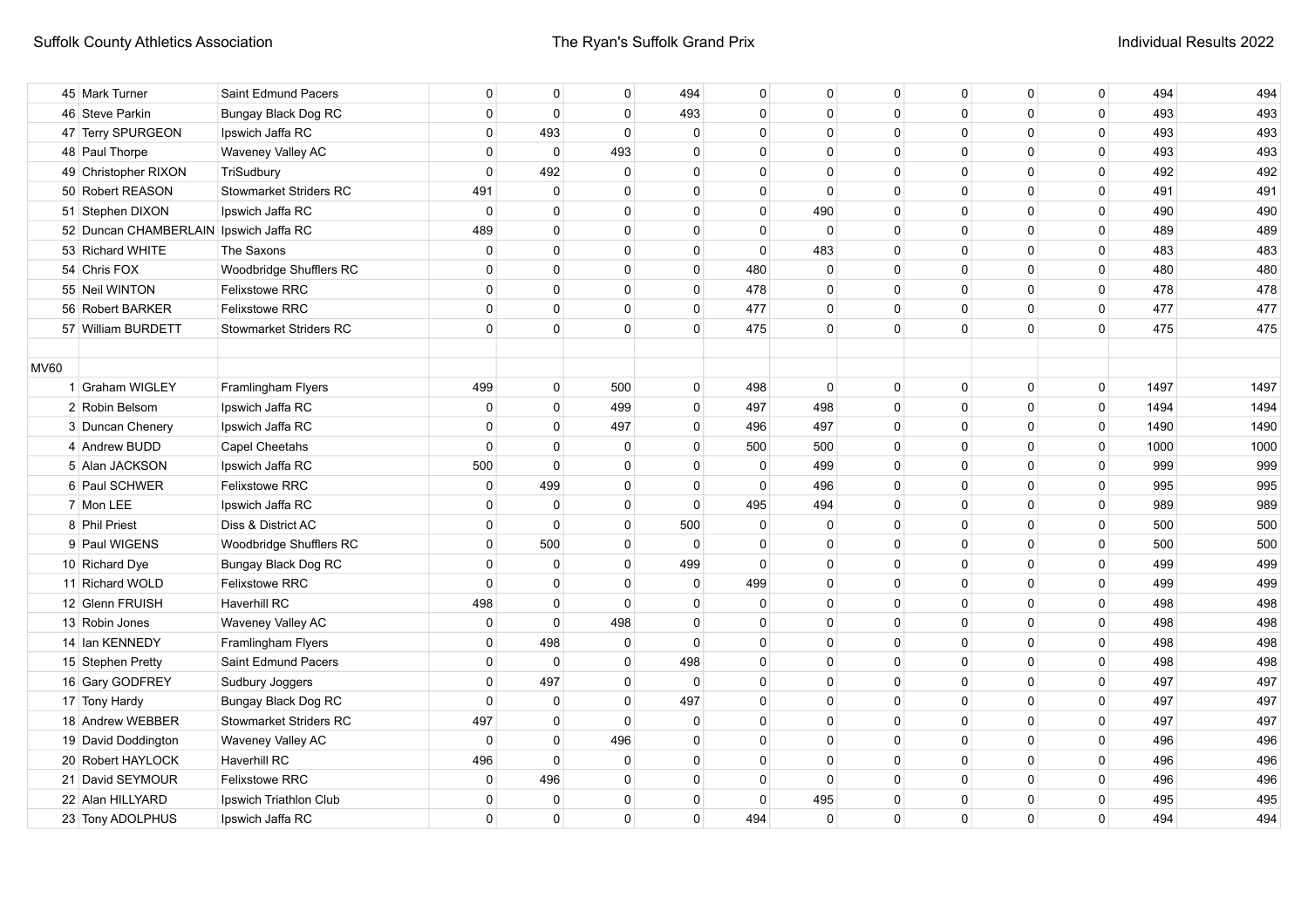|             | 24 David FIELD      | <b>Stowmarket Striders RC</b> | 0           | $\Omega$     | 0              | $\mathbf{0}$ | $\Omega$    | 493          | $\Omega$     | $\Omega$     | $\mathbf{0}$ | $\mathbf 0$ | 493  | 493  |
|-------------|---------------------|-------------------------------|-------------|--------------|----------------|--------------|-------------|--------------|--------------|--------------|--------------|-------------|------|------|
|             | 25 David LLEWELLYN  | <b>Stowmarket Striders RC</b> | $\mathbf 0$ | $\mathbf{0}$ | $\Omega$       | $\Omega$     | 493         | $\mathbf 0$  | $\mathbf{0}$ | $\mathbf{0}$ | $\mathbf 0$  | $\mathbf 0$ | 493  | 493  |
|             | 26 Iain HUNTER      | <b>Stowmarket Striders RC</b> | $\Omega$    | $\Omega$     | $\Omega$       | $\Omega$     | $\Omega$    | 492          | $\Omega$     | $\Omega$     | $\Omega$     | $\mathbf 0$ | 492  | 492  |
|             |                     |                               |             |              |                |              |             |              |              |              |              |             |      |      |
| <b>MV65</b> |                     |                               |             |              |                |              |             |              |              |              |              |             |      |      |
|             | 1 Ian SILLETT       | <b>Felixstowe RRC</b>         | 0           | 499          | $\mathbf 0$    | 497          | 498         | 498          | $\mathbf{0}$ | $\mathbf{0}$ | $\mathbf 0$  | $\mathsf 0$ | 1992 | 1992 |
|             | 2 Neville CLARKE    | Newmarket Joggers             | $\mathbf 0$ | 500          | $\mathbf 0$    | $\mathbf 0$  | $\mathbf 0$ | 500          | $\mathbf{0}$ | $\mathbf{0}$ | $\mathbf 0$  | $\mathsf 0$ | 1000 | 1000 |
|             | 3 Chris JOHNS       | Woodbridge Shufflers RC       | $\mathbf 0$ | $\mathbf{0}$ | $\mathbf 0$    | $\Omega$     | 499         | 499          | $\mathbf{0}$ | $\mathbf{0}$ | $\mathbf 0$  | $\mathbf 0$ | 998  | 998  |
|             | 4 Jim WITHERS       | Newmarket Joggers             | $\mathbf 0$ | $\Omega$     | $\mathbf 0$    | $\mathbf{0}$ | 496         | 497          | $\Omega$     | $\Omega$     | $\mathbf{0}$ | $\mathbf 0$ | 993  | 993  |
|             | 5 Terry BACK        | Ipswich Jaffa RC              | $\Omega$    | $\mathbf{0}$ | $\Omega$       | $\Omega$     | 500         | $\mathbf 0$  | $\Omega$     | $\Omega$     | $\mathbf{0}$ | $\mathbf 0$ | 500  | 500  |
|             | 6 Gary Jones        | Waveney Valley AC             | $\mathbf 0$ | $\mathbf{0}$ | 500            | 0            | 0           | $\Omega$     | 0            | $\Omega$     | 0            | $\mathsf 0$ | 500  | 500  |
|             | 7 Bill KINGABY      | Waveney Valley AC             | 500         | $\mathbf{0}$ | $\mathbf 0$    | $\Omega$     | 0           | $\Omega$     | $\Omega$     | $\Omega$     | 0            | 0           | 500  | 500  |
|             | 8 Stephen Pulfer    | Bungay Black Dog RC           | $\mathbf 0$ | $\mathbf{0}$ | $\overline{0}$ | 500          | $\mathbf 0$ | $\Omega$     | $\Omega$     | $\Omega$     | $\mathbf{0}$ | $\mathsf 0$ | 500  | 500  |
|             | 9 Stephen Blyth     | <b>Felixstowe RRC</b>         | $\mathbf 0$ | $\mathbf{0}$ | 499            | $\Omega$     | $\Omega$    | $\Omega$     | $\Omega$     | $\Omega$     | $\mathbf{0}$ | $\mathbf 0$ | 499  | 499  |
|             | 10 Nigel Gilham     | Bungay Black Dog RC           | $\mathbf 0$ | $\Omega$     | $\overline{0}$ | 499          | $\Omega$    | $\Omega$     | $\Omega$     | $\Omega$     | $\mathbf{0}$ | $\mathbf 0$ | 499  | 499  |
|             | 11 Frank WATSON     | Stowmarket Striders RC        | 499         | $\Omega$     | $\Omega$       | $\Omega$     | $\Omega$    | $\Omega$     | $\Omega$     | $\Omega$     | $\mathbf{0}$ | $\mathbf 0$ | 499  | 499  |
|             | 12 Mik Carr         | Bungay Black Dog RC           | $\mathbf 0$ | $\Omega$     | 498            | $\Omega$     | $\Omega$    | $\Omega$     | $\Omega$     | $\Omega$     | $\mathbf{0}$ | $\mathbf 0$ | 498  | 498  |
|             | 13 Joaquim MONTEIRO | <b>Haverhill RC</b>           | 498         | $\mathbf 0$  | $\overline{0}$ | $\Omega$     | 0           | $\Omega$     | $\Omega$     | $\Omega$     | $\mathbf{0}$ | $\mathbf 0$ | 498  | 498  |
|             | 14 Alan SHAND       | Newmarket Joggers             | 0           | 498          | 0              | $\Omega$     | 0           | $\Omega$     | $\Omega$     | $\Omega$     | $\Omega$     | $\mathbf 0$ | 498  | 498  |
|             | 15 Stuart Smith     | Waveney Valley AC             | $\mathbf 0$ | $\mathbf 0$  | $\mathbf 0$    | 498          | $\Omega$    | $\Omega$     | 0            | $\Omega$     | $\mathbf{0}$ | $\mathbf 0$ | 498  | 498  |
|             | 16 Chris GLADWELL   | <b>Stowmarket Striders RC</b> | $\mathbf 0$ | $\mathbf 0$  | $\Omega$       | $\mathbf 0$  | 497         | 0            | 0            | $\Omega$     | $\mathbf{0}$ | $\mathbf 0$ | 497  | 497  |
|             | 17 Stephen Taylor   | <b>Bungay Black Dog RC</b>    | $\mathbf 0$ | $\mathbf{0}$ | 497            | $\Omega$     | $\mathbf 0$ | 0            | $\mathbf{0}$ | $\Omega$     | $\Omega$     | $\mathbf 0$ | 497  | 497  |
|             | 18 Bob Paul         | Bungay Black Dog RC           | $\mathbf 0$ | $\Omega$     | $\overline{0}$ | 496          | $\mathbf 0$ | $\Omega$     | $\Omega$     | $\Omega$     | $\Omega$     | $\mathbf 0$ | 496  | 496  |
|             | 19 David SUTHERLAND | Framlingham Flyers            | $\mathsf 0$ | $\mathbf 0$  | $\mathbf 0$    | $\mathbf 0$  | $\mathbf 0$ | 496          | 0            | $\Omega$     | $\mathbf 0$  | $\mathbf 0$ | 496  | 496  |
|             | 20 Gus Riley        | Bungay Black Dog RC           | $\mathbf 0$ | $\mathbf{0}$ | $\mathbf 0$    | 495          | $\mathbf 0$ | $\mathbf 0$  | $\mathbf{0}$ | $\mathbf 0$  | $\mathbf 0$  | $\mathbf 0$ | 495  | 495  |
|             |                     |                               |             |              |                |              |             |              |              |              |              |             |      |      |
| <b>MV70</b> |                     |                               |             |              |                |              |             |              |              |              |              |             |      |      |
|             | 1 Philip HYMERS     | Saint Edmund Pacers           | 499         | $\mathbf 0$  | $\mathbf 0$    | $\mathbf 0$  | 500         | 500          | $\mathbf{0}$ | 0            | $\mathbf 0$  | $\mathbf 0$ | 1499 | 1499 |
|             | 2 Frank Moggan      | <b>Stowmarket Striders RC</b> | $\mathbf 0$ | $\mathbf{0}$ | $\overline{0}$ | 499          | 499         | 499          | $\mathbf{0}$ | $\Omega$     | $\mathbf{0}$ | $\mathbf 0$ | 1497 | 1497 |
|             | 3 Terry Garrity     | Bungay Black Dog RC           | $\mathbf 0$ | $\mathbf 0$  | $\mathbf 0$    | 500          | 0           | $\Omega$     | $\Omega$     | $\Omega$     | $\mathbf{0}$ | 0           | 500  | 500  |
|             | 4 Stephen MEAD      | <b>Stowmarket Striders RC</b> | $\mathsf 0$ | 500          | $\mathbf 0$    | $\Omega$     | $\mathbf 0$ | $\Omega$     | $\Omega$     | $\Omega$     | $\mathbf 0$  | $\mathbf 0$ | 500  | 500  |
|             | 5 Barry OSBORNE     | <b>Haverhill RC</b>           | 500         | 0            | $\overline{0}$ | $\Omega$     | $\Omega$    | $\Omega$     | $\Omega$     | $\Omega$     | $\mathbf 0$  | $\mathbf 0$ | 500  | 500  |
|             | 6 Peter Russell     | Framlingham Flyers            | $\mathbf 0$ | $\mathbf 0$  | 500            | $\Omega$     | $\Omega$    | $\Omega$     | $\Omega$     | $\Omega$     | $\mathbf{0}$ | $\mathbf 0$ | 500  | 500  |
|             | 7 Tim NEWTON        | Ipswich Jaffa RC              | $\Omega$    | 499          | $\overline{0}$ | $\Omega$     | $\mathbf 0$ | $\Omega$     | $\Omega$     | $\Omega$     | $\mathbf 0$  | $\mathbf 0$ | 499  | 499  |
|             | 8 Alan Richardson   | Waveney Valley AC             | $\mathbf 0$ | $\mathbf 0$  | 499            | $\Omega$     | $\Omega$    | $\mathbf{0}$ | $\mathbf{0}$ | $\Omega$     | $\mathbf 0$  | $\mathbf 0$ | 499  | 499  |
|             | 9 Robin ASHE        | Bungay Black Dog RC           | $\mathbf 0$ | 498          | $\Omega$       | $\Omega$     | $\Omega$    | $\Omega$     | $\Omega$     | $\Omega$     | $\mathbf{0}$ | $\mathbf 0$ | 498  | 498  |
|             | 10 John Nevin       | Haverhill RC                  | 0           | 0            | $\Omega$       | 498          | $\Omega$    | $\Omega$     | $\Omega$     | $\Omega$     | $\mathbf{0}$ | 0           | 498  | 498  |
|             | 11 David TAYLOR     | Framlingham Flyers            | $\mathbf 0$ | $\mathbf 0$  | $\Omega$       | $\Omega$     | 498         | $\Omega$     | $\mathbf{0}$ | $\Omega$     | $\mathbf 0$  | $\mathbf 0$ | 498  | 498  |